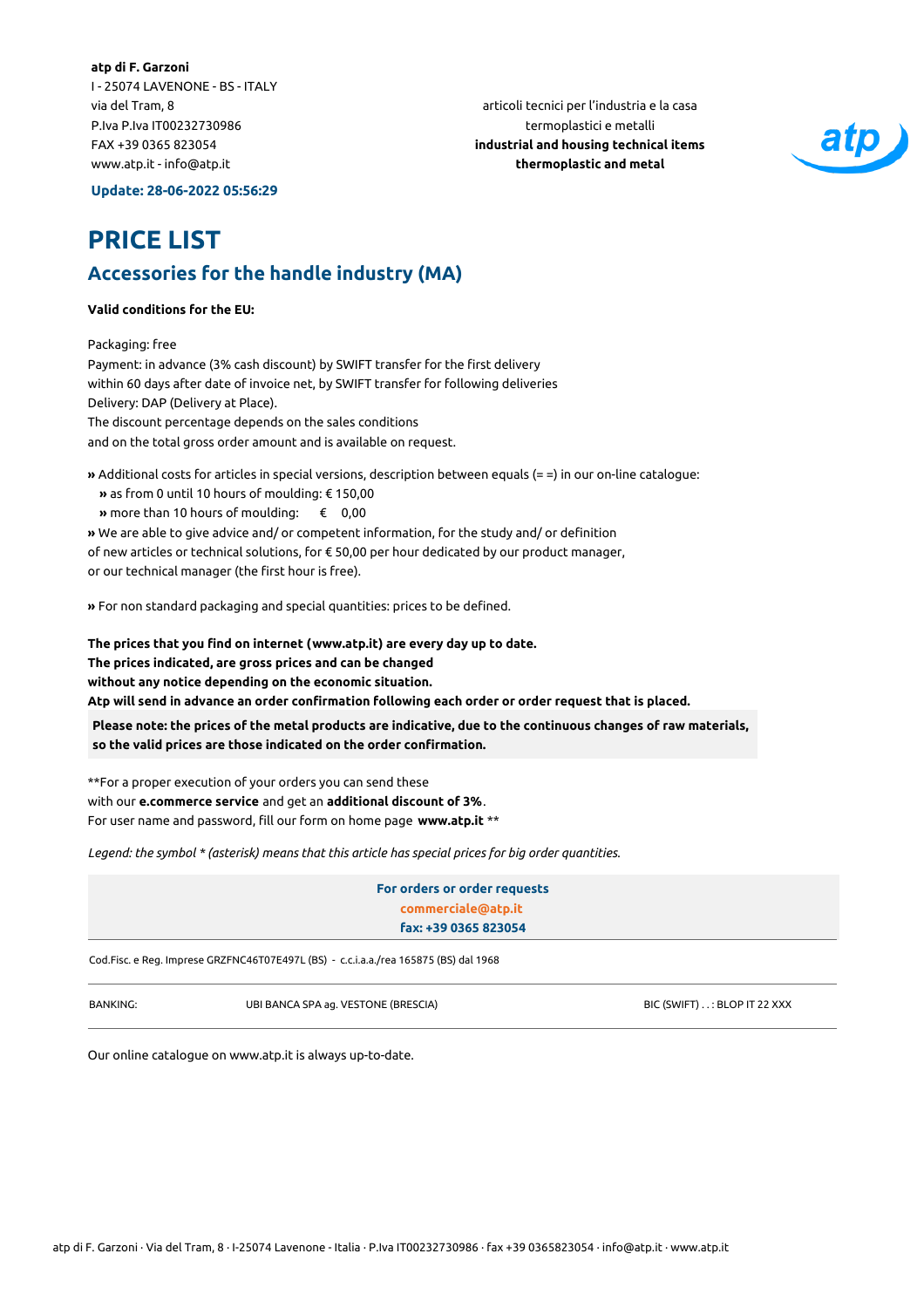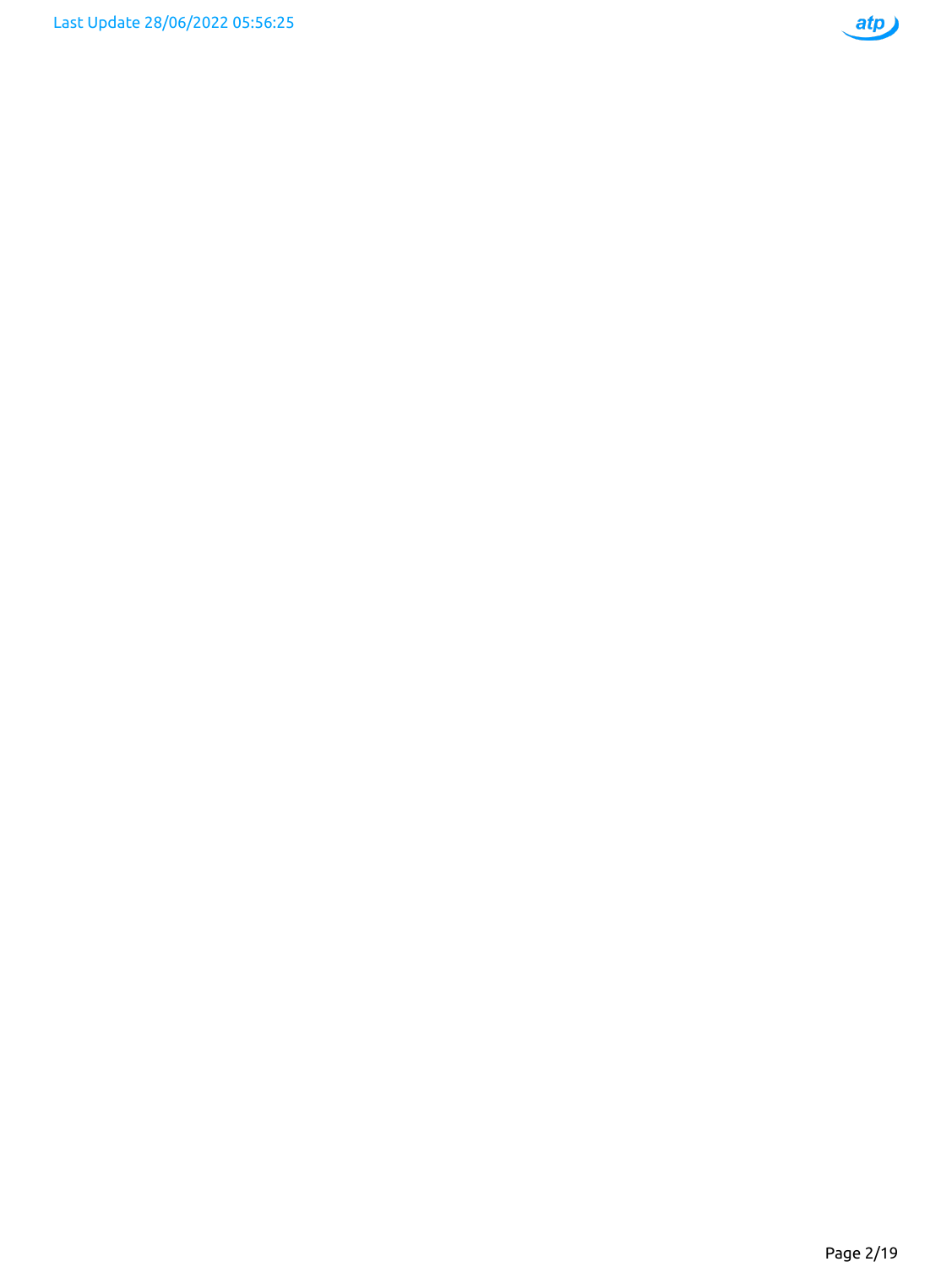| <b>Position</b>         | Gross price €    | <b>Position</b>            | Gross price €           | <b>Position</b>            | Gross price €    |
|-------------------------|------------------|----------------------------|-------------------------|----------------------------|------------------|
| <b>Kod</b>              |                  | <b>Kod</b>                 |                         | <b>Kod</b>                 |                  |
| 02.a<br>MAG0280702/0001 | 3,73 x 1000 pcs  | 15.a<br>MAG1419010/0001    | 12,61 x 1000 pcs        | 27.a<br>MAG1820006/0001    | 16,35 x 1000 pcs |
| 05.a<br>MAG0612005/0001 | 12,40 x 1000 pcs | 15.b<br>MAG1419010/00OC    | 13,62 x 1000 pcs        | 27.b<br>MAG1820006/00OC    | 16,35 x 1000 pcs |
| 05.b<br>MAG0612005/00OC | 13,10 x 1000 pcs | 15.c<br>MAG1419010/00NA    | 12,61 x 1000 pcs        | 27.c<br>MAG1820006/00NA    | 15,24 x 1000 pcs |
| 05.c<br>MAG0612005/00NA | 13,10 x 1000 pcs | 17.a<br>MAG1518005/0001    | 9,85 x 1000 pcs         | 28.a<br>MAG1822010/0001    | 10,25 x 1000 pcs |
| 06.a<br>MAG0816010/0001 | 17,90 x 1000 pcs | 17.b<br>MAG1518005/00OC    | 9,85 x 1000 pcs         | 28.b<br>MAG1822010/00OC    | 10,25 x 1000 pcs |
| 06.b<br>MAG0816010/00OC | 17,90 x 1000 pcs | 17.c<br>MAG1518005/00NA    | 9,85 x 1000 pcs         | 28.c<br>MAG1822010/00NA    | 10,25 x 1000 pcs |
| 06.c<br>MAG0816010/00NB | 17,54 x 1000 pcs | 18.a<br>MAG1518010/0001    | 17,22 x 1000 pcs        | 28.9<br>MAG1822010/00AG    | 10,80 x 1000 pcs |
| 06.d<br>MAG081601E/00BA | 32,90 x 1000 pcs | 18.b<br>MAG1518010/00OC    | 18,05 x 1000 pcs        | 29.a<br>MAG1825010/0001    | 39,97 x 1000 pcs |
| 07.a<br>MAG0819010/0001 | 22,94 x 1000 pcs | 18.c<br>MAG1518010/00NA    | 18,05 x 1000 pcs        | 29.b<br>MAG1825010/00OC    | 46,65 x 1000 pcs |
| 07.b<br>MAG0819010/00OC | 24,28 x 1000 pcs | 18.d<br>MAG1518010/00AG    | 18,05 x 1000 pcs        | 29.c<br>MAG1825010/00NA    | 46,65 x 1000 pcs |
| 07.b<br>MAG0819010/00OC | 24,28 x 1000 pcs | 18. v<br>MAG1520005/0001   | 18,26 x 1000 pcs        | 30.a<br>MAG1828007/0001    | 11,10 x 1000 pcs |
| 07.d<br>MAG0819010/00NB | 24,28 x 1000 pcs | 19.a<br>MAG1520010/0001    | 16,50 x 1000 pcs        | 30.b<br>MAG1828007/00OC    | 11,76 x 1000 pcs |
| 08.a<br>MAG0821010/0001 | 19,55 x 1000 pcs | 19.b<br>MAG1520010/00OC    | 17,19 x 1000 pcs        | 30.c<br>MAG1828007/00NA    | 11,76 x 1000 pcs |
| 08.b<br>MAG0821010/00OC | 20,80 x 1000 pcs | 19.c<br>MAG1520010/00NA    | 17,19 x 1000 pcs        | 35.a<br>MAG1012020/00NA    | 46,10 x 1000 pcs |
| 08.F<br>MAG0821010/00NB | 19,90 x 1000 pcs | 20.a<br>MAG1521010/0001    | 17,27 x 1000 pcs        | 36.a<br>MAG1214030/0001    | 27,10 x 1000 pcs |
| 09.a<br>MAG1016010/0001 | 19,80 x 1000 pcs | 20.b<br>MAG1521010/00OC    | 18,34 x 1000 pcs        | 36.b<br>MAG1214030/00OC    | 25,18 x 1000 pcs |
| 09.b<br>MAG1016010/00OC | 19,80 x 1000 pcs | 20.c<br>MAG1521010/00NA    | 18,34 x 1000 pcs        | 36.c<br>MAG1214030/00NA    | 27,10 x 1000 pcs |
| 09.c<br>MAG1016010/00NA | 18,80 x 1000 pcs | $22.a*$<br>MAG1619005/0001 | 9,09 x 1000 pcs         | 38.a<br>MAG1214060/0001    | 34,70 x 1000 pcs |
| 10.a<br>MAG1019010/0001 | 14,10 x 1000 pcs | $22.b*$<br>MAG1619005/00OC | 9,09 x 1000 pcs         | 38.b<br>MAG1214060/00OC    | 37,50 x 1000 pcs |
| 10.b<br>MAG1019010/00OC | 15,15 x 1000 pcs | $22.c*$<br>MAG1619005/00NA | 9,09 x 1000 pcs         | 38.c<br>MAG1214060/00NA    | 37,50 x 1000 pcs |
| 10.c<br>MAG1019010/00NA | 15,15 x 1000 pcs | $23.a*$<br>MAG1619010/0001 | 4,13 x 1000 pcs         | 39.a<br>MAG1416030/0001    | 10,77 x 1000 pcs |
| 11.a<br>MAG1022010/0001 | 15,45 x 1000 pcs | $23.b*$<br>MAG1619010/00OC | 4,13 x 1000 pcs         | 39.b<br>MAG1416030/00OC    | 11,33 x 1000 pcs |
| 11.b<br>MAG1022010/00OC | 14,90 x 1000 pcs | $23.d*$<br>MAG1619010/00NB | 4,13 x 1000 pcs         | 39.c<br>MAG1416030/00NA    | 11,33 x 1000 pcs |
| 11.c<br>MAG1022010/00NA | 15,45 x 1000 pcs | $23.9*$<br>MAG1619010/00AG | 4,40 x 1000 pcs         | 40.a<br>MAG1416040/0001    | 10,05 x 1000 pcs |
| 11.i<br>MAG1038010/0001 | 80,12 x 1000 pcs | 24.a<br>MAG1621005/0001    | 10,50 x 1000 pcs        | 40.b<br>MAG1416040/00OC    | 10,05 x 1000 pcs |
| 11.k<br>MAG1038010/00NA | 76,80 x 1000 pcs | 24.b<br>MAG1621005/00OC    | 11,75 x 1000 pcs        | 40.c<br>MAG1416040/00NA    | 10,05 x 1000 pcs |
| 12.a<br>MAG1215010/0001 | 19,20 x 1000 pcs | 24.c<br>MAG1621005/00NA    | $10,50 \times 1000$ pcs | 41.a<br>MAG1416080/0001    | 13,60 x 1000 pcs |
| 12.b<br>MAG1215010/00OC | 21,96 x 1000 pcs | $25.a*$<br>MAG1621010/0001 | 4,70 x 1000 pcs         | 41.b<br>MAG1416080/00OC    | 13,60 x 1000 pcs |
| 12.c<br>MAG1215010/00NA | 21,96 x 1000 pcs | $25.d*$<br>MAG1621010/00NB | 4,70 x 1000 pcs         | 41.c<br>MAG1416080/00NA    | 12,95 x 1000 pcs |
| 12.d<br>MAG121501E/00BA | 71,10 x 1000 pcs | $25.f*$<br>MAG1621010/00OD | 4,70 x 1000 pcs         | 44.a<br>MAG1416130/00NA    | 13,30 x 1000 pcs |
| 14.a<br>MAG1417010/0001 | 34,40 x 1000 pcs | $25.h*$<br>MAG1621010/00AG | 5,24 x 1000 pcs         | 45.a<br>MAG1517026/0001    | 9,30 x 1000 pcs  |
| 14.b<br>MAG1417010/00OC | 32,70 x 1000 pcs | 26.a<br>MAG1722010/0001    | 17,73 x 1000 pcs        | 45.b<br>MAG1517026/00OC    | 9,72 x 1000 pcs  |
| 14.c<br>MAG1417010/00NA | 34,40 x 1000 pcs | 26.b<br>MAG1722010/00OC    | 17,73 x 1000 pcs        | 45.c<br>MAG1517026/00NA    | 9,72 x 1000 pcs  |
| 14.n<br>MAG1418005/00NB | 12,40 x 1000 pcs | 26.c<br>MAG1722010/00NA    | 16,80 x 1000 pcs        | $46.a*$<br>MAG1517030/0001 | 15,25 x 1000 pcs |

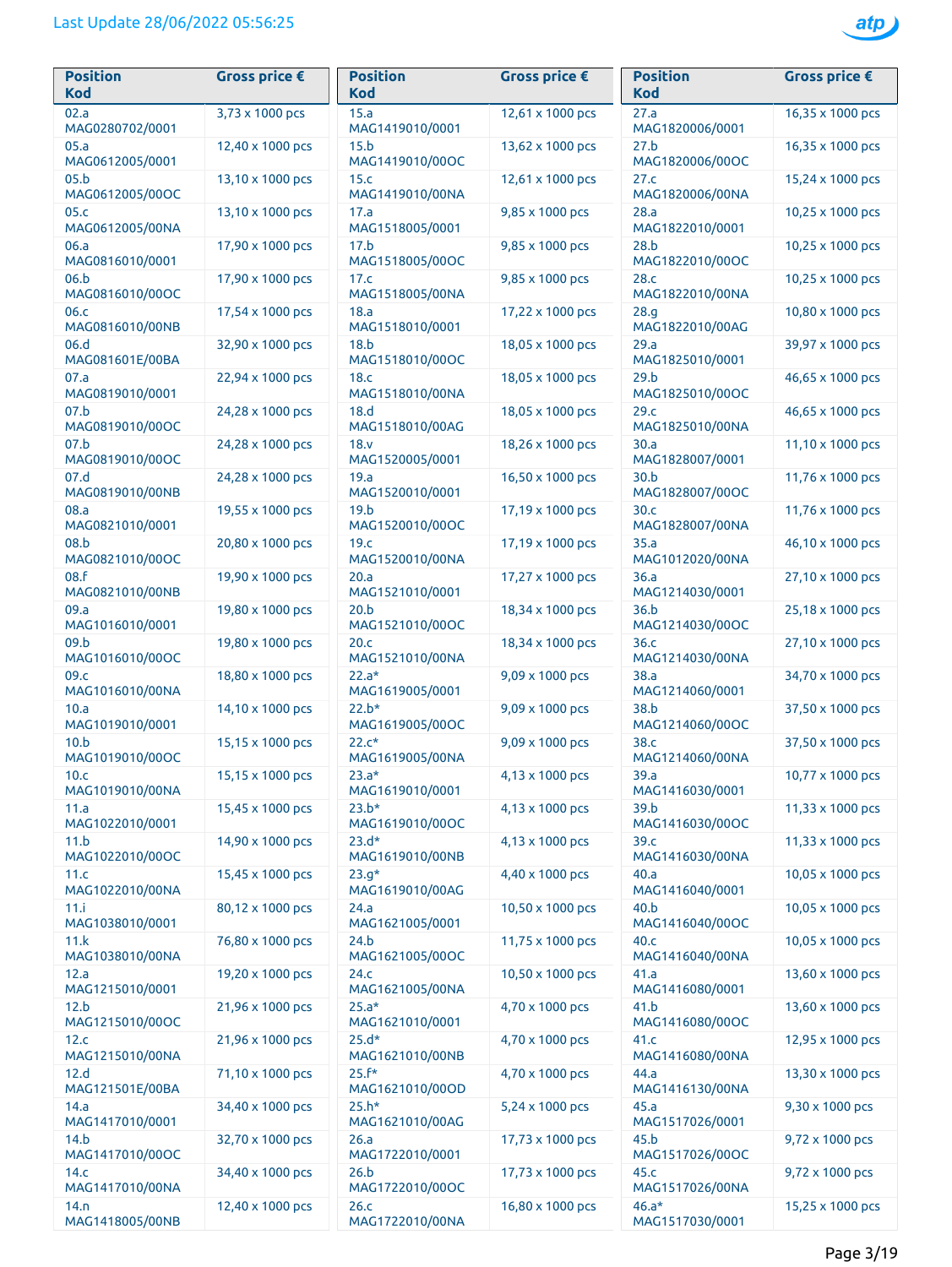

| <b>Position</b><br>Kod     | Gross price $\epsilon$ | <b>Position</b><br>Kod          | Gross price $\epsilon$ | <b>Position</b><br>Kod          | Gross price $\epsilon$ |
|----------------------------|------------------------|---------------------------------|------------------------|---------------------------------|------------------------|
| 46.b                       | 17,50 x 1000 pcs       | 57.c                            | 16,10 x 1000 pcs       | 104.e                           | 45,10 x 1000 pcs       |
| MAG1517030/00OC            |                        | MAG1620030/00NA                 |                        | MKRT457A15/01OC                 |                        |
| 46.c<br>MAG1517030/00NA    | 17,50 x 1000 pcs       | 58.a<br>MAG1620050/0001         | 21,76 x 1000 pcs       | 104.F<br>MKRT457A16/02OC        | 50,70 x 1000 pcs       |
| 46.9<br>MAG1517030/0102    | 25,52 x 1000 pcs       | 58.b<br>MAG1620050/00OC         | 21,76 x 1000 pcs       | 104.9<br>MKRT457A18/01OC        | 44,58 x 1000 pcs       |
| 47.a<br>MAG1518070/0001    | 14,95 x 1000 pcs       | 58.c<br>MAG1620050/00NA         | 21,32 x 1000 pcs       | 104.h<br>MKRT457A16/00AG        | 54,28 x 1000 pcs       |
| 47.b<br>MAG1518070/00OC    | 14,95 x 1000 pcs       | 59.a<br>MAG1820030/0001         | 9,45 x 1000 pcs        | 104.h.02<br>MKRT457A16/01AG     | 54,28 x 1000 pcs       |
| 47.c<br>MAG1518070/00NA    | 14,20 x 1000 pcs       | 59.b<br>MAG1820030/00OC         | 10,06 x 1000 pcs       | 104.h.03<br>MKRT457A18/00AG     | 50,12 x 1000 pcs       |
| 48.a.15<br>MAG1621764/0001 | 145,00 x 1000 pcs      | 59.c<br>MAG1820030/00NA         | 10,06 x 1000 pcs       | 104.h.05<br>MKRT457A16/02AG     | 47,95 x 1000 pcs       |
| 48.c<br>MAG1617060/00NA    | 57,20 x 1000 pcs       | 60.a<br>MAG1820050/0001         | 12,90 x 1000 pcs       | 104.h.06<br>MKRT457A18/01AG     | 41,93 x 1000 pcs       |
| 49.a<br>MAG1618030/0001    | 6,35 x 1000 pcs        | 60.b<br>MAG1820050/00OC         | 11,00 x 1000 pcs       | 105.a<br><b>MKRT457C18/00NA</b> | 44,37 x 1000 pcs       |
| 49.b<br>MAG1618030/00OC    | 6,52 x 1000 pcs        | 60.c<br>MAG1820050/00NA         | 12,90 x 1000 pcs       | $106.b*$<br>MKRT457C16/00AG     | $0,38 \times 1$ pcs    |
| 49.c<br>MAG1618030/00NA    | 6,44 x 1000 pcs        | 62.a<br>MAG1820080/0001         | 9,54 x 1000 pcs        | $106.d*$<br>MKRT457C16/01AG     | $0,38 \times 1$ pcs    |
| 50.a<br>MAG1618030/0101    | 6,35 x 1000 pcs        | 62.b<br>MAG1820080/00OC         | 9,54 x 1000 pcs        | $106.9*$<br>MKRT457C16/03AG     | $0,38 \times 1$ pcs    |
| 50.b<br>MAG1618030/01OC    | 6,52 x 1000 pcs        | 62.c<br>MAG1820080/00NA         | 9,54 x 1000 pcs        | $107.b*$<br>MKRT457C16/02AG     | $0,38 \times 1$ pcs    |
| 50.c<br>MAG1618030/01NA    | 7,45 x 1000 pcs        | 63.a<br>MAG1921016/0001         | 32,40 x 1000 pcs       | 109.a<br>MTBT4570V0/0000        | $0,55 \times 1$ pcs    |
| 50.k<br>MAG1618030/0201    | 38,25 x 1000 pcs       | 63.q<br>MAG1921016/00OD         | 36,60 x 1000 pcs       | 110.a<br>MLBT4570V0/0000        | 200,00 x 1000 pcs      |
| 50.l<br>MAG1618030/02OC    | 38,25 x 1000 pcs       | 101.a<br>MTRT457000/0000        | $0,55 \times 1$ pcs    | 111.a<br>MTBT4570T0/0000        | $0,55 \times 1$ pcs    |
| 50.m<br>MAG1618030/02NA    | 38,25 x 1000 pcs       | 101.b<br>MTRT457000/0100        | $0,55 \times 1$ pcs    | 112.a<br>MLBT4570T0/0000        | 200,00 x 1000 pcs      |
| 51.a<br>MAG1618040/0001    | 12,60 x 1000 pcs       | 101.c<br>MTRT457000/0200        | $0,55 \times 1$ pcs    | 113.a<br>MTBT4570M0/0000        | $0,55 \times 1$ pcs    |
| 51.b<br>MAG1618040/00OC    | 14,40 x 1000 pcs       | 101.d<br>MTRT457000/0300        | $0,55 \times 1$ pcs    | 114.a<br>MLBT4570M0/0000        | 200,00 x 1000 pcs      |
| 51.c<br>MAG1618040/00NA    | 12,60 x 1000 pcs       | 102.a<br>MLRT457000/0000        | 200,00 x 1000 pcs      | $115.a*$<br>MKBT4570V0/00NA     | 25,22 x 1000 pcs       |
| 52.a<br>MAG1618060/0001    | 26,60 x 1000 pcs       | 102.b<br>MLRT457000/0100        | 200,00 x 1000 pcs      | 115.a.01<br>MKBT4570V0/00OC     | 26,70 x 1000 pcs       |
| 52.b<br>MAG1618060/00OC    | 29,90 x 1000 pcs       | 102.c<br>MLRT457000/0200        | 200,00 x 1000 pcs      | $115.a.02*$<br>MKBT4570V0/00AG  | 25,22 x 1000 pcs       |
| 52.c<br>MAG1618060/00NA    | 29,90 x 1000 pcs       | 102.1<br>MXRT457000/0000        | 0,29 x 1 pcs           | 115.a.03<br>MKBT4570V0/0001     | 28,05 x 1000 pcs       |
| 53.a<br>MAG1618070/0001    | 12,94 x 1000 pcs       | 103.a<br><b>MKRT457A16/00NA</b> | 54,28 x 1000 pcs       | 116.a<br>MTBT4570P0/0000        | $0,55 \times 1$ pcs    |
| 53.b<br>MAG1618070/00OC    | 14,26 x 1000 pcs       | 103.b<br><b>MKRT457A15/00NA</b> | 45,10 x 1000 pcs       | 117.a<br>MLBT4570P0/0000        | 200,00 x 1000 pcs      |
| 53.c<br>MAG1618070/00NA    | 14,26 x 1000 pcs       | 103.d<br><b>MKRT457A18/00NA</b> | 50,12 x 1000 pcs       | $118.a*$<br>MKBT4570V0/02NA     | 28,05 x 1000 pcs       |
| 54.a<br>MAG1618080/0001    | 16,25 x 1000 pcs       | 103.e<br>MKRT457A15/01NA        | 45,10 x 1000 pcs       | 120.a<br>MTBT4570Y0/0000        | $0,55 \times 1$ pcs    |
| 54.b<br>MAG1618080/00OC    | 15,40 x 1000 pcs       | 103.f<br>MKRT457A16/02NA        | 54,28 x 1000 pcs       | 121.a<br>MLBT4570Y0/0000        | 200,00 x 1000 pcs      |
| 54.c<br>MAG1618080/00NA    | 16,25 x 1000 pcs       | 103.q<br>MKRT457A18/01NA        | 42,55 x 1000 pcs       | $122.a*$<br>MKBT4570Y0/00NA     | 26,10 x 1000 pcs       |
| 55.a<br>MAG1618100/0001    | 41,70 x 1000 pcs       | 104.a<br>MKRT457A16/00OC        | 54,28 x 1000 pcs       | 122.a.01<br>MKBT4570Y0/00OC     | 27,40 x 1000 pcs       |
| 55.b<br>MAG1618100/00OC    | 48,20 x 1000 pcs       | 104.b<br><b>MKRT457A15/00OC</b> | 45,10 x 1000 pcs       | 122.a.02<br>MKBT4570Y0/00AG     | 27,40 x 1000 pcs       |
| 55.c<br>MAG1618100/00NA    | 48,20 x 1000 pcs       | 104.c<br>MKRT457A16/01NA        | 54,28 x 1000 pcs       | 122.a.03<br>MKBT4570Y0/0001     | 27,40 x 1000 pcs       |
| 57.a<br>MAG1620030/0001    | 14,99 x 1000 pcs       | 104.c<br>MKRT457A16/01OC        | 54,28 x 1000 pcs       | 123.a<br>MTBT4570W0/0000        | $0,55 \times 1$ pcs    |
| 57.b<br>MAG1620030/00OC    | 16,10 x 1000 pcs       | 104.d<br>MKRT457A18/00OC        | 50,12 x 1000 pcs       | 124.a<br>MLBT4570W0/0000        | 200,00 x 1000 pcs      |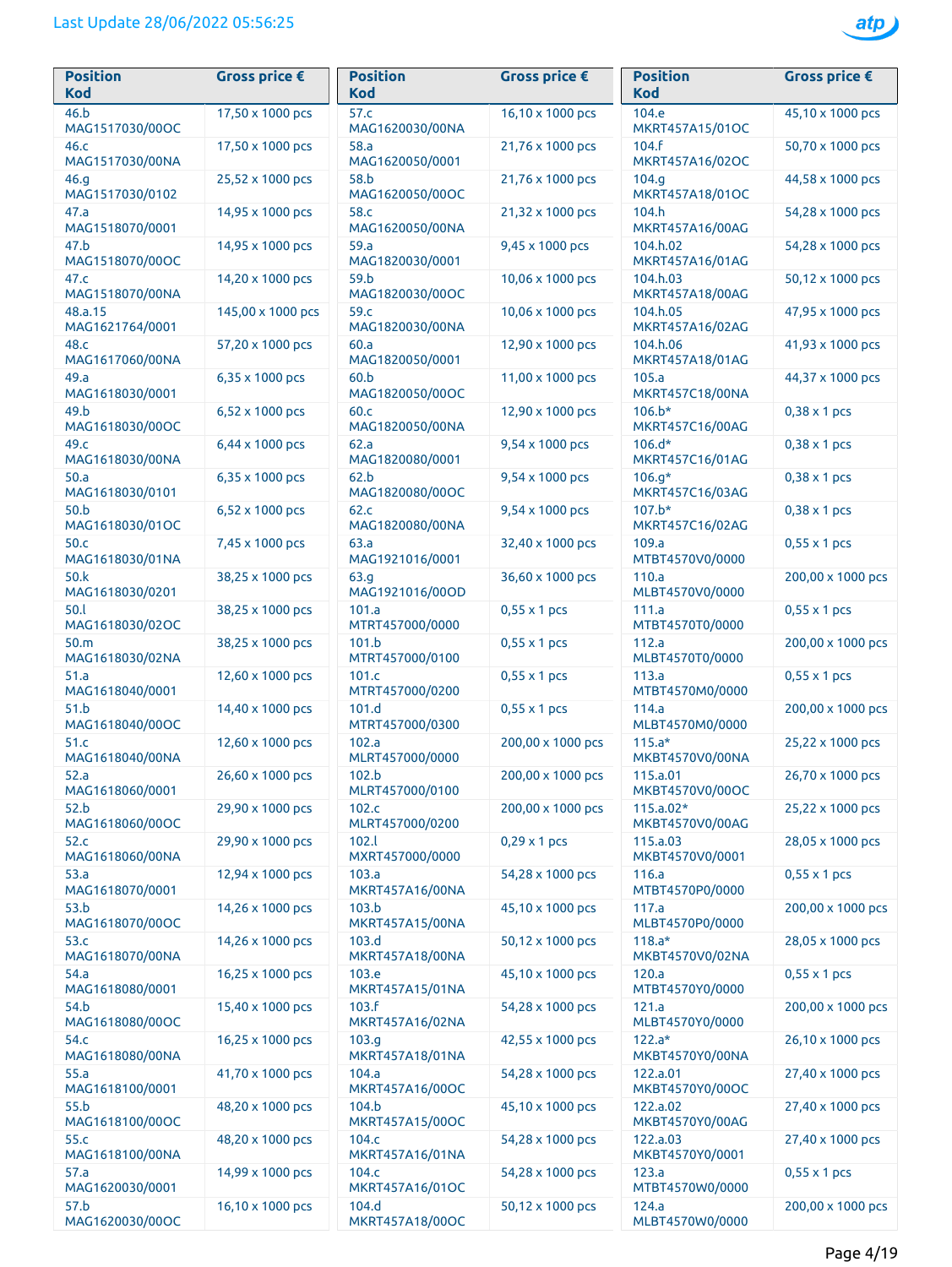

| <b>Position</b><br><b>Kod</b> | Gross price $\epsilon$ | <b>Position</b><br><b>Kod</b> | Gross price €       | <b>Position</b><br><b>Kod</b>      | Gross price $\epsilon$ |
|-------------------------------|------------------------|-------------------------------|---------------------|------------------------------------|------------------------|
| 125.a                         | $0,43 \times 1$ pcs    | 130.f.04*                     | 38,20 x 1000 pcs    | 141.b                              | $0,68 \times 1$ pcs    |
| MKBT4570W0/00NA               |                        | MKRT459A16/02AG               |                     | MTRT507000/0100                    |                        |
| 125.b<br>MKBT4570W0/01NA      | $0.43 \times 1$ pcs    | 130.q<br>MKRT459A16/0001      | 45,50 x 1000 pcs    | 141.c<br>MTRT507000/0200           | $0,68 \times 1$ pcs    |
| 125.c<br>MKBT4570W0/02NA      | $0,43 \times 1$ pcs    | 130.g.02*<br>MKRT459A16/0101  | 38,20 x 1000 pcs    | 141.d<br>MTRT507000/0300           | $0,68 \times 1$ pcs    |
| 125.d<br>MKBT4570W0/03NA      | $0,41 \times 1$ pcs    | 130.g.03<br>MKRT459A18/0001   | 47,74 x 1000 pcs    | 141.e<br>MTRT507000/0400           | $0,68 \times 1$ pcs    |
| 125.e<br>MKBT4570W0/04NA      | $0,43 \times 1$ pcs    | 130.g.04<br>MKRT459A16/0201   | 45,50 x 1000 pcs    | 141.f<br>MTRT507000/0500           | $0,68 \times 1$ pcs    |
| 125.f<br>MKBT4570W0/05NA      | $0,41 \times 1$ pcs    | 131.a<br>MTBT4590V0/0000      | $0,68 \times 1$ pcs | 142.a<br>MLRT507000/0000           | 230,00 x 1000 pcs      |
| $127.a*$<br>MTRT459000/0000   | $0,68 \times 1$ pcs    | 132.a<br>MLBT4590V0/0000      | 209,00 x 1000 pcs   | 142.b<br>MLRT507000/0100           | 230,00 x 1000 pcs      |
| 127.b<br>MTRT459000/0100      | $0,68 \times 1$ pcs    | $133.a*$<br>MKBT4590V0/00NA   | 37,43 x 1000 pcs    | 142.c<br>MLRT507000/0200           | 230,00 x 1000 pcs      |
| 127.c<br>MTRT459000/0200      | $0,68 \times 1$ pcs    | 133.a.01<br>MKBT4590V0/00OC   | 41,15 x 1000 pcs    | 142.d<br>MLRT507000/0300           | 230,00 x 1000 pcs      |
| 127.d<br>MTRT459000/0300      | $0,68 \times 1$ pcs    | 133.a.02<br>MKBT4590V0/00AG   | 41,15 x 1000 pcs    | 142.e<br>MLRT507000/0400           | 230,00 x 1000 pcs      |
| 127.e<br>MTRT459000/0400      | $0,68 \times 1$ pcs    | 133.a.03<br>MKBT4590V0/0001   | 41,15 x 1000 pcs    | 142.f<br>MLRT507000/0500           | 230,00 x 1000 pcs      |
| 128.a<br>MLRT459000/0000      | 209,00 x 1000 pcs      | 134.a<br>MTBT4590Y0/0000      | $0,68 \times 1$ pcs | 142.q<br>MLRT507000/0600           | 230,00 x 1000 pcs      |
| 128.b<br>MLRT459000/0100      | 209,00 x 1000 pcs      | 135.a<br>MLBT4590Y0/0000      | 209,00 x 1000 pcs   | 143.a<br>MXRT507000/0000           | $0,36 \times 1$ pcs    |
| 128.c<br>MLRT459000/0200      | 209,00 x 1000 pcs      | $136.a*$<br>MKBT4590Y0/00NA   | 38,76 x 1000 pcs    | 143.b<br>MXRT507000/0100           | $0,36 \times 1$ pcs    |
| 128.d<br>MLRT459000/0300      | 209,00 x 1000 pcs      | 136.a.01<br>MKBT4590Y0/00OC   | 40,35 x 1000 pcs    | 143.c<br>MXRT507000/0200           | $0,36 \times 1$ pcs    |
| 128.e<br>MLRT459000/0400      | 209,00 x 1000 pcs      | 136.a.02<br>MKBT4590Y0/00AG   | 40,35 x 1000 pcs    | 143.d<br>MXRT507000/0300           | $0,36 \times 1$ pcs    |
| 128.g.10<br>MXRT459000/0000   | $0,36 \times 1$ pcs    | 136.a.03<br>MKBT4590Y0/0001   | 40,35 x 1000 pcs    | 143.e<br>MTRQ508000/0000           | $3,60 \times 1$ pcs    |
| 128.j.05<br>MKRT459B16/0001   | 152,80 x 1000 pcs      | 137.a<br>MTRT450000/0000      | $0,68 \times 1$ pcs | 144.e<br>MKRT507A18/01NA           | 70,60 x 1000 pcs       |
| 128.m.10*<br>MKRT459C16/0001  | $0,43 \times 1$ pcs    | 137.b<br>MTRT450000/0100      | $0,68 \times 1$ pcs | 144.f<br>MKRT507A14/00NA           | 78,90 x 1000 pcs       |
| 128.m.20*<br>MKRT459C16/0101  | $0,43 \times 1$ pcs    | 137.c<br>MTRT450000/0200      | $0,68 \times 1$ pcs | 144.1<br>MKRT507A18/03NA           | 70,60 x 1000 pcs       |
| 129.a<br>MKRT459A16/00NA      | 45,50 x 1000 pcs       | 137.d<br>MTRT450000/0300      | $0,68 \times 1$ pcs | 144.n.07<br>MKRT507A18/02OC        | 70,60 x 1000 pcs       |
| 129.b<br>MKRT459A23/00NA      | 47,74 x 1000 pcs       | 138.a<br>MLRT450000/0000      | 209,00 x 1000 pcs   | 145.a<br>MKRT507A16/05NA           | 70,00 x 1000 pcs       |
| $129.c*$<br>MKRT459A16/01NA   | 38,20 x 1000 pcs       | 138.b<br>MLRT450000/0100      | 209,00 x 1000 pcs   | 145.c<br>MKRT507A15/01NA           | 78,90 x 1000 pcs       |
| 129.d<br>MKRT459A18/00NA      | 47,74 x 1000 pcs       | 138.c<br>MLRT450000/0200      | 209,00 x 1000 pcs   | 145.e<br>MKRT507A18/05NA           | 70,60 x 1000 pcs       |
| 129.e<br>MKRT459A16/02NA      | 45,50 x 1000 pcs       | 138.d<br>MLRT450000/0300      | 209,00 x 1000 pcs   | 145.f<br>MKRT507A14/01NA           | 78,90 x 1000 pcs       |
| 130.a<br>MKRT459A16/00OC      | 45,50 x 1000 pcs       | 139.a<br>MKRT450A16/00NA      | 87,60 x 1000 pcs    | 145.n.03<br>MKRT507A16/06OC        | 70,00 x 1000 pcs       |
| 130.b<br>MKRT459A23/00OC      | 47,74 x 1000 pcs       | 139.b<br>MKRT450A16/01NA      | 84,25 x 1000 pcs    | 145.n.04<br><b>MKRT507A18/05OC</b> | 70,60 x 1000 pcs       |
| $130.c*$<br>MKRT459A16/01OC   | 41,35 x 1000 pcs       | 139.c<br>MKRT450A16/02NA      | 87,60 x 1000 pcs    | 145.n.06<br>MKRT507A16/07OC        | 70,00 x 1000 pcs       |
| 130.d<br>MKRT459A18/00OC      | 47,74 x 1000 pcs       | 140.a<br>MKRT450A16/00OC      | 87,60 x 1000 pcs    | 145.o.03<br>MKRT507A16/06AG        | 70,00 x 1000 pcs       |
| $130.e*$<br>MKRT459A16/02OC   | 41,35 x 1000 pcs       | 140.b<br>MKRT450A16/01OC      | 87,60 x 1000 pcs    | 145.o.04<br>MKRT507A18/05AG        | 70,60 x 1000 pcs       |
| 130.f<br>MKRT459A16/00AG      | 45,50 x 1000 pcs       | 140.c<br>MKRT450A16/02OC      | 87,60 x 1000 pcs    | 145.o.06<br>MKRT507A16/07AG        | 70,00 x 1000 pcs       |
| 130.F.01<br>MKRT459A23/00AG   | 47,74 x 1000 pcs       | 140.d<br>MKRT450A16/00AG      | 87,60 x 1000 pcs    | 148.a<br>MKRT507A16/08NA           | 70,00 x 1000 pcs       |
| 130.f.02*<br>MKRT459A16/01AG  | 38,20 x 1000 pcs       | 140.d.02<br>MKRT450A16/02AG   | 87,60 x 1000 pcs    | 148.b.01<br><b>MKRT507A18/07OC</b> | 70,60 x 1000 pcs       |
| 130.F.03<br>MKRT459A18/00AG   | 47,74 x 1000 pcs       | 141.a<br>MTRT507000/0000      | $0,68 \times 1$ pcs | 148.d<br>MKRT507A16/13NA           | 70,00 x 1000 pcs       |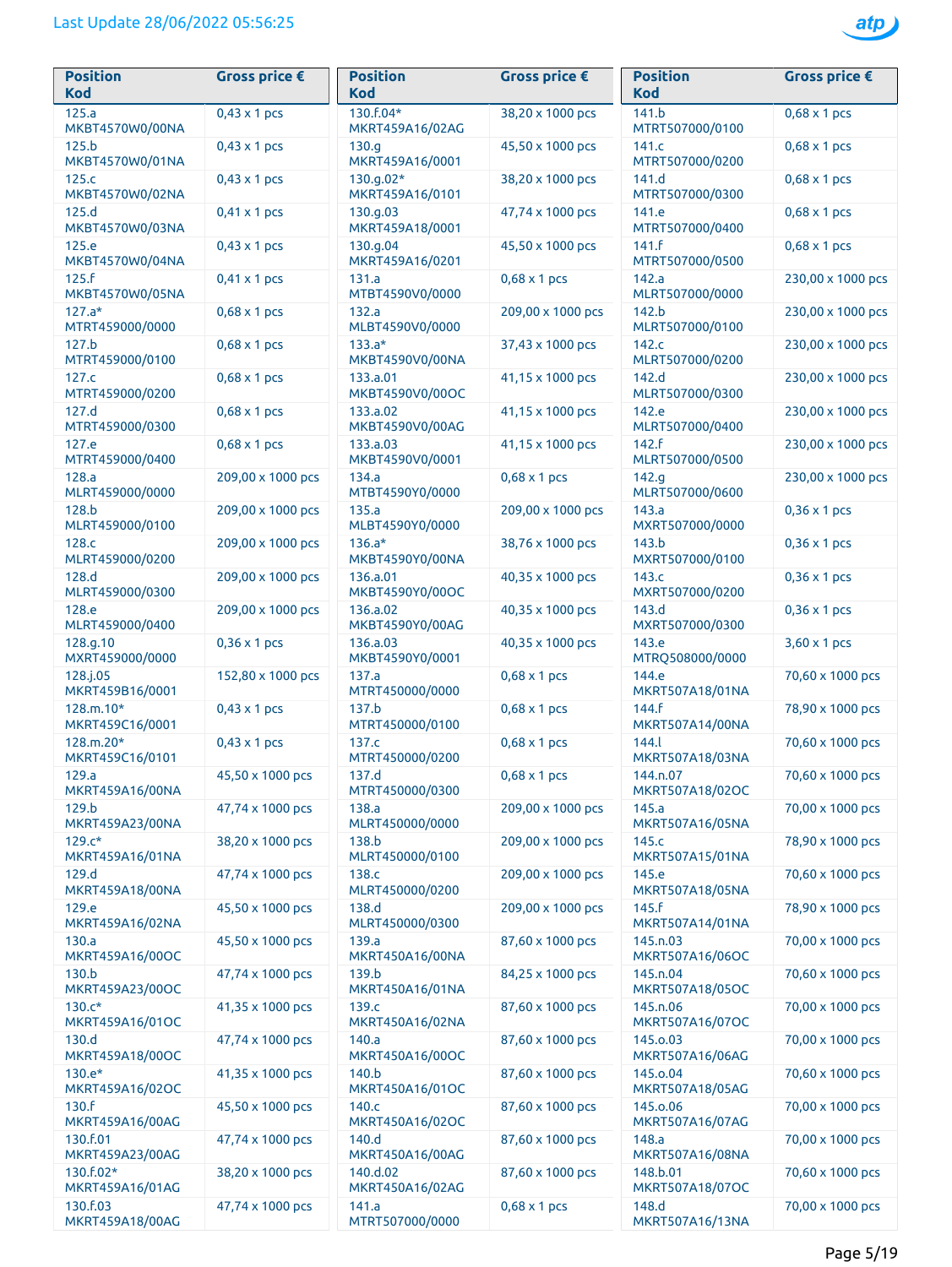| Position<br>Kod                                 | Gross price €       |
|-------------------------------------------------|---------------------|
| 152.d.03*                                       | $0,41 \times 1$ pcs |
| MKRT507C16/05AG<br>152.d.04*<br>MKRT507C16/06AG | $0.41 \times 1$ pcs |
| 152.d.05*<br>MKRT507C16/00AG                    | $0,41 \times 1$ pcs |
| 152.d.06*<br>MKRT507C16/02AG                    | $0,41 \times 1$ pcs |
| 152.d.20*<br><b>MKRT507C16/00NB</b>             | $0,41 \times 1$ pcs |
| 152.g.05*<br>MKRT507C16/01AG                    | $0,41 \times 1$ pcs |
| 152.g.06*<br>MKRT507C16/03AG                    | $0,41 \times 1$ pcs |
| 152.g.20*<br>MKRT507C16/01NB                    | 0,41 x 1 pcs        |
| 152.l.05*<br>MKRT507C16/04AG                    | $0,41 \times 1$ pcs |
| $152.1.15*$<br>MKRT507C16/07AG                  | 0,41 x 1 pcs        |
| 152.n.05*<br>MKRT507C16/08AG                    | $0,41 \times 1$ pcs |
| 154.a<br>MKRT507C00/03NA                        | $0.47 \times 1$ pcs |
| 154.b<br><b>MKRT507C00/04NA</b>                 | $0,47 \times 1$ pcs |
| 154.c<br>MKRT507C00/05NA                        | $0,47 \times 1$ pcs |
| 154.h<br>MKRT507R16/00NA                        | 139,90 x 1000 pcs   |
| 154.i<br>MKRT507R16/01NA                        | 139,90 x 1000 pcs   |
| 154.i.05<br>MKRT507R18/01NA                     | 123,80 x 1000 pcs   |
| 154.l<br>MKRT507R16/02NA                        | 133,58 x 1000 pcs   |
| 154.l.01<br><b>MKRT507R18/00NA</b>              | 123,80 x 1000 pcs   |
| 154.m.0101<br>MKRT507D16/00NA                   | 56,20 x 1000 pcs    |
| 154.m.0102<br>MKRT507D18/00NA                   | 67,60 x 1000 pcs    |
| 154.m.0104<br>MKRT507D16/01NA                   | 56,20 x 1000 pcs    |
| 154.m.0105<br>MKRT507D18/01NA                   | 67,60 x 1000 pcs    |
| 154.m.0106<br>MKRT507D14/00NA                   | 73,15 x 1000 pcs    |
| 154.m.0107<br>MKRT507D16/03NA                   | 56,20 x 1000 pcs    |
| 154.m.0108<br>MKRT507D18/02NA                   | 57,30 x 1000 pcs    |
| 154.m.0109<br>MKRT507D16/04NA                   | 65,60 x 1000 pcs    |
| 154.m.0201<br>MKRT507D18/03NA                   | 67,60 x 1000 pcs    |
| 154.m.0203<br>MKRT507D16/00OC                   | 65,60 x 1000 pcs    |
| 154.m.0204<br>MKRT507D16/01OC                   | 59,90 x 1000 pcs    |
| 154.m.0205<br>MKRT507D18/01OC                   | 67,60 x 1000 pcs    |
| 154.m.0206<br>MKRT507D16/03OC                   | 59,90 x 1000 pcs    |
| 154.m.0207<br>MKRT507D18/02OC                   | 67,60 x 1000 pcs    |
| 154.m.0301<br>MKRT507D16/00AG                   | 65,60 x 1000 pcs    |

| Position<br>Kod               | Gross price €    |
|-------------------------------|------------------|
| 154.m.0303                    | 56,20 x 1000 pcs |
| MKRT507D16/01AG               |                  |
| 154.m.0304<br>MKRT507D18/01AG | 67,60 x 1000 pcs |
| 154.m.0305<br>MKRT507D16/03AG | 56,20 x 1000 pcs |
| 154.m.0306<br>MKRT507D18/02AG | 57,30 x 1000 pcs |
| 154.m.0401<br>MKRT507D16/05NA | 65,60 x 1000 pcs |
| 154.m.0402<br>MKRT507D18/04NA | 67,60 x 1000 pcs |
| 154.m.0404<br>MKRT507D16/06NA | 65,60 x 1000 pcs |
| 154.m.0405<br>MKRT507D18/05NA | 67,60 x 1000 pcs |
| 154.m.0406<br>MKRT507D14/01NA | 73,15 x 1000 pcs |
| 154.m.0407<br>MKRT507D16/07NA | 57,90 x 1000 pcs |
| 154.m.0408<br>MKRT507D18/06NA | 67,60 x 1000 pcs |
| 154.m.0409<br>MKRT507D16/09NA | 65,60 x 1000 pcs |
| 154.m.0410<br>MKRT507D18/08NA | 67,60 x 1000 pcs |
| 154.m.0502<br>MKRT507D16/06OC | 65,60 x 1000 pcs |
| 154.m.0503<br>MKRT507D18/05OC | 67,60 x 1000 pcs |
| 154.m.0504<br>MKRT507D16/07OC | 65,60 x 1000 pcs |
| 154.m.0601<br>MKRT507D16/06AG | 65,60 x 1000 pcs |
| 154.m.0602<br>MKRT507D18/05AG | 67,60 x 1000 pcs |
| 154.m.0603<br>MKRT507D16/07AG | 65,60 x 1000 pcs |
| 154.m.0604<br>MKRT507D16/05AG | 65,60 x 1000 pcs |
| 154.m.0701<br>MKRT507D16/02NA | 65,60 x 1000 pcs |
| 154.m.0801<br>MKRT507D16/12NA | 65,60 x 1000 pcs |
| 154.m.0901<br>MKRT507D16/10NA | 65,60 x 1000 pcs |
| 154.m.1001<br>MKRT507D16/11NA | 65,60 x 1000 pcs |
| 154.m.1101<br>MKRT507D16/08NA | 65,60 x 1000 pcs |
| 154.m.1201<br>MKRT507D16/08OC | 65,60 x 1000 pcs |
| 154.m.1205<br>MKRT507D16/16OC | 65,60 x 1000 pcs |
| 154.m.1301<br>MKRT507D16/08AG | 65,60 x 1000 pcs |
| 154.m.1305<br>MKRT507D16/16AG | 65,60 x 1000 pcs |
| 154.m.1401<br>MKRT507D18/07NA | 67,60 x 1000 pcs |
| 154.m.1405<br>MKRT507D18/09NA | 67,60 x 1000 pcs |
| 154.m.1501<br>MKRT507D18/07OC | 67,60 x 1000 pcs |
| 154.m.1601<br>MKRT507D18/07AG | 67,60 x 1000 pcs |
| 154.m.1701<br>MKRT507D16/13NA | 65,60 x 1000 pcs |

| Position<br>Kod                      | Gross price €       |
|--------------------------------------|---------------------|
| 154.m.1705<br><b>MKRT507D18/10NA</b> | 67,60 x 1000 pcs    |
| 154.m.1710<br>MKRT507D16/14NA        | 65,60 x 1000 pcs    |
| 154.m.1730<br>MKRT507D16/17NA        | 65,60 x 1000 pcs    |
| 154.m.1750<br>MKRT507D16/15NA        | 65,60 x 1000 pcs    |
| 154.m.1801<br><b>MKRT507E15/00NA</b> | 74,80 x 1000 pcs    |
| 154.m.1802<br>MKRT507E16/00NA        | 68,95 x 1000 pcs    |
| 154.m.1803<br><b>MKRT507E18/00NA</b> | 77,70 x 1000 pcs    |
| 154.m.1804<br>MKRT507E15/01NA        | 74,80 x 1000 pcs    |
| 154.m.1805<br>MKRT507E16/01NA        | 73,40 x 1000 pcs    |
| 154.m.1806<br><b>MKRT507E18/01NA</b> | 77,70 x 1000 pcs    |
| 154.m.1807<br>MKRT507E15/04NA        | 70,20 x 1000 pcs    |
| 154.m.1901<br>MKRT507E16/02NA        | 73,40 x 1000 pcs    |
| 154.m.1902<br>MKRT507E16/03NA        | 73,40 x 1000 pcs    |
| 154.m.20<br>MKRT507E16/06NB          | 122,50 x 1000 pcs   |
| 154.m.24<br>MKRT507E16/04NA          | 73,40 x 1000 pcs    |
| 154.m.25<br>MKRT507E16/05NA          | 73,40 x 1000 pcs    |
| 154. n<br>MTBQ5080V0/0000            | 3,25 x 1 pcs        |
| 154.n.01<br>MTBQ5080Y0/0000          | 3,25 x 1 pcs        |
| 155.a<br>MTBT5070V0/0000             | $0,68 \times 1$ pcs |
| 155.b<br>MTBT5070V0/0100             | $0,68 \times 1$ pcs |
| 156.a<br>MLBT5070V0/0000             | 230,00 x 1000 pcs   |
| 156.b<br>MLBT5070V0/0100             | 230,00 x 1000 pcs   |
| 157.a<br>MXBT5070V0/0000             | $0,36 \times 1$ pcs |
| 157.b<br>MXBT5070V0/0100             | $0,36 \times 1$ pcs |
| 158.a<br>MTBT5070T0/0000             | $0,68 \times 1$ pcs |
| 159.a<br>MLBT5070T0/0000             | 230,00 x 1000 pcs   |
| 160.a<br>MXBT5070T0/0000             | $0,36 \times 1$ pcs |
| 162.a<br>MLBT5070M0/0000             | 230,00 x 1000 pcs   |
| 163.a<br>MXBT5070M0/0000             | $0,36 \times 1$ pcs |
| 164.a<br>MTBT5070M0/0100             | $0,68 \times 1$ pcs |
| 165.a<br>MLBT5070M0/0100             | 230,00 x 1000 pcs   |
| 167.a.02<br>MKBT5070V0/01AG          | 51,36 x 1000 pcs    |
| 168.a.02<br>MKBT5070V0/02AG          | 51,36 x 1000 pcs    |
| 169.a<br>MTBT5070P0/0000             | $0,68 \times 1$ pcs |

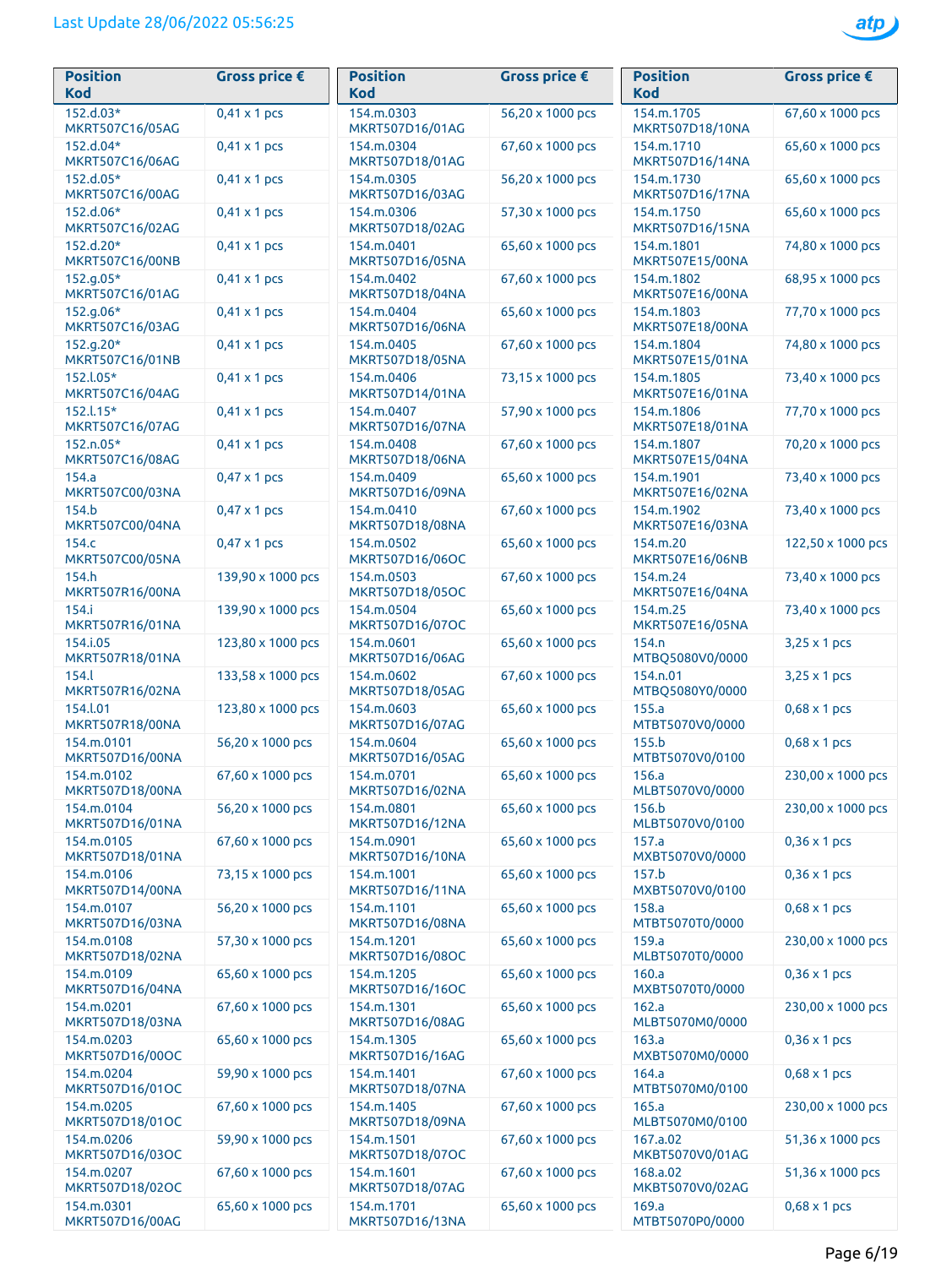

| <b>Position</b><br><b>Kod</b> | Gross price €       | <b>Position</b><br><b>Kod</b>      | Gross price €       | <b>Position</b><br><b>Kod</b>               | Gross price $\epsilon$ |
|-------------------------------|---------------------|------------------------------------|---------------------|---------------------------------------------|------------------------|
| 170.a                         | 230,00 x 1000 pcs   | 190.h                              | 112,14 x 1000 pcs   | 190.m.34*                                   | $0,41 \times 1$ pcs    |
| MLBT5070P0/0000               |                     | MKBT507BV0/00NA<br>190.h.01        |                     | MKRQ507C16/09AG                             |                        |
| 171.a<br>MXBT5070P0/0000      | $0,36 \times 1$ pcs | MKBT507BN0/00NA                    | 135,00 x 1000 pcs   | 190.m.42*<br>MKRQ507C16/04AG                | $0.41 \times 1$ pcs    |
| 172.a<br>MTBT5070D0/0000      | $0,80 \times 1$ pcs | 190.h.03<br>MKBT507BY0/00NA        | 106,60 x 1000 pcs   | 190.m.44*<br>MKRQ507C16/06AG                | $0,41 \times 1$ pcs    |
| 173.a<br>MLBT5070D0/0000      | 230,00 x 1000 pcs   | 190.i*<br>MKBT507DV0/00NA          | 41,92 x 1000 pcs    | $190 \cdot m \cdot 62^*$<br>MKRQ507C16/05AG | $0,41 \times 1$ pcs    |
| 174.a<br>MXBT5070D0/0000      | $0,36 \times 1$ pcs | 190.i.01<br><b>MKBT507DV0/00OC</b> | 44,48 x 1000 pcs    | 190.m.64*<br>MKRQ507C16/07AG                | $0,41 \times 1$ pcs    |
| 175.a<br>MTBT5070D0/0100      | $0,80 \times 1$ pcs | 190.i.02<br>MKBT507DV0/00AG        | 44,45 x 1000 pcs    | 190.n.01<br>MKRQ507A16/00AG                 | 118,10 x 1000 pcs      |
| 176.a<br>MLBT5070D0/0100      | 230,00 x 1000 pcs   | 190.i.03<br>MKBT507DV0/01NA        | 44,45 x 1000 pcs    | 190.n.04<br>MKRQ507A16/02AG                 | 132,25 x 1000 pcs      |
| 177.a<br>MXBT5070D0/0100      | $0,36 \times 1$ pcs | 190.i.04<br>MKBT507DV0/01OC        | 51,92 x 1000 pcs    | 190.n.21<br>MKRQ507A16/01AG                 | 118,10 x 1000 pcs      |
| 180.a<br>MTBT5070Y0/0000      | $0,68 \times 1$ pcs | 190.i.05<br>MKBT507DV0/01AG        | 51,92 x 1000 pcs    | 190.n.24<br>MKRQ507A16/03AG                 | 132,25 x 1000 pcs      |
| 181.a<br>MLBT5070Y0/0000      | 230,00 x 1000 pcs   | 190.i.06<br>MKBT507DV0/02NA        | 51,92 x 1000 pcs    | 190.n.64<br>MKRQ507A16/04AG                 | 118,10 x 1000 pcs      |
| 182.a<br>MXBT5070Y0/0000      | $0,36 \times 1$ pcs | 190.i.07<br>MKBT507DV0/02OC        | 51,92 x 1000 pcs    | 190.n.80<br>MKRQ507P14/00AG                 | 134,50 x 1000 pcs      |
| 186.a<br>MTBT5070W0/0000      | $0,68 \times 1$ pcs | 190.i.08<br>MKBT507DV0/02AG        | 41,92 x 1000 pcs    | 190.o.01<br>MTBQ5070V0/0000                 | $0,72 \times 1$ pcs    |
| 187.a<br>MLBT5070W0/0000      | 230,00 x 1000 pcs   | 190.i.09<br>MKBT507DY0/00NA        | 43,67 x 1000 pcs    | 190.o.04<br>MXBQ5070V0/0000                 | $0,52 \times 1$ pcs    |
| 188.a<br>MXBT5070W0/0000      | $0,36 \times 1$ pcs | 190.i.10<br>MKBT507DY0/00OC        | 52,15 x 1000 pcs    | 190.o.08<br>MLBQ5070V0/0000                 | $0,30 \times 1$ pcs    |
| 189.a<br>MKBT5070W0/00NA      | $0,41 \times 1$ pcs | 190.i.11<br>MKBT507DY0/00AG        | 52,15 x 1000 pcs    | 190.o.12<br>MTBQ5070Y0/0000                 | $0,72 \times 1$ pcs    |
| 189.b<br>MKBT5070W0/01NA      | $0,41 \times 1$ pcs | 190.i.12<br>MKBT507DY0/01NA        | 43,67 x 1000 pcs    | 190.o.15<br>MXBQ5070Y0/0000                 | $0,52 \times 1$ pcs    |
| 189.c<br>MKBT5070W0/02NA      | $0,41 \times 1$ pcs | 190.i.13<br>MKBT507DY0/01OC        | 52,15 x 1000 pcs    | 190.o.19<br>MLBQ5070Y0/0000                 | $0,30 \times 1$ pcs    |
| 189.d<br>MKBT5070W0/03NA      | $0,38 \times 1$ pcs | 190.i.14<br>MKBT507DY0/01AG        | 52,15 x 1000 pcs    | 190.o.31<br>MKBQ5070VY/00AG                 | 111,80 x 1000 pcs      |
| 189.e<br>MKBT5070W0/04NA      | $0,38 \times 1$ pcs | 190.i.15<br>MKBT507DY0/02NA        | 52,15 x 1000 pcs    | 190.o.36<br>MKBQ5070VY/01AG                 | 111,80 x 1000 pcs      |
| 189.F<br>MKBT5070W0/05NA      | $0,38 \times 1$ pcs | 190.i.16<br>MKBT507DY0/02OC        | 52,15 x 1000 pcs    | 190.o.46<br>MKBQ5070VY/02AG                 | 111,80 x 1000 pcs      |
| 189.g<br>MKBT5070W0/06NA      | $0,41 \times 1$ pcs | 190.i.17<br>MKBT507DY0/02AG        | 52,15 x 1000 pcs    | 190.o.51<br>MTBQ5070W0/0000                 | $0,72 \times 1$ pcs    |
| 189.m.15<br>MKBT5070W0/16NA   | $0,38 \times 1$ pcs | 190.i.18<br>MKBT507DY0/03NA        | 52,15 x 1000 pcs    | 190.o.54<br>MXBQ5070W0/0000                 | $0,52 \times 1$ pcs    |
| 189.m.20<br>MKBT5070W0/14NA   | $0,38 \times 1$ pcs | 190.i.30<br>MKBT507DV0/03NA        | 41,92 x 1000 pcs    | 190.o.58<br>MLBQ5070W0/0000                 | $0,30 \times 1$ pcs    |
| 189.m.25<br>MKBT5070W0/17NA   | $0,38 \times 1$ pcs | 190.i.40<br>MKBT507DV0/04NA        | 51,92 x 1000 pcs    | 190.o.61<br>MKBQ5070W0/00AG                 | $0,40 \times 1$ pcs    |
| 189.p.15<br>MKBT5070W0/18NA   | $0,38 \times 1$ pcs | 190.l.03<br>MTRQ507000/0000        | $0,72 \times 1$ pcs | 190.o.71<br>MKBQ5070W0/01AG                 | $0,40 \times 1$ pcs    |
| 189.p.20<br>MKBT5070W0/19NA   | $0,38 \times 1$ pcs | 190.l.04<br>MTRQ507000/0100        | $0,72 \times 1$ pcs | 190.p.01<br>MTRQ511000/0000                 | $0,96 \times 1$ pcs    |
| 189.p.25<br>MKBT5070W0/15NA   | $0,38 \times 1$ pcs | 190.l.23<br>MXRQ507000/0000        | $0,52 \times 1$ pcs | 190.p.02<br>MTRQ511000/0100                 | $0,96 \times 1$ pcs    |
| 190.a<br>MKBT5070W0/07NA      | 0,41 x 1 pcs        | 190.l.24<br>MXRQ507000/0100        | $0,52 \times 1$ pcs | 190.p.03<br>MTRQ511000/0200                 | $0,96 \times 1$ pcs    |
| 190.b<br>MKBT5070W0/08NA      | $0,41 \times 1$ pcs | 190.l.43<br>MLRQ507000/0000        | $0,30 \times 1$ pcs | 190.p.04<br>MTRQ511000/0300                 | $0,96 \times 1$ pcs    |
| 190.c<br>MKBT5070W0/09NA      | $0,41 \times 1$ pcs | 190.l.44<br>MLRQ507000/0100        | $0,30 \times 1$ pcs | 190.p.05<br>MTRQ511000/0400                 | $0,96 \times 1$ pcs    |
| 190.d<br>MKBT5070W0/10NA      | $0,38 \times 1$ pcs | 190.m.02*<br>MKRQ507C16/00AG       | $0,41 \times 1$ pcs | 190.p.06<br>MTRQ511000/0500                 | $0,96 \times 1$ pcs    |
| 190.e<br>MKBT5070W0/11NA      | $0,38 \times 1$ pcs | 190.m.05*<br>MKRQ507C16/08AG       | $0,41 \times 1$ pcs | 190.p.07<br>MLRQ511000/0000                 | $0,37 \times 1$ pcs    |
| 190.f<br>MKBT5070W0/12NA      | $0,38 \times 1$ pcs | 190.m.06*<br>MKRQ507C16/02AG       | $0,41 \times 1$ pcs | 190.p.08<br>MLRQ511000/0100                 | $0,37 \times 1$ pcs    |
| 190.q<br>MKBT5070W0/13NA      | $0,41 \times 1$ pcs | 190.m.22*<br>MKRQ507C16/01AG       | $0,41 \times 1$ pcs | 190.p.09<br>MLRQ511000/0200                 | $0,37 \times 1$ pcs    |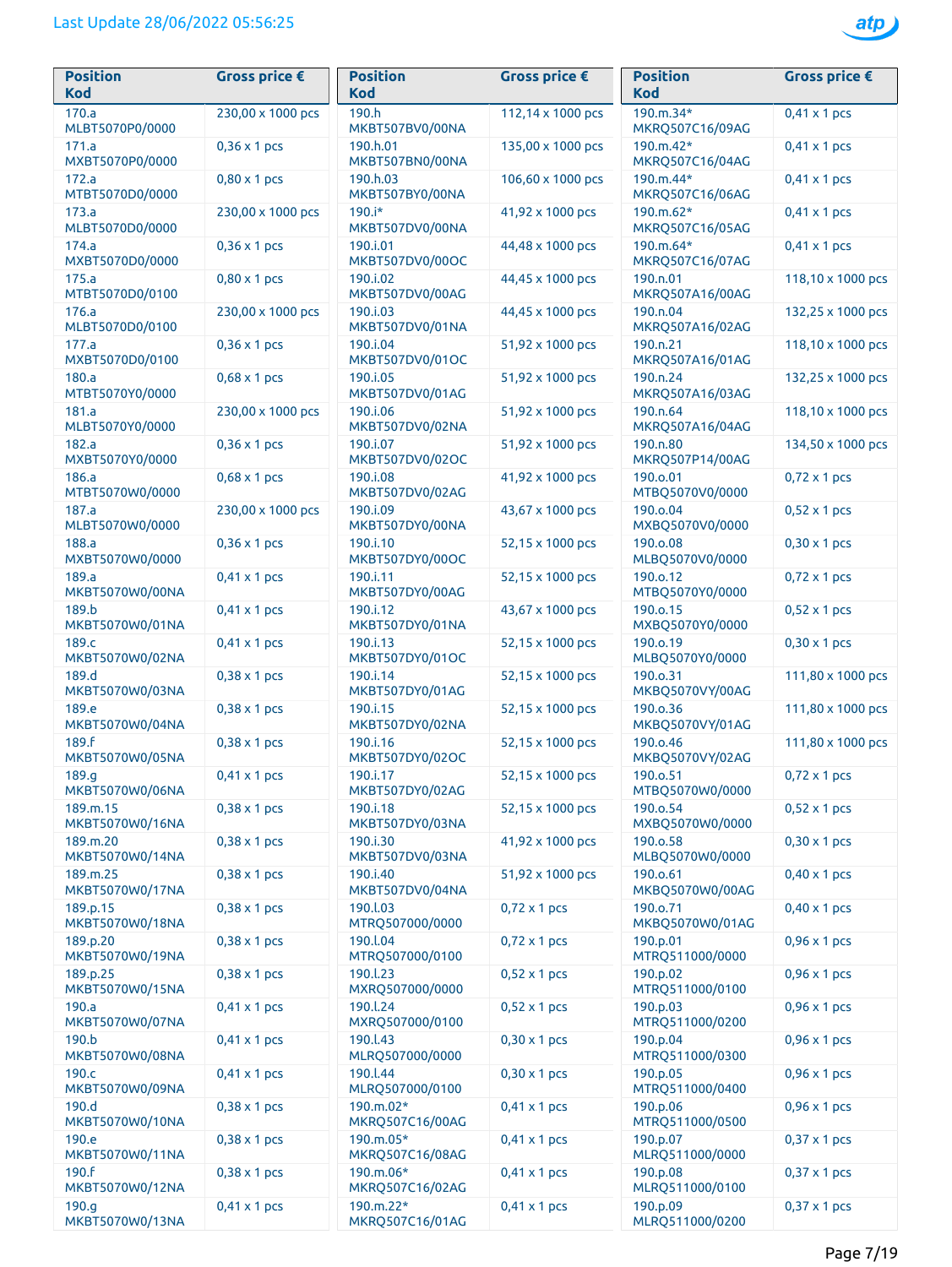

| <b>Position</b><br>Kod       | Gross price $\epsilon$ | <b>Position</b><br>Kod         | Gross price $\epsilon$ | <b>Position</b><br>Kod             | Gross price $\epsilon$ |
|------------------------------|------------------------|--------------------------------|------------------------|------------------------------------|------------------------|
| 190.p.10<br>MLRQ511000/0300  | $0,37 \times 1$ pcs    | 190.q.22*<br>MKRQ511C16/2401   | $0,40 \times 1$ pcs    | 190.q.81*<br>MKRQ511C16/2301       | $0,40 \times 1$ pcs    |
| 190.p.11<br>MLRQ511000/0400  | $0,37 \times 1$ pcs    | 190.q.23*<br>MKRQ511C16/24AG   | $0,40 \times 1$ pcs    | 190.q.85 $*$<br>MKRQ511C16/18AG    | $0,40 \times 1$ pcs    |
| 190.p.12<br>MLRQ511000/0600  | $0,37 \times 1$ pcs    | 190.q.24*<br>MKRQ511C16/26AG   | $0,40 \times 1$ pcs    | 190.q.86*<br>MKRQ511C16/19AG       | $0,40 \times 1$ pcs    |
| 190.p.13<br>MXRQ511000/0000  | $0,46 \times 1$ pcs    | 190.q.25*<br>MKRQ511C16/0601   | $0,40 \times 1$ pcs    | 190.q.87*<br>MKRQ511C16/20AG       | $0,40 \times 1$ pcs    |
| 190.p.14<br>MXRQ511000/0100  | $0,46 \times 1$ pcs    | 190.g.26*<br>MKRQ511C16/0701   | $0,40 \times 1$ pcs    | $190.q.91*$<br>MKRQ511C16/21AG     | $0,40 \times 1$ pcs    |
| 190.p.15<br>MXRQ511000/0200  | $0,46 \times 1$ pcs    | 190.q.26*<br>MKRQ507C16/03AG   | $0,41 \times 1$ pcs    | 190.q.92*<br>MKRQ511C16/22AG       | $0,40 \times 1$ pcs    |
| 190.p.16<br>MXRQ511000/0300  | $0,46 \times 1$ pcs    | 190.q.27*<br>MKRQ511C16/0801   | $0,40 \times 1$ pcs    | 190.q.93*<br>MKRQ511C16/23AG       | $0,40 \times 1$ pcs    |
| 190.p.17<br>MXRQ511000/0400  | $0,46 \times 1$ pcs    | 190.q.31*<br>MKRQ511C16/0901   | $0,40 \times 1$ pcs    | 190.q.96*<br>MKRQ511C16/25AG       | $0,40 \times 1$ pcs    |
| 190.p.21<br>MTRQ511C00/0000  | $0,80 \times 1$ pcs    | 190.q.32*<br>MKRQ511C16/1001   | $0,40 \times 1$ pcs    | 190.q.98*<br>MKRQ511C16/28AG       | $0,40 \times 1$ pcs    |
| 190.p.25<br>MXRQ511C00/0000  | $0,82 \times 1$ pcs    | 190.q.33*<br>MKRQ511C16/1101   | $0,40 \times 1$ pcs    | 190.r.01<br>MKRQ511A16/0001        | 133,20 x 1000 pcs      |
| 190.p.31<br>MTRQ511M00/0000  | $0,30 \times 1$ pcs    | 190.q.37*<br>MKRQ511C16/06AG   | $0,40 \times 1$ pcs    | 190.r.02<br>MKRQ511A16/0101        | 138,50 x 1000 pcs      |
| 190.p.32<br>MTRQ511M00/0100  | $0,30 \times 1$ pcs    | 190.q.38*<br>MKRQ511C16/07AG   | $0,40 \times 1$ pcs    | 190.r.03<br>MKRQ511A16/0201        | 138,50 x 1000 pcs      |
| 190.p.33<br>MTRQ511M00/0200  | $0,30 \times 1$ pcs    | 190.q.39*<br>MKRQ511C16/08AG   | $0,40 \times 1$ pcs    | 190.r.04<br>MKRQ511A16/0301        | 138,50 x 1000 pcs      |
| 190.p.41<br>MRRQ511M00/00CL  | $0,71 \times 1$ pcs    | 190.q.43*<br>MKRQ511C16/09AG   | $0,40 \times 1$ pcs    | 190.r.11<br>MKRQ511A18/0001        | 133,30 x 1000 pcs      |
| 190.p.42<br>MRRQ511M00/01CL  | $0,71 \times 1$ pcs    | 190.q.44*<br>MKRQ511C16/10AG   | $0,40 \times 1$ pcs    | 190.r.21<br>MKRQ511A16/00AG        | 133,20 x 1000 pcs      |
| 190.p.43<br>MRRQ511M00/02CL  | $0,71 \times 1$ pcs    | $190.q.45*$<br>MKRQ511C16/11AG | $0,40 \times 1$ pcs    | 190.r.22<br>MKRQ511A16/01AG        | 138,50 x 1000 pcs      |
| 190.p.52<br>MXRQ511M00/0100  | $0,46 \times 1$ pcs    | 190.q.47*<br>MKRQ511C16/27AG   | $0,40 \times 1$ pcs    | 190.r.23<br>MKRQ511A16/02AG        | 133,20 x 1000 pcs      |
| 190.p.71<br>MTRQ511C01/0000  | $0,81 \times 1$ pcs    | 190.q.49*<br>MKRQ511C16/1201   | $0,40 \times 1$ pcs    | 190.r.24<br>MKRQ511A16/03AG        | 133,20 x 1000 pcs      |
| 190.p.72<br>MLRQ511C01/0000  | $0,40 \times 1$ pcs    | 190.q.50*<br>MKRQ511C16/1301   | $0,40 \times 1$ pcs    | 190.r.31<br>MKRQ511A18/00AG        | 127,70 x 1000 pcs      |
| 190.p.81<br>MTRQ511M01/0000  | $0,31 \times 1$ pcs    | 190.q.51*<br>MKRQ511C16/1401   | $0,40 \times 1$ pcs    | 190.r.35<br>MKRQ511A18/04AG        | 127,70 x 1000 pcs      |
| 190.p.85<br>MTRQ511M02/0000  | $0,30 \times 1$ pcs    | 190.q.55<br>MKRQ511C16/1501    | $0,40 \times 1$ pcs    | 190.r.40<br>MKRQ511A16/02OC        | 138,50 x 1000 pcs      |
| 190.p.93*<br>MKRQ511C16/05NA | $0,40 \times 1$ pcs    | 190.g.56*<br>MKRQ511C16/1601   | $0,40 \times 1$ pcs    | 190.r.44<br><b>MKRQ511A18/04OC</b> | 133,30 x 1000 pcs      |
| 190.q.01*<br>MKRQ511C16/0001 | $0,40 \times 1$ pcs    | 190.q.57*<br>MKRQ511C16/1701   | $0,40 \times 1$ pcs    | 190.r.54<br>MKRQ511A16/02NA        | 133,20 x 1000 pcs      |
| 190.q.02*<br>MKRQ511C16/0101 | $0,40 \times 1$ pcs    | 190.q.61*<br>MKRQ511C16/12AG   | $0,40 \times 1$ pcs    | 190.r.61<br>MKRQ511M16/0001        | 137,37 x 1000 pcs      |
| 190.q.03<br>MKRQ511C16/0201  | $0,40 \times 1$ pcs    | 190.q.62*<br>MKRQ511C16/13AG   | $0,40 \times 1$ pcs    | 190.r.71<br>MKRQ511M16/00AG        | 142,00 x 1000 pcs      |
| 190.q.07*<br>MKRQ511C16/0301 | $0,40 \times 1$ pcs    | 190.q.63*<br>MKRQ511C16/14AG   | $0,40 \times 1$ pcs    | 190.r.81<br>MKRQ511E14/00AG        | 142,40 x 1000 pcs      |
| 190.q.08*<br>MKRQ511C16/0401 | $0,40 \times 1$ pcs    | 190.q.67*<br>MKRQ511C16/15AG   | $0,40 \times 1$ pcs    | 190.s.01<br>MKRQ511A16/0401        | 138,50 x 1000 pcs      |
| 190.q.09*<br>MKRQ511C16/0501 | $0,40 \times 1$ pcs    | 190.q.68*<br>MKRQ511C16/16AG   | $0,40 \times 1$ pcs    | 190.s.02<br>MKRQ511A16/0501        | 138,50 x 1000 pcs      |
| 190.q.13*<br>MKRQ511C16/00AG | $0,40 \times 1$ pcs    | 190.q.69*<br>MKRQ511C16/17AG   | $0,40 \times 1$ pcs    | 190.s.03<br>MKRQ511A16/0601        | 138,50 x 1000 pcs      |
| 190.g.14*<br>MKRQ511C16/01AG | $0,40 \times 1$ pcs    | 190.g.73*<br>MKRQ511C16/1801   | $0,40 \times 1$ pcs    | 190.s.04<br>MKRQ511A16/0701        | 138,50 x 1000 pcs      |
| 190.q.15*<br>MKRQ511C16/02AG | $0,40 \times 1$ pcs    | 190.q.74*<br>MKRQ511C16/1901   | $0,40 \times 1$ pcs    | 190.s.11<br>MKRQ511A18/0101        | 133,30 x 1000 pcs      |
| 190.q.19*<br>MKRQ511C16/03AG | $0,40 \times 1$ pcs    | 190.q.75*<br>MKRQ511C16/2001   | $0,40 \times 1$ pcs    | 190.s.21<br>MKRQ511A16/04AG        | 133,20 x 1000 pcs      |
| 190.q.20*<br>MKRQ511C16/04AG | $0,40 \times 1$ pcs    | 190.q.79*<br>MKRQ511C16/2101   | $0,40 \times 1$ pcs    | 190.s.22<br>MKRQ511A16/05AG        | 138,50 x 1000 pcs      |
| 190.q.21*<br>MKRQ511C16/05AG | $0,40 \times 1$ pcs    | 190.q.80*<br>MKRQ511C16/2201   | $0,40 \times 1$ pcs    | 190.s.23<br>MKRQ511A16/06AG        | 133,20 x 1000 pcs      |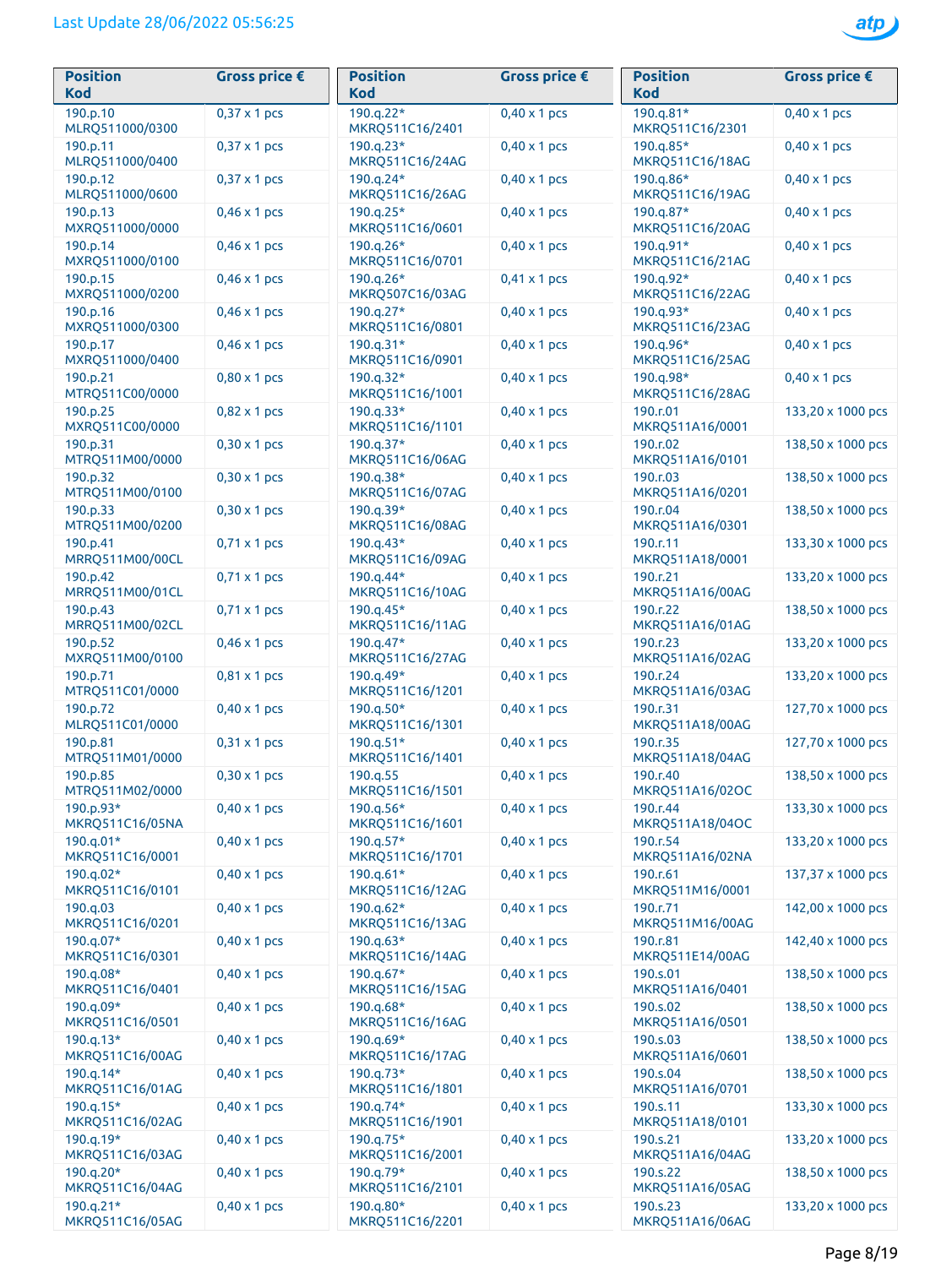

| <b>Position</b><br><b>Kod</b> | Gross price $\epsilon$ | <b>Position</b><br><b>Kod</b> | Gross price €       | <b>Position</b><br><b>Kod</b>       | Gross price €       |
|-------------------------------|------------------------|-------------------------------|---------------------|-------------------------------------|---------------------|
| 190.s.24                      | 138,50 x 1000 pcs      | 190.u.61                      | 142,00 x 1000 pcs   | 190.x.31                            | 126,60 x 1000 pcs   |
| MKRQ511A16/07AG<br>190.s.31   | 133,30 x 1000 pcs      | MKRQ511M16/0301<br>190.u.71   | 142,00 x 1000 pcs   | MKBQ5110Y0/0301<br>190.x.32         | 117,10 x 1000 pcs   |
| MKRQ511A18/01AG               |                        | MKRQ511M16/03AG               |                     | MKBQ5110Y0/03AG                     |                     |
| 190.s.61<br>MKRQ511M16/0101   | 142,00 x 1000 pcs      | 190.u.75*<br>MKRQ511D16/01AG  | $1,06 \times 1$ pcs | 190.z.01*<br>MKBQ5110V0/0001        | 121,40 x 1000 pcs   |
| 190.s.71<br>MKRQ511M16/01AG   | 142,00 x 1000 pcs      | 190.u.78*<br>MKRQ511D16/02AG  | $1,06 \times 1$ pcs | 190.z.02*<br>MKBQ5110V0/00AG        | 121,40 x 1000 pcs   |
| 190.s.81<br>MKRQ511E14/01AG   | 155,60 x 1000 pcs      | 190.u.85*<br>MKRQ511D16/00AG  | $1,06 \times 1$ pcs | 190.z.05*<br><b>MKBQ5110V0/00NA</b> | 121,40 x 1000 pcs   |
| 190.t.01<br>MKRQ511A16/0801   | 138,50 x 1000 pcs      | 190.u.86*<br>MKRQ511D16/04AG  | $1,06 \times 1$ pcs | 190.z.11*<br>MKBQ5110V0/0101        | 134,10 x 1000 pcs   |
| 190.t.02<br>MKRQ511A16/0901   | 138,50 x 1000 pcs      | 190.u.95*<br>MKRQ511D16/03AG  | $1,06 \times 1$ pcs | 190.z.12*<br>MKBQ5110V0/01AG        | 121,40 x 1000 pcs   |
| 190.t.03<br>MKRQ511A16/1001   | 138,50 x 1000 pcs      | 190.v.01<br>MTBQ5110V0/0000   | $0,96 \times 1$ pcs | 190.z.21*<br>MKBQ5110V0/0201        | 134,10 x 1000 pcs   |
| 190.t.04<br>MKRQ511A16/1101   | 138,50 x 1000 pcs      | 190.v.03<br>MLBQ5110V0/0000   | $0,37 \times 1$ pcs | 190.z.22*<br>MKBQ5110V0/02AG        | 134,10 x 1000 pcs   |
| 190.t.11<br>MKRQ511A18/0201   | 133,30 x 1000 pcs      | 190.v.05<br>MXBQ5110V0/0000   | $0,46 \times 1$ pcs | 190.z.31*<br>MKBQ5110V0/0301        | 134,10 x 1000 pcs   |
| 190.t.21<br>MKRQ511A16/08AG   | 138,50 x 1000 pcs      | 190.v.07<br>MTBQ5110W0/0000   | $0,96 \times 1$ pcs | 190.z.41<br>MKBQ5110V0/04AG         | 121,40 x 1000 pcs   |
| 190.t.22<br>MKRQ511A16/09AG   | 138,50 x 1000 pcs      | 190.v.08<br>MLBQ5110W0/0000   | $0,37 \times 1$ pcs | 190.z.54<br>MKBQ5110W0/0001         | $0,39 \times 1$ pcs |
| 190.t.23<br>MKRQ511A16/10AG   | 138,50 x 1000 pcs      | 190.v.09<br>MXBQ5110W0/0000   | $0,46 \times 1$ pcs | 190.z.57<br>MKBQ5110W0/0301         | $0,39 \times 1$ pcs |
| 190.t.24<br>MKRQ511A16/11AG   | 138,50 x 1000 pcs      | 190.v.11<br>MTBQ5110Y0/0000   | $0,96 \times 1$ pcs | 190.z.64<br>MKBQ5110W0/0101         | $0,39 \times 1$ pcs |
| 190.t.31<br>MKRQ511A18/02AG   | 133,30 x 1000 pcs      | 190.v.13<br>MLBQ5110Y0/0000   | $0,37 \times 1$ pcs | 190.z.65<br>MKBQ5110W0/0601         | $0,39 \times 1$ pcs |
| 190.t.61<br>MKRQ511M16/0201   | 142,00 x 1000 pcs      | 190.v.15<br>MXBQ5110Y0/0000   | $0,46 \times 1$ pcs | 190.z.67<br>MKBQ5110W0/0401         | $0,39 \times 1$ pcs |
| 190.t.71<br>MKRQ511M16/02AG   | 142,00 x 1000 pcs      | 190.v.20<br>MTRQ511C00/0000   | $0,80 \times 1$ pcs | 190.z.81<br>MKBQ5110W0/0701         | $0,41 \times 1$ pcs |
| 190.t.81<br>MKRQ511E14/0201   | 155,60 x 1000 pcs      | 190.v.26<br>MXRQ511C00/0000   | $0,82 \times 1$ pcs | 190.z.84<br>MKBQ5110W0/0201         | $0,39 \times 1$ pcs |
| 190.u.01<br>MKRQ511A16/1201   | 138,50 x 1000 pcs      | 190.v.31<br>MTBQ511MV0/0000   | $0,38 \times 1$ pcs | 190.z.87<br>MKBQ5110W0/0501         | $0,39 \times 1$ pcs |
| 190.u.02<br>MKRQ511A16/1301   | 138,50 x 1000 pcs      | 190.v.32<br>MRBQ511MV0/00CL   | $0,71 \times 1$ pcs | 191.a<br>MTRT520000/0000            | $0,83 \times 1$ pcs |
| 190.u.03<br>MKRQ511A16/1401   | 138,50 x 1000 pcs      | 190.v.33<br>MXBQ511MV0/0000   | $0,46 \times 1$ pcs | 191.b<br>MTRT520000/0100            | $0,83 \times 1$ pcs |
| 190.u.04<br>MKRQ511A16/1501   | 138,50 x 1000 pcs      | 190.v.36<br>MTBQ511MY0/0000   | $0,38 \times 1$ pcs | 191.c<br>MTRT520000/0200            | $0,83 \times 1$ pcs |
| 190.u.11<br>MKRQ511A18/0301   | 133,30 x 1000 pcs      | 190.v.37<br>MRBQ511MY0/00CL   | 0,71 x 1 pcs        | 191.d<br>MTRT520000/0300            | $0,83 \times 1$ pcs |
| 190.u.21<br>MKRQ511A16/12AG   | 138,50 x 1000 pcs      | 190.v.38<br>MXBQ511MY0/0000   | $0,46 \times 1$ pcs | 191.e<br>MTRT520000/0400            | $0,92 \times 1$ pcs |
| 190.u.22<br>MKRQ511A16/13AG   | 135,40 x 1000 pcs      | 190.v.50<br>MTBQ5110T0/0000   | $0,96 \times 1$ pcs | 192.a<br>MLRT520000/0000            | 256,00 x 1000 pcs   |
| 190.u.23<br>MKRQ511A16/14AG   | 138,50 x 1000 pcs      | 190.v.55<br>MLBQ5110T0/0000   | $0,37 \times 1$ pcs | 192.b<br>MLRT520000/0100            | 256,00 x 1000 pcs   |
| 190.u.24<br>MKRQ511A16/15AG   | 138,50 x 1000 pcs      | 190.v.60<br>MXBQ5110T0/0000   | $0,46 \times 1$ pcs | 192.c<br>MLRT520000/0200            | 256,00 x 1000 pcs   |
| 190.u.31<br>MKRQ511A18/03AG   | 133,30 x 1000 pcs      | 190.x.01<br>MKBQ5110Y0/0001   | 117,10 x 1000 pcs   | 192.d<br>MLRT520000/0300            | 256,00 x 1000 pcs   |
| 190.u.35<br>MKRQ511A18/05AG   | 133,30 x 1000 pcs      | 190.x.02<br>MKBQ5110Y0/00AG   | 117,10 x 1000 pcs   | 192.e<br>MLRT520000/0400            | 256,00 x 1000 pcs   |
| 190.u.45<br>MKRQ511B16/00AG   | 170,00 x 1000 pcs      | 190.x.05<br>MKBQ5110Y0/00NA   | 126,60 x 1000 pcs   | 193.a<br>MXRT520000/0000            | $0,46 \times 1$ pcs |
| 190.u.46<br>MKRQ511B16/01AG   | 170,00 x 1000 pcs      | 190.x.11<br>MKBQ5110Y0/0101   | 126,60 x 1000 pcs   | 193.b<br>MXRT520000/0100            | $0,46 \times 1$ pcs |
| 190.u.50<br>MKRQ511B16/02AG   | 170,00 x 1000 pcs      | 190.x.12<br>MKBQ5110Y0/01AG   | 117,10 x 1000 pcs   | 193.c<br>MXRT520000/0200            | $0,46 \times 1$ pcs |
| 190.u.51*<br>MKRQ511B16/0201  | 170,00 x 1000 pcs      | 190.x.21<br>MKBQ5110Y0/0201   | 126,60 x 1000 pcs   | 193.d<br>MXRT520000/0300            | $0,46 \times 1$ pcs |
| 190.u.55<br>MKRQ511B16/03AG   | 170,00 x 1000 pcs      | 190.x.22<br>MKBQ5110Y0/02AG   | 126,60 x 1000 pcs   | 193.e<br>MXRT520000/0400            | $0,46 \times 1$ pcs |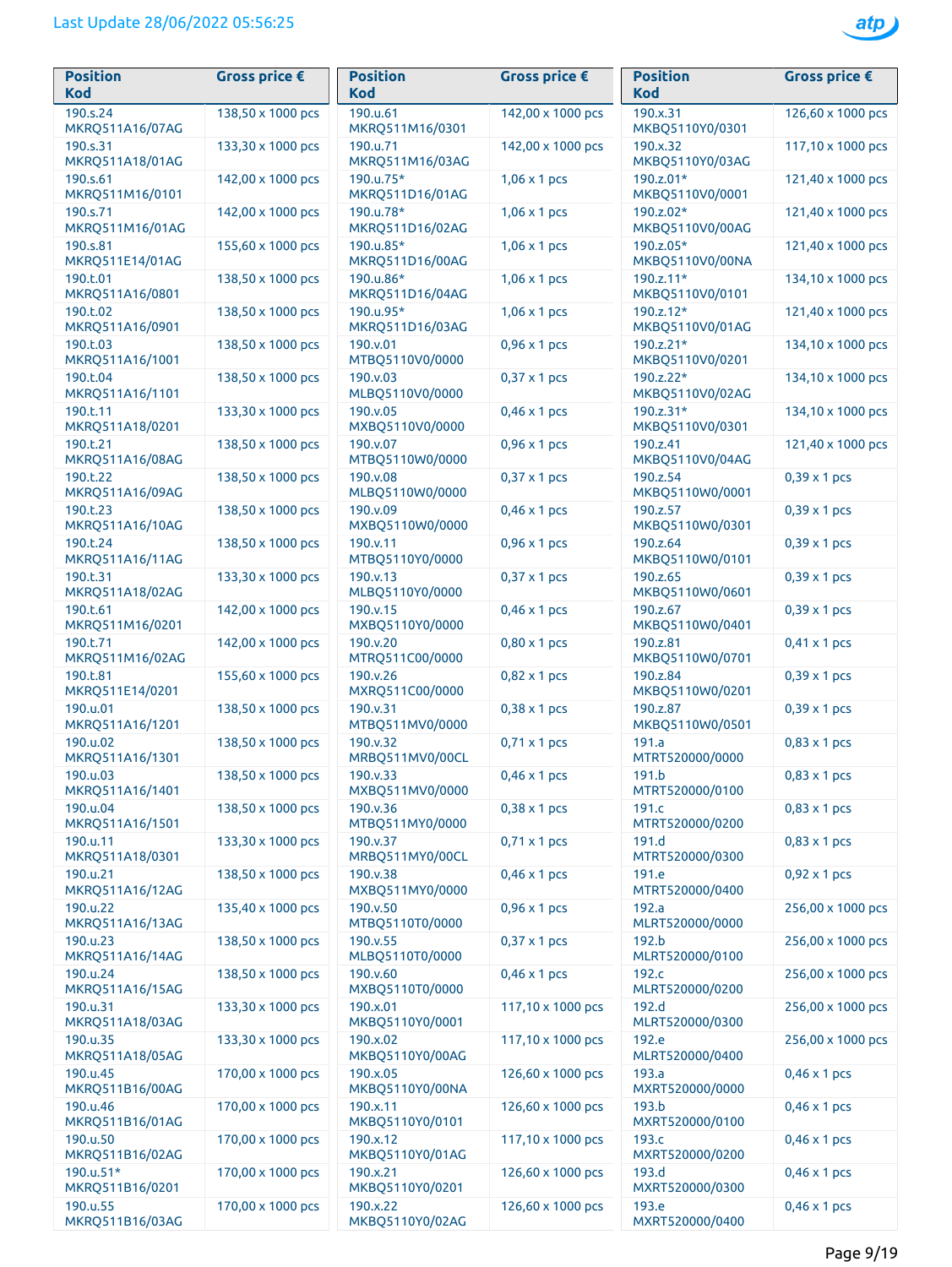

| <b>Position</b><br><b>Kod</b>  | Gross price €       | <b>Position</b><br><b>Kod</b>        | Gross price €       | <b>Position</b><br><b>Kod</b>   | Gross price $\epsilon$ |
|--------------------------------|---------------------|--------------------------------------|---------------------|---------------------------------|------------------------|
| 193.F.01<br>MTRQ531100/0100    | $2,90 \times 1$ pcs | 205.f.20*<br>MKRT520C16/40AG         | $0,39 \times 1$ pcs | 226.e<br>MKRT520A18/02NA        | 99,95 x 1000 pcs       |
| $194.a*$<br>MKRT520C15/00NA    | 0,39 x 1 pcs        | $205.h*$<br>MKRT520C16/3201          | $0,39 \times 1$ pcs | 226.F<br>MKRT520A18/03NA        | 99,95 x 1000 pcs       |
| 194.b*<br>MKRT520C16/00NA      | $0,39 \times 1$ pcs | $205.$ j<br>MKRT520C18/1601          | $0,39 \times 1$ pcs | 226.q<br>MKRT520A14/08NA        | 112,50 x 1000 pcs      |
| 194.c*<br>MKRT520C16/01NA      | $0,39 \times 1$ pcs | 205.n<br>MKRT520C18/16AG             | $0,39 \times 1$ pcs | 227.c<br>MKRT520A16/0201        | 94,60 x 1000 pcs       |
| 194.d*<br>MKRT520C18/00NA      | $0,39 \times 1$ pcs | $206.b*$<br>MKRT520C16/12NA          | $0,39 \times 1$ pcs | 227.d<br>MKRT520A16/0301        | 94,60 x 1000 pcs       |
| 195.c*<br>MKRT520C16/0101      | $0,39 \times 1$ pcs | $206.c*$<br>MKRT520C16/13NA          | $0,39 \times 1$ pcs | 227.e<br>MKRT520A18/0201        | 99,95 x 1000 pcs       |
| $196.a*$<br>MKRT520C15/01NA    | $0,39 \times 1$ pcs | $208.a*$<br>MKRT520C15/07NA          | $0,41 \times 1$ pcs | 227.F<br>MKRT520A18/0301        | 99,95 x 1000 pcs       |
| 196.b*<br>MKRT520C16/02NA      | $0,39 \times 1$ pcs | 208.b*<br>MKRT520C16/14NA            | $0,39 \times 1$ pcs | 228.a.10<br>MKRT520A16/10AG     | 94,60 x 1000 pcs       |
| 196.c*<br>MKRT520C16/03NA      | $0,39 \times 1$ pcs | 208.c*<br>MKRT520C16/15NA            | $0,39 \times 1$ pcs | 228.c<br>MKRT520A16/04NA        | 94,60 x 1000 pcs       |
| 196.d*<br>MKRT520C18/01NA      | $0,39 \times 1$ pcs | $208.d*$<br>MKRT520C18/07NA          | $0,39 \times 1$ pcs | 228.d<br>MKRT520A16/05NA        | 91,84 x 1000 pcs       |
| $196.h*$<br>MKRT520C16/35NA    | 0,39 x 1 pcs        | $214.a.10*$<br>MKRT520C16/42AG       | $0,39 \times 1$ pcs | 228.e<br>MKRT520A18/04NA        | 99,95 x 1000 pcs       |
| 197.b*<br>MKRT520C16/0201      | $0,39 \times 1$ pcs | $214.b*$<br>MKRT520C16/20NA          | $0,39 \times 1$ pcs | 228.F<br>MKRT520A18/05NA        | 99,95 x 1000 pcs       |
| 197.c*<br>MKRT520C16/0301      | $0,39 \times 1$ pcs | $214.c*$<br>MKRT520C16/21NA          | $0,39 \times 1$ pcs | 228.9<br>MKRT520A14/05NA        | 112,50 x 1000 pcs      |
| 197.d*<br>MKRT520C18/0101      | $0,39 \times 1$ pcs | $214.d*$<br><b>MKRT520C18/10NA</b>   | $0,39 \times 1$ pcs | 228.l<br>MKRT520A16/10NA        | 94,60 x 1000 pcs       |
| $198.a*$<br>MKRT520C15/17AG    | $0,41 \times 1$ pcs | $215.b*$<br>MKRT520C16/2001          | $0,39 \times 1$ pcs | 229.a<br>MKRT520A14/0201        | 112,50 x 1000 pcs      |
| 199.e*<br>MKRT520C16/34NA      | $0,39 \times 1$ pcs | $215.c*$<br>MKRT520C16/2101          | $0,39 \times 1$ pcs | 229.c<br>MKRT520A16/0401        | 94,60 x 1000 pcs       |
| $199.9*$<br>MKRT520C16/39NA    | $0,39 \times 1$ pcs | $217.h*$<br>MKRT520C16/36NA          | $0,39 \times 1$ pcs | 229.d<br>MKRT520A16/0501        | 94,60 x 1000 pcs       |
| 199.i*<br>MKRT520C16/37NA      | $0,39 \times 1$ pcs | 220.b*<br>MKRT520C16/26NA            | $0,39 \times 1$ pcs | 229.e<br>MKRT520A18/0401        | 99,95 x 1000 pcs       |
| 199.1*<br>MKRT520C16/3701      | $0,39 \times 1$ pcs | 220.c*<br>MKRT520C16/27NA            | $0,39 \times 1$ pcs | 229.F<br>MKRT520A18/0501        | 99,95 x 1000 pcs       |
| 199.n*<br>MKRT520C16/3801      | 0,39 x 1 pcs        | $220. d*$<br>MKRT520C18/13NA         | 0,39 x 1 pcs        | 229.i.05<br>MKRT520A16/05AG     | 94,60 x 1000 pcs       |
| 199.p*<br>MKRT520C18/1501      | $0,39 \times 1$ pcs | 223.e*<br>MKRT520C16/33NA            | $0,39 \times 1$ pcs | 230.a.10<br>MKRT520A16/11AG     | 94,60 x 1000 pcs       |
| 199.t*<br>MKRT520C18/15AG      | $0,39 \times 1$ pcs | 224.c<br>MKRT520A16/00NA             | 91,84 x 1000 pcs    | 230.c<br>MKRT520A16/06NA        | 94,60 x 1000 pcs       |
| $200.a.10*$<br>MKRT520C16/30AG | $0,39 \times 1$ pcs | 224.d<br>MKRT520A16/01NA             | 91,84 x 1000 pcs    | 230.d<br>MKRT520A16/07NA        | 94,60 x 1000 pcs       |
| 200.b*<br>MKRT520C16/06NA      | $0,39 \times 1$ pcs | 224.e<br><b>MKRT520A18/00NA</b>      | 99,95 x 1000 pcs    | 230.q<br>MKRT520A14/06NA        | 112,50 x 1000 pcs      |
| 202.b*<br>MKRT520C16/08NA      | $0,39 \times 1$ pcs | 224.f<br>MKRT520A18/01NA             | 99,95 x 1000 pcs    | 230.m<br>MKRT520A16/11NA        | 94,60 x 1000 pcs       |
| $202.c*$<br>MKRT520C16/09NA    | $0,39 \times 1$ pcs | 224.m<br>MKRT520A16/01AG             | 94,60 x 1000 pcs    | 231.c<br>MKRT520A16/0601        | 94,60 x 1000 pcs       |
| $202.d*$<br>MKRT520C18/04NA    | $0,39 \times 1$ pcs | 224. <sub>r</sub><br>MKRT520A16/01OC | 94,60 x 1000 pcs    | 231.d<br>MKRT520A16/0701        | 94,60 x 1000 pcs       |
| 202.h*<br>MKRT520C16/30NA      | $0,39 \times 1$ pcs | 225.c<br>MKRT520A16/0001             | 94,60 x 1000 pcs    | 231.e<br>MKRT520A18/0601        | 99,95 x 1000 pcs       |
| $203.b*$<br>MKRT520C16/0801    | $0,39 \times 1$ pcs | 225.d<br>MKRT520A16/0101             | 94,60 x 1000 pcs    | 231.f<br>MKRT520A18/0701        | 99,95 x 1000 pcs       |
| $203.c*$<br>MKRT520C16/0901    | $0,39 \times 1$ pcs | 225.d.05<br>MKRT520A16/12NA          | 91,84 x 1000 pcs    | 231.9<br>MKRT520A14/0601        | 112,50 x 1000 pcs      |
| $203.d*$<br>MKRT520C18/0401    | $0,39 \times 1$ pcs | 225.e<br>MKRT520A18/0001             | 94,60 x 1000 pcs    | 232.a<br>MKRT520A14/04NA        | 112,50 x 1000 pcs      |
| $204.a*$<br>MKRT520C15/16AG    | $0,41 \times 1$ pcs | 225.f<br>MKRT520A18/0101             | 99,95 x 1000 pcs    | 232.c<br>MKRT520A16/08NA        | 94,60 x 1000 pcs       |
| 205.e*<br>MKRT520C16/31NA      | $0,39 \times 1$ pcs | 225.j.10<br>MKRT520L28/01NA          | 93,70 x 1000 pcs    | 232.d<br>MKRT520A16/09NA        | 94,60 x 1000 pcs       |
| 205.f.10*<br>MKRT520C16/40NA   | $0,39 \times 1$ pcs | 226.c<br>MKRT520A16/02NA             | 94,60 x 1000 pcs    | 232.e<br><b>MKRT520A18/08NA</b> | 99,95 x 1000 pcs       |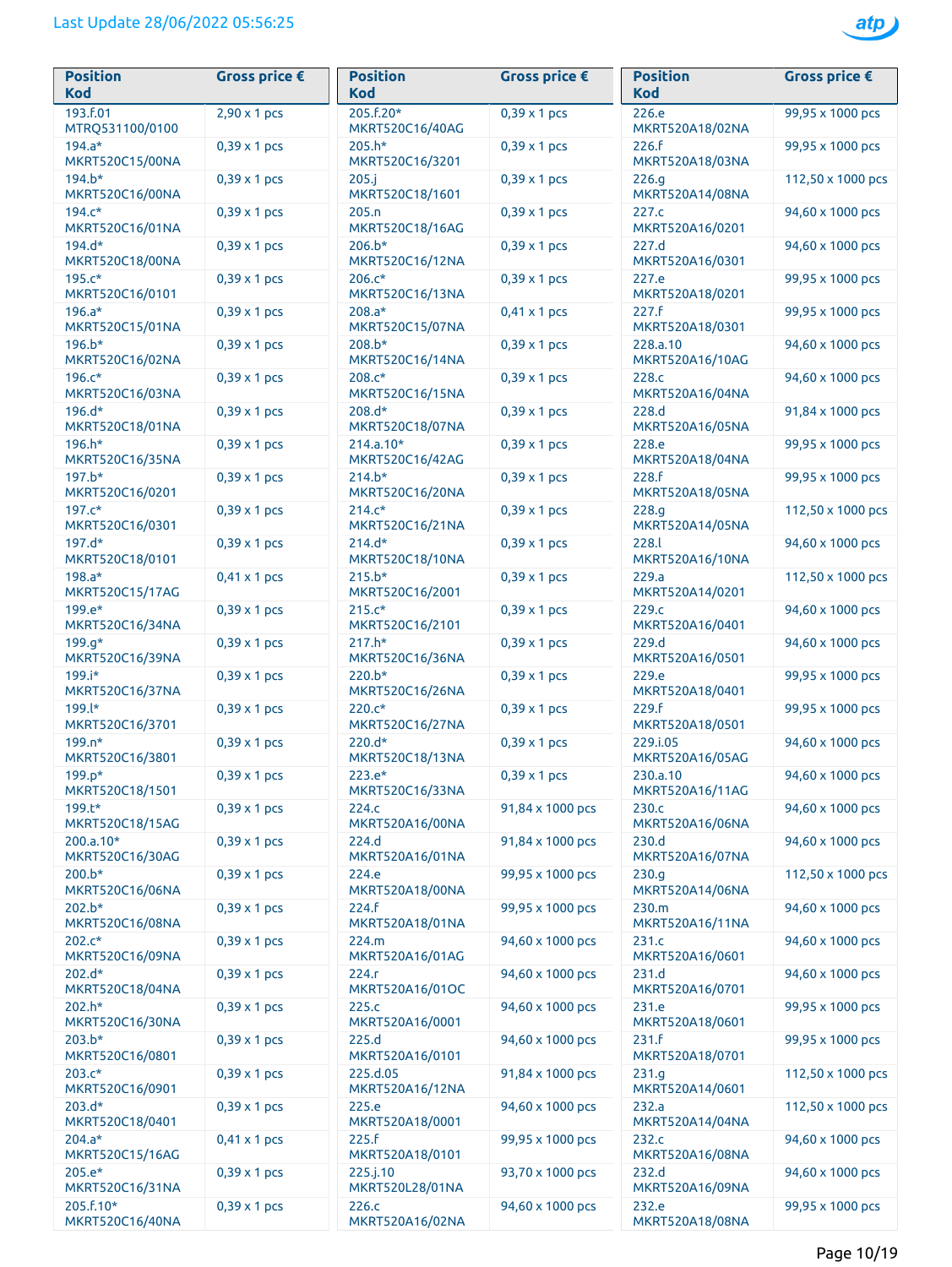| <b>Position</b>                    | Gross price €       | <b>Position</b>              |
|------------------------------------|---------------------|------------------------------|
| <b>Kod</b>                         |                     | <b>Kod</b>                   |
| 232.f<br>MKRT520A18/09NA           | 99,95 x 1000 pcs    | 257.a<br><b>MKBT5200</b>     |
| 233.c<br>MKRT520A16/0801           | 94,60 x 1000 pcs    | 258.a<br><b>MTBT5200Y</b>    |
| 233.d<br>MKRT520A16/0901           | 91,84 x 1000 pcs    | 259.a<br><b>MLBT5200\</b>    |
| 233.e<br>MKRT520A18/0801           | 94,60 x 1000 pcs    | 260.a<br><b>MXBT5200</b>     |
| 233.f<br>MKRT520A18/0901           | 99,95 x 1000 pcs    | 260.a.50<br><b>MXBT5200I</b> |
| 233.q<br>MKRT520A14/0901           | 112,50 x 1000 pcs   | 261.a<br><b>MKBT5200</b>     |
| 233.l.10<br><b>MKRT520L28/00NA</b> | 93,70 x 1000 pcs    | 262.a<br><b>MKBT5200</b>     |
| 234.a<br>MKRT520D15/00NA           | 125,90 x 1000 pcs   | 262.F<br><b>MKBT5200</b>     |
| 235.a<br>MKRT520D15/0001           | 125,90 x 1000 pcs   | 263.a<br><b>MKBT5200</b>     |
| 236.a<br>MKRT520D15/01NA           | 125,90 x 1000 pcs   | 264.a<br><b>MKBT5200</b>     |
| 237.a<br>MKRT520D15/0101           | 125,90 x 1000 pcs   | 265.a<br><b>MKBT5200</b>     |
| 238.a<br>MKRT520D15/02NA           | 125,90 x 1000 pcs   | 266.a<br><b>MKBT5200</b>     |
| 239.a<br>MKRT520D15/0201           | 125,90 x 1000 pcs   | 266.c<br><b>MKBT5200</b>     |
| 240.a<br>MKRT520D15/03NA           | 125,90 x 1000 pcs   | 267.a<br><b>MKBT5200</b>     |
| 241.a<br>MKRT520D15/0301           | 125,90 x 1000 pcs   | 267.b<br><b>MKBT5200</b>     |
| 241.n<br>MKRT520P16/0001           | 107,10 x 1000 pcs   | 268.a<br><b>MKBT5200</b>     |
| 241.o<br>MKRT520P16/01NA           | 103,70 x 1000 pcs   | 269.a<br><b>MKBT5200</b>     |
| 242.a<br>MTBT5200V0/0000           | $0,83 \times 1$ pcs | 270.a<br><b>MKBT5200</b>     |
| 243.a<br>MLBT5200V0/0000           | 256,00 x 1000 pcs   | 270.e<br><b>MKBT52001</b>    |
| 244.a<br>MXBT5200V0/0000           | $0,46 \times 1$ pcs | 270.f<br><b>MKBT52001</b>    |
| 245.a<br>MTBT5200T0/0000           | 0,83 x 1 pcs        | 270.q<br><b>MKBT52001</b>    |
| 246.a<br>MLBT5200T0/0000           | 256,00 x 1000 pcs   | 270.i<br><b>MKBT52001</b>    |
| 247.a<br>MXBT5200T0/0000           | $0,46 \times 1$ pcs | 270. m<br><b>MKBT52001</b>   |
| 248.a<br>MKBT5200V0/0001           | 94,90 x 1000 pcs    | 270.o<br><b>MKBT52001</b>    |
| 249.a<br>MKBT5200V0/00NA           | 88,33 x 1000 pcs    | 271.a<br><b>MTBT5200\</b>    |
| 250.a<br>MKBT5200V0/0101           | 94,90 x 1000 pcs    | 272.a<br><b>MLBT5200\</b>    |
| 251.a<br>MKBT5200V0/01NA           | 94,90 x 1000 pcs    | 273.a<br><b>MXBT5200\</b>    |
| 252.a<br>MKBT5200V0/0201           | 94,90 x 1000 pcs    | 274.a<br><b>MKBT5200\</b>    |
| 252.b<br>MKBT5200V0/02AG           | 94,90 x 1000 pcs    | 274.b<br><b>MKBT5200\</b>    |
| 253.a<br>MKBT5200V0/02NA           | 88,33 x 1000 pcs    | 274.d<br><b>MKBT5200</b>     |
| 254.a<br>MKBT5200V0/0301           | 94,90 x 1000 pcs    | 274.e<br><b>MKBT5200</b>     |
| 254.b<br>MKBT5200V0/03AG           | 94,90 x 1000 pcs    | 274.F<br><b>MKBT5200\</b>    |
| 255.a<br>MKBT5200V0/03NA           | 94,90 x 1000 pcs    | 274.o<br><b>MKBT5200\</b>    |
| 256.a<br>MKBT5200V0/0401           | 94,90 x 1000 pcs    | 275.d<br><b>MKBT5200</b>     |
|                                    |                     |                              |

| Position<br>Kod             | Gross price €       |  |
|-----------------------------|---------------------|--|
| 257.a                       | 88,33 x 1000 pcs    |  |
| MKBT5200V0/04NA<br>258.a    | $0,83 \times 1$ pcs |  |
| MTBT5200Y0/0000             |                     |  |
| 259.a<br>MLBT5200Y0/0000    | 256,00 x 1000 pcs   |  |
| 260.a<br>MXBT5200Y0/0000    | $0,46 \times 1$ pcs |  |
| 260.a.50<br>MXBT5200D0/0000 | $0,49 \times 1$ pcs |  |
| 261.a<br>MKBT5200Y0/0001    | 95,38 x 1000 pcs    |  |
| 262.a<br>MKBT5200Y0/00NA    | 90,34 x 1000 pcs    |  |
| 262.f<br>MKBT5200Y0/00AG    | 95,38 x 1000 pcs    |  |
| 263.a<br>MKBT5200Y0/0101    | 95,38 x 1000 pcs    |  |
| 264.a<br>MKBT5200Y0/01NA    | 95,38 x 1000 pcs    |  |
| 265.a<br>MKBT5200Y0/0201    | 95,38 x 1000 pcs    |  |
| 266.a<br>MKBT5200Y0/02NA    | 95,38 x 1000 pcs    |  |
| 266.c<br>MKBT5200Y0/02AG    | 95,38 x 1000 pcs    |  |
| 267.a<br>MKBT5200Y0/0301    | 95,38 x 1000 pcs    |  |
| 267.b<br>MKBT5200Y0/03AG    | 95,38 x 1000 pcs    |  |
| 268.a<br>MKBT5200Y0/03NA    | 95,38 x 1000 pcs    |  |
| 269.a<br>MKBT5200Y0/0401    | 95,38 x 1000 pcs    |  |
| 270.a<br>MKBT5200Y0/04NA    | 90,34 x 1000 pcs    |  |
| 270.e<br>MKBT5200U0/0001    | 108,60 x 1000 pcs   |  |
| 270.f<br>MKBT5200U0/00NA    | 108,60 x 1000 pcs   |  |
| 270.9<br>MKBT5200U0/0101    | 108,60 x 1000 pcs   |  |
| 270.i<br>MKBT5200U0/0201    | 108,60 x 1000 pcs   |  |
| 270. m<br>MKBT5200U0/0301   | 108,60 x 1000 pcs   |  |
| 270.o<br>MKBT5200U0/0401    | 108,60 x 1000 pcs   |  |
| 271.a<br>MTBT5200W0/0000    | $0,83 \times 1$ pcs |  |
| 272.a<br>MLBT5200W0/0000    | 256,00 x 1000 pcs   |  |
| 273.a<br>MXBT5200W0/0000    | $0,46 \times 1$ pcs |  |
| 274.a<br>MKBT5200W0/00NA    | $0,52 \times 1$ pcs |  |
| 274.b<br>MKBT5200W0/01NA    | 0,52 x 1 pcs        |  |
| 274.d<br>MKBT5200W0/03NA    | $0,48 \times 1$ pcs |  |
| 274.e<br>MKBT5200W0/04NA    | $0,48 \times 1$ pcs |  |
| 274.f<br>MKBT5200W0/05NA    | $0,48 \times 1$ pcs |  |
| 274.o<br>MKBT5200W0/35NA    | $0,48 \times 1$ pcs |  |
| 275.d<br>MKBT5200W0/10NA    | $0,48 \times 1$ pcs |  |

| Position<br>Kod                 | Gross price €       |
|---------------------------------|---------------------|
| 276.c                           | $0,52 \times 1$ pcs |
| MKBT5200W0/16NA<br>276.d        | $0,48 \times 1$ pcs |
| MKBT5200W0/17NA<br>276.f        | $0,48 \times 1$ pcs |
| MKBT5200W0/19NA                 |                     |
| 277.e<br>MKBT5200W0/25NA        | $0,48 \times 1$ pcs |
| 277.f<br>MKBT5200W0/26NA        | $0,48 \times 1$ pcs |
| 278.a<br>MKBT5200W0/28NA        | $0,52 \times 1$ pcs |
| 278.d<br>MKBT5200W0/31NA        | $0,48 \times 1$ pcs |
| 278.e<br>MKBT5200W0/32NA        | $0,48 \times 1$ pcs |
| 278.f<br>MKBT5200W0/33NA        | $0,48 \times 1$ pcs |
| 278.l<br>MXBT5200W0/0100        | $0,46 \times 1$ pcs |
| 278.n<br><b>MKBT5200K0/00NA</b> | 108,60 x 1000 pcs   |
| 278.q<br>MKBT5200K0/0201        | 108,60 x 1000 pcs   |
| 278.s<br>MKBT5200K0/0301        | 108,60 x 1000 pcs   |
| 278.v<br>MKBT5200K0/04NA        | 108,60 x 1000 pcs   |
| 278.v.01<br>MTBQ5311V0/0000     | $2,90 \times 1$ pcs |
| 278.v.02<br>MTBQ5311Y0/0000     | $2,65 \times 1$ pcs |
| 279.a<br>MTRV306000/0000        | 0,73 x 1 pcs        |
| 279.a<br>MTRV306000/0000        | $0,73 \times 1$ pcs |
| 279.b<br>MTRV306000/0100        | $0.73 \times 1$ pcs |
| 279.c<br>MTRV306000/0200        | $0,73 \times 1$ pcs |
| 279.d<br>MTRV306000/0300        | 0,73 x 1 pcs        |
| 280.a<br>MLRV306000/0000        | $0,23 \times 1$ pcs |
| 280.b<br>MLRV306000/0100        | $0,23 \times 1$ pcs |
| 280.c<br>MLRV306000/0200        | $0,23 \times 1$ pcs |
| 280.m<br>MRRV306000/0000        | $0,28 \times 1$ pcs |
| 281.a<br>MXRV306000/0000        | $0,38 \times 1$ pcs |
| 281.b<br>MXRV306000/0100        | $0,38 \times 1$ pcs |
| 281.c<br>MXRV306000/0200        | $0,38 \times 1$ pcs |
| 281.p.05<br>MKDV306N16/0001     | $0,91 \times 1$ pcs |
| 281.p.10<br>MKDV306N16/0101     | $0,91 \times 1$ pcs |
| 281.q<br>MKDV306E16/0001        | 122,00 x 1000 pcs   |
| 281.t<br>MKDV306E16/0101        | 122,00 x 1000 pcs   |
| 282.b<br>MKDV306A16/0101        | $1,00 \times 1$ pcs |
| 282.c<br>MKDV306A16/0201        | $1,00 \times 1$ pcs |

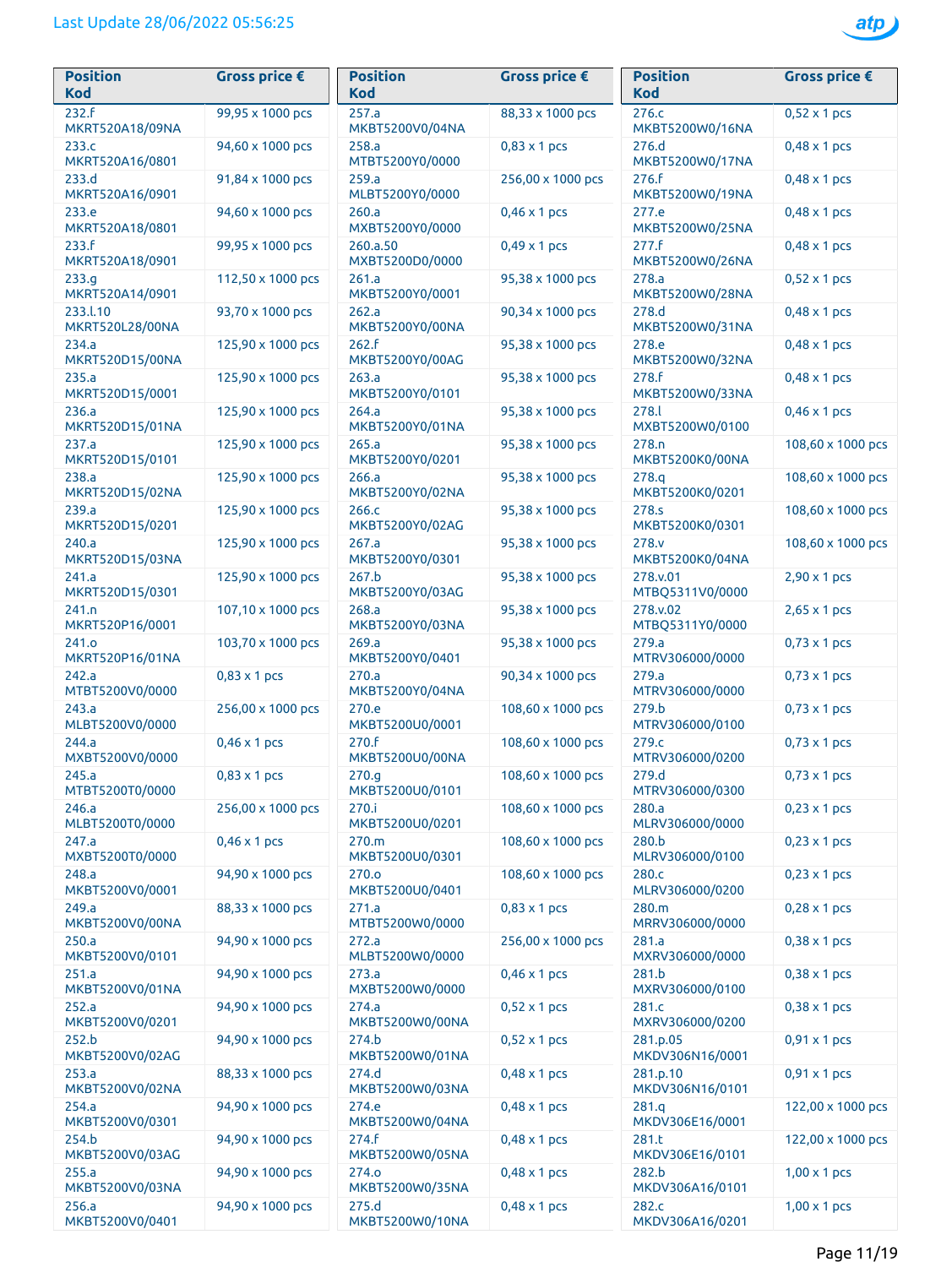| <b>Position</b><br>Kod      | Gross price $\epsilon$ |
|-----------------------------|------------------------|
| 282.d                       | $1,00 \times 1$ pcs    |
| MKDV306A16/0301             |                        |
| 282.e                       | $1,00 \times 1$ pcs    |
| MKDV306A16/0401<br>282.F    | $1,00 \times 1$ pcs    |
| MKDV306A16/1001<br>282.F.10 | $1,00 \times 1$ pcs    |
| MKDV306A16/1201<br>282.F.20 |                        |
| MKDV306A16/1301             | $1,00 \times 1$ pcs    |
| 282.g.01<br>MKDV306A16/01BR | $1,00 \times 1$ pcs    |
| 282.g.02<br>MKDV306A16/02BR | $1,00 \times 1$ pcs    |
| 282.g.03<br>MKDV306A16/03BR | $1,00 \times 1$ pcs    |
| 282.g.04<br>MKDV306A16/04BR | $1,00 \times 1$ pcs    |
| 282.g.05<br>MKDV306A16/10BR | $1,00 \times 1$ pcs    |
| 282.h.05<br>MKDV306A16/02NA | $1,00 \times 1$ pcs    |
| 283.b<br>MKDV306A16/0601    | $1,00 \times 1$ pcs    |
| 283.c<br>MKDV306A16/0701    | $1,00 \times 1$ pcs    |
| 283.d<br>MKDV306A16/0801    | $1,00 \times 1$ pcs    |
| 283.e<br>MKDV306A16/0901    | $1,00 \times 1$ pcs    |
| 283.F                       | $1,00 \times 1$ pcs    |
| MKDV306A16/1101<br>283.g.01 | $1,00 \times 1$ pcs    |
| MKDV306A16/06BR<br>283.g.02 | $1,00 \times 1$ pcs    |
| MKDV306A16/07BR<br>283.g.03 | $1,00 \times 1$ pcs    |
| MKDV306A16/08BR<br>283.g.04 | $1,00 \times 1$ pcs    |
| MKDV306A16/09BR<br>283.g.05 | $1,00 \times 1$ pcs    |
| MKDV306A16/11BR<br>283.h.02 | $1,45 \times 1$ pcs    |
| MKDV306C16/0201<br>283.h.03 | $1,45 \times 1$ pcs    |
| MKDV306C16/0301<br>283.h.04 | $1,45 \times 1$ pcs    |
| MKDV306C16/0401             |                        |
| 283.h.07<br>MKDV306C16/02BR | $1,45 \times 1$ pcs    |
| 283.h.08<br>MKDV306C16/03BR | $1,45 \times 1$ pcs    |
| 283.h.09<br>MKDV306C16/04BR | $1,45 \times 1$ pcs    |
| 283.h.40<br>MKDV306C16/02NA | $1,45 \times 1$ pcs    |
| 283.h.44<br>MKDV306C16/04NA | $1,45 \times 1$ pcs    |
| 283.i.02<br>MKDV306C16/0701 | $1,45 \times 1$ pcs    |
| 283.i.03<br>MKDV306C16/0801 | $1,45 \times 1$ pcs    |
| 283.i.04<br>MKDV306C16/0901 | $1,45 \times 1$ pcs    |
| 283.i.07<br>MKDV306C16/07BR | $1,45 \times 1$ pcs    |
| 283.i.08<br>MKDV306C16/08BR | $1,45 \times 1$ pcs    |

| <b>Position</b><br>Kod      | Gross price $\epsilon$ |
|-----------------------------|------------------------|
|                             |                        |
| 283.i.09<br>MKDV306C16/09BR | $1,45 \times 1$ pcs    |
| 283.j.05<br>MKDV306C16/08NA | $1,45 \times 1$ pcs    |
| 283.l.05<br>MKDV306J16/0101 | $1,01 \times 1$ pcs    |
| 283.l.50<br>MKDV306H16/0201 | $1,04 \times 1$ pcs    |
| 283.1.65<br>MKDV306H16/0501 | $1,04 \times 1$ pcs    |
| 284.a<br>MKDM306A10/0001    | 27,20 x 1000 pcs       |
| 284.b<br>MKDM306A10/00BR    | 27,20 x 1000 pcs       |
| 284.b.80<br>MKDV306P16/0001 | 0,91 x 1 pcs           |
| 284.b.85<br>MKDV306P16/0101 | $0,91 \times 1$ pcs    |
| 284.c.02<br>MKDV306D16/0101 | $1,30 \times 1$ pcs    |
| 284.c.03<br>MKDV306D16/0201 | $1,30 \times 1$ pcs    |
| 284.c.04<br>MKDV306D16/0301 | $1,30 \times 1$ pcs    |
| 284.c.05<br>MKDV306D16/0401 | $1,30 \times 1$ pcs    |
| 284.c.06<br>MKDV306D16/1001 | $1,30 \times 1$ pcs    |
| 284.c.08<br>MKDV306D16/01BR | $1,30 \times 1$ pcs    |
| 284.c.09<br>MKDV306D16/02BR | $1,30 \times 1$ pcs    |
| 284.c.10<br>MKDV306D16/03BR | $1,30 \times 1$ pcs    |
| 284.c.11<br>MKDV306D16/04BR | $1,30 \times 1$ pcs    |
| 284.c.12<br>MKDV306D16/10BR | $1,30 \times 1$ pcs    |
| 284.c.14<br>MKDV306D16/0601 | $1,30 \times 1$ pcs    |
| 284.c.15<br>MKDV306D16/0701 | $1,30 \times 1$ pcs    |
| 284.c.16<br>MKDV306D16/0801 | $1,30 \times 1$ pcs    |
| 284.c.17<br>MKDV306D16/0901 | $1,30 \times 1$ pcs    |
| 284.c.18<br>MKDV306D16/1101 | $1,30 \times 1$ pcs    |
| 284.c.20<br>MKDV306D16/06BR | $1,30 \times 1$ pcs    |
| 284.c.21<br>MKDV306D16/07BR | $1,30 \times 1$ pcs    |
| 284.c.22<br>MKDV306D16/08BR | $1,30 \times 1$ pcs    |
| 284.c.23<br>MKDV306D16/09BR | $1,30 \times 1$ pcs    |
| 284.c.24<br>MKDV306D16/11BR | $1,30 \times 1$ pcs    |
| 284.c.50<br>MKDV306D16/11NA | $1,30 \times 1$ pcs    |
| 284.c.70<br>MKDV306D16/1201 | $1,30 \times 1$ pcs    |
| 284.d.04<br>MKDV306G16/0001 | $1,99 \times 1$ pcs    |
| 284.d.50<br>MKDV306K16/0201 | $1,32 \times 1$ pcs    |
| 284.e.10<br>MKDV306F16/0001 | $0,32 \times 1$ pcs    |

| <b>Position</b><br>Kod                       | Gross price €       |
|----------------------------------------------|---------------------|
| 284.F.10                                     | $0,32 \times 1$ pcs |
| MKDV306F16/0101<br>284.i*<br>MKRV306C16/00NA | $0,53 \times 1$ pcs |
| 284.m*<br>MKRV306C16/01NA                    | $0,53 \times 1$ pcs |
| $284. n*$<br>MKRV306C16/03NA                 | $0,53 \times 1$ pcs |
| 284.o.10*<br>MKRV306C16/0101                 | $0,53 \times 1$ pcs |
| 284.q*<br>MKRV306C15/0001                    | $0,58 \times 1$ pcs |
| 284.q.15*<br>MKRV306C15/00AG                 | $0,58 \times 1$ pcs |
| $284.r*$<br>MKRV306C16/02NA                  | $0,53 \times 1$ pcs |
| 284.s*<br>MKRV306C16/0201                    | $0,53 \times 1$ pcs |
| 284.u.05*<br>MKRV306C16/04NA                 | $0,53 \times 1$ pcs |
| 284.u.50*<br>MKRV306B16/00NA                 | $0,54 \times 1$ pcs |
| 285.a<br>MKRV306A16/00NA                     | 86,86 x 1000 pcs    |
| 285.b<br>MKRV306A15/00NA                     | 102,69 x 1000 pcs   |
| 285.c<br>MKRV306A16/01NA                     | 86,86 x 1000 pcs    |
| 285.d<br>MKRV306A18/00NA                     | 93,30 x 1000 pcs    |
| 285.e<br>MKRV306A15/01NA                     | 102,69 x 1000 pcs   |
| 285.F<br>MKRV306A16/02NA                     | 86,86 x 1000 pcs    |
| 285.g<br>MKRV306A18/01NA                     | 89,27 x 1000 pcs    |
| 285.i<br>MKRV306A16/01OC                     | 95,42 x 1000 pcs    |
| 285.m.20<br>MTRR306000/0200                  | $0,83 \times 1$ pcs |
| 285.m.21<br>MTRR306000/0000                  | $0,83 \times 1$ pcs |
| 285.m.22<br>MTRR306000/0100                  | $0.83 \times 1$ pcs |
| 285.m.31<br>MLRR306000/0000                  | 285,00 x 1000 pcs   |
| 285.m.32<br>MLRR306000/0100                  | 285,00 x 1000 pcs   |
| 285.m.41<br>MXRR306000/0000                  | $0,76 \times 1$ pcs |
| 285.m.42<br>MXRR306000/0100                  | 0,76 x 1 pcs        |
| 286.a<br>MTBV3060V0/0000                     | $0,73 \times 1$ pcs |
| 287.a<br>MLBV3060V0/0000                     | $0,23 \times 1$ pcs |
| 288.a<br>MXBV3060V0/0000                     | $0,38 \times 1$ pcs |
| 289.a<br>MKBV3060V0/00NA                     | 96,52 x 1000 pcs    |
| 289.b<br>MKBV3060V0/00AG                     | 98,97 x 1000 pcs    |
| 289.f<br>MKBV3060V0/0001                     | 98,97 x 1000 pcs    |
| 293.a<br>MKBV3060V0/01NA                     | 98,97 x 1000 pcs    |
| 297.f<br>MTBV3060W0/0000                     | $0,73 \times 1$ pcs |



Page 12/19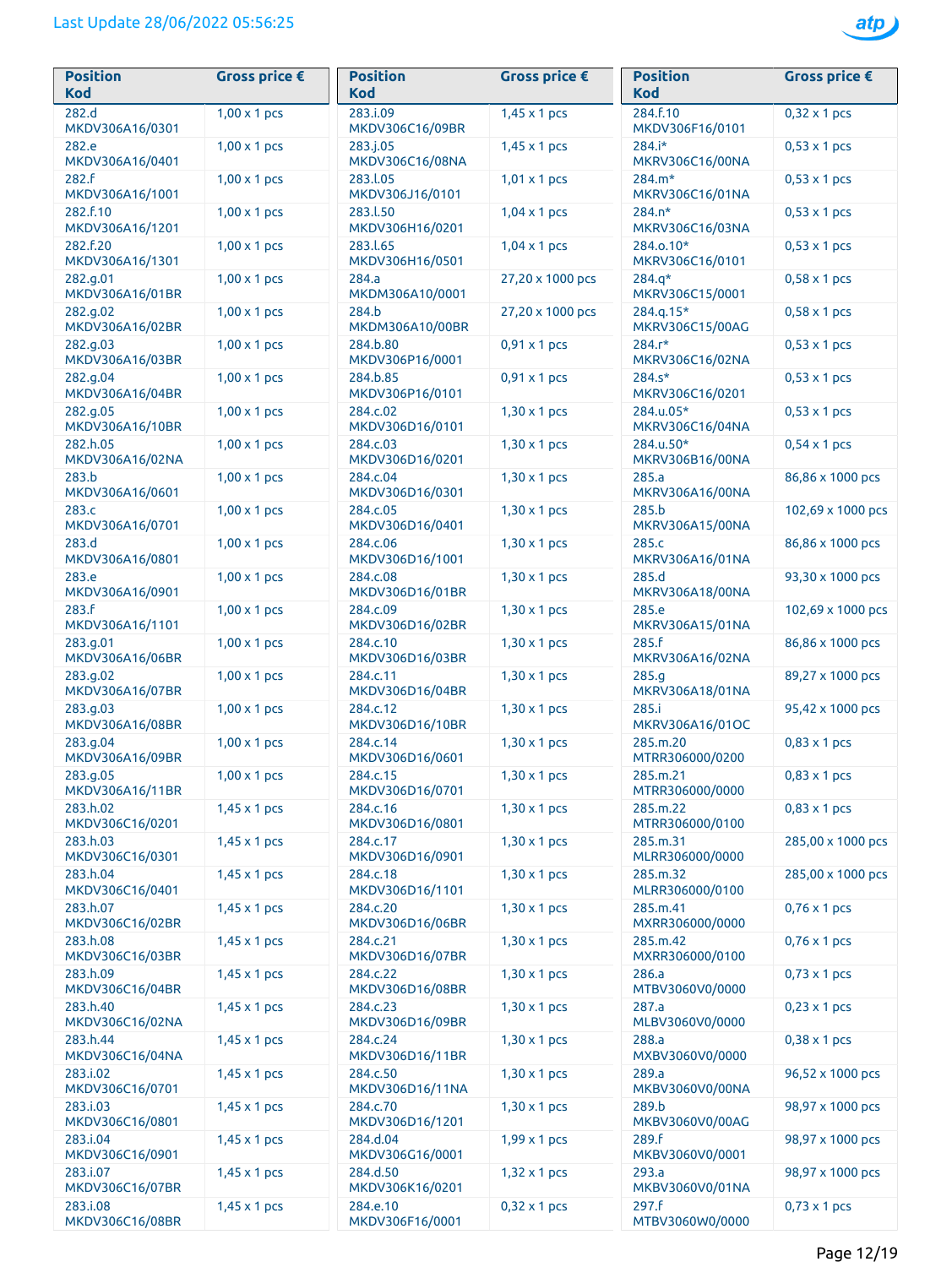

| <b>Position</b><br>Kod          | Gross price $\epsilon$ | <b>Position</b><br>Kod       | Gross price €       | <b>Position</b><br>Kod       | Gross price €       |
|---------------------------------|------------------------|------------------------------|---------------------|------------------------------|---------------------|
| 297.i                           | $0,23 \times 1$ pcs    | 305.c                        | $1,06 \times 1$ pcs | 307.c.03                     | $1,38 \times 1$ pcs |
| MLBV3060W0/0000                 |                        | MKDV365A16/0201              |                     | MKDV365D16/0201              |                     |
| <b>297.L</b><br>MXBV3060W0/0000 | $0,38 \times 1$ pcs    | 305.d<br>MKDV365A16/0301     | $1,06 \times 1$ pcs | 307.c.04<br>MKDV365D16/0301  | $1,38 \times 1$ pcs |
| 297.o<br>MKBV3060W0/00NA        | $0,38 \times 1$ pcs    | 305.e<br>MKDV365A16/0401     | $1,06 \times 1$ pcs | 307.c.05<br>MKDV365D16/0401  | $1,38 \times 1$ pcs |
| 297.q<br>MKBV3060W0/01NA        | $0,38 \times 1$ pcs    | 305.F<br>MKDV365A16/1101     | $1,06 \times 1$ pcs | 307.c.06<br>MKDV365D16/1101  | $1,38 \times 1$ pcs |
| 297.s<br>MKBV3060W0/02NA        | $0,38 \times 1$ pcs    | 305.g<br>MKDV365A16/1201     | $1,06 \times 1$ pcs | 307.c.07<br>MKDV365D16/1201  | $1,38 \times 1$ pcs |
| 297.u<br>MKBV3060W0/03NA        | $0,36 \times 1$ pcs    | 306.c<br>MKDV365A16/0701     | $1,06 \times 1$ pcs | 307.c.09<br>MKDV365D16/0601  | $1,38 \times 1$ pcs |
| 297.w<br>MKBV3060W0/04NA        | $0,38 \times 1$ pcs    | 306.d<br>MKDV365A16/0801     | $1,06 \times 1$ pcs | 307.c.10<br>MKDV365D16/0701  | $1,38 \times 1$ pcs |
| 297.y<br>MKBV3060W0/05NA        | $0,38 \times 1$ pcs    | 306.e<br>MKDV365A16/0901     | $1,06 \times 1$ pcs | 307.c.11<br>MKDV365D16/0801  | $1,38 \times 1$ pcs |
| 298.a<br>MTBV3060Y0/0000        | $0,73 \times 1$ pcs    | 306.F<br>MKDV365A16/1001     | $1,06 \times 1$ pcs | 307.c.12<br>MKDV365D16/0901  | $1,38 \times 1$ pcs |
| 299.a<br>MLBV3060Y0/0000        | $0,23 \times 1$ pcs    | 306.a<br>MKDV365A16/1301     | $1,06 \times 1$ pcs | 307.c.13<br>MKDV365D16/1001  | $1,38 \times 1$ pcs |
| 300.a<br>MXBV3060Y0/0000        | $0,38 \times 1$ pcs    | 306.h.02<br>MKDV365C16/0201  | $1,61 \times 1$ pcs | 307.c.14<br>MKDV365D16/1301  | $1,38 \times 1$ pcs |
| 300.z<br>MKBV3060Y0/0001        | 89,90 x 1000 pcs       | 306.h.03<br>MKDV365C16/0301  | $1,61 \times 1$ pcs | 307.c.20<br>MKDV365M16/0101  | $0,86 \times 1$ pcs |
| 301.a<br>MKBV3060Y0/00NA        | 76,85 x 1000 pcs       | 306.h.04<br>MKDV365C16/0401  | $1,61 \times 1$ pcs | 307.c.30<br>MRDV365E16/0000  | $2,44 \times 1$ pcs |
| 301.a.21<br>MTBR3060V0/0000     | $0,83 \times 1$ pcs    | 306.h.06<br>MKDV365C16/1001  | $1,88 \times 1$ pcs | 307.c.35<br>MRDV365E16/0100  | $2,44 \times 1$ pcs |
| 301.a.22<br>MLBR3060V0/0000     | 285,00 x 1000 pcs      | 306.i.02<br>MKDV365C16/0701  | $1,61 \times 1$ pcs | 307.c.45<br>MKDV365K16/0001  | $1,32 \times 1$ pcs |
| 301.a.23<br>MXBR3060V0/0000     | $0,76 \times 1$ pcs    | 306.i.03<br>MKDV365C16/0801  | $1,61 \times 1$ pcs | 307.c.60<br>MKDV365F16/0001  | $0,28 \times 1$ pcs |
| 301.a.31<br>MTBR3060Y0/0000     | $0,83 \times 1$ pcs    | 306.i.04<br>MKDV365C16/0901  | $1,61 \times 1$ pcs | 307.c.70<br>MKDV365F16/0101  | $0,28 \times 1$ pcs |
| 301.a.32<br>MLBR3060Y0/0000     | 285,00 x 1000 pcs      | 306.i.06<br>MKDV365C16/1101  | $1,88 \times 1$ pcs | 307.d<br>MTRV315000/0000     | $0,52 \times 1$ pcs |
| 301.a.33<br>MXBR3060Y0/0000     | $0,76 \times 1$ pcs    | 306.j.05<br>MKDV365L16/0001  | $1,06 \times 1$ pcs | 307.d.01*<br>MKDV315A18/0001 | 128,40 x 1000 pcs   |
| 301.a.41<br>MTBR3060W0/0000     | $0,83 \times 1$ pcs    | 306.l.05*<br>MKDV365H16/0001 | $1,05 \times 1$ pcs | 307.d.02<br>MKDV315A18/00OC  | 145,00 x 1000 pcs   |
| 301.a.42<br>MLBR3060W0/0000     | 285,00 x 1000 pcs      | 306.l.07*<br>MKDV365H16/0201 | $1,05 \times 1$ pcs | 307.d.20<br>MKDV315A18/0101  | 145,00 x 1000 pcs   |
| 301.a.43<br>MXBR3060W0/0000     | $0,76 \times 1$ pcs    | 306.l.11*<br>MKDV365H16/0401 | $1,05 \times 1$ pcs | 308.a<br>MTRV264000/0000     | $0,62 \times 1$ pcs |
| 302.a<br>MTRV365000/0000        | $0,76 \times 1$ pcs    | 306.n.05*<br>MKDV365H16/0301 | $1,05 \times 1$ pcs | 308.a<br>MTRV264000/0000     | $0,62 \times 1$ pcs |
| 302.e<br>MTRV365000/0100        | $0,76 \times 1$ pcs    | 306.o.05<br>MKDV365J16/0001  | $1,03 \times 1$ pcs | 308.b<br>MTRV264000/0100     | $0,62 \times 1$ pcs |
| 302.i<br>MTRV365000/0200        | $0,76 \times 1$ pcs    | 306.t<br>MKDV365A16/1501     | $1,06 \times 1$ pcs | 308.c<br>MTRV264000/0200     | $0,62 \times 1$ pcs |
| 303.a<br>MLRV365000/0000        | 256,00 x 1000 pcs      | 306.v<br>MKDV365A16/1601     | $1,06 \times 1$ pcs | 309.a<br>MLRV264000/0000     | $0,20 \times 1$ pcs |
| 303.c<br>MLRV365000/0100        | 256,00 x 1000 pcs      | 307.a<br>MRDV365A16/0000     | 4,40 x 1 pcs        | 309.b<br>MLRV264000/0100     | $0,26 \times 1$ pcs |
| 303.i<br>MLRV365000/0200        | 256,00 x 1000 pcs      | 307.a.01<br>MRDV365A16/0200  | $4,40 \times 1$ pcs | 310.a<br>MXRV264000/0000     | $0,40 \times 1$ pcs |
| 304.a<br>MXRV365000/0000        | $0,43 \times 1$ pcs    | 307.a.10<br>MRDV365A16/0400  | $4,40 \times 1$ pcs | 310.b<br>MXRV264000/0100     | $0,40 \times 1$ pcs |
| 304.p.05<br>MKDV365N16/0001     | $0,90 \times 1$ pcs    | 307.b<br>MRDV365A16/0100     | $4,40 \times 1$ pcs | 310.c<br>MXRV264000/0200     | $0,40 \times 1$ pcs |
| 304.p.10<br>MKDV365N16/0101     | $0,90 \times 1$ pcs    | 307.b.15<br>MTRV365001/0000  | $0,70 \times 1$ pcs | $311.a*$<br>MKDV264A18/0201  | 118,10 x 1000 pcs   |
| 304.q<br>MKDV365B16/0001        | 130,50 x 1000 pcs      | 307.b.50<br>MKDV365P16/0001  | $0,91 \times 1$ pcs | $311.b*$<br>MKDV264A18/0001  | 118,10 x 1000 pcs   |
| 304.t<br>MKDV365B16/0101        | 130,50 x 1000 pcs      | 307.b.55<br>MKDV365P16/0101  | $0,91 \times 1$ pcs | $311.c*$<br>MKDV264A18/02OC  | 118,10 x 1000 pcs   |
| 305.b<br>MKDV365A16/0101        | $1,06 \times 1$ pcs    | 307.c.02<br>MKDV365D16/0101  | $1,38 \times 1$ pcs | $311.d*$<br>MKDV264A18/00OC  | 118,10 x 1000 pcs   |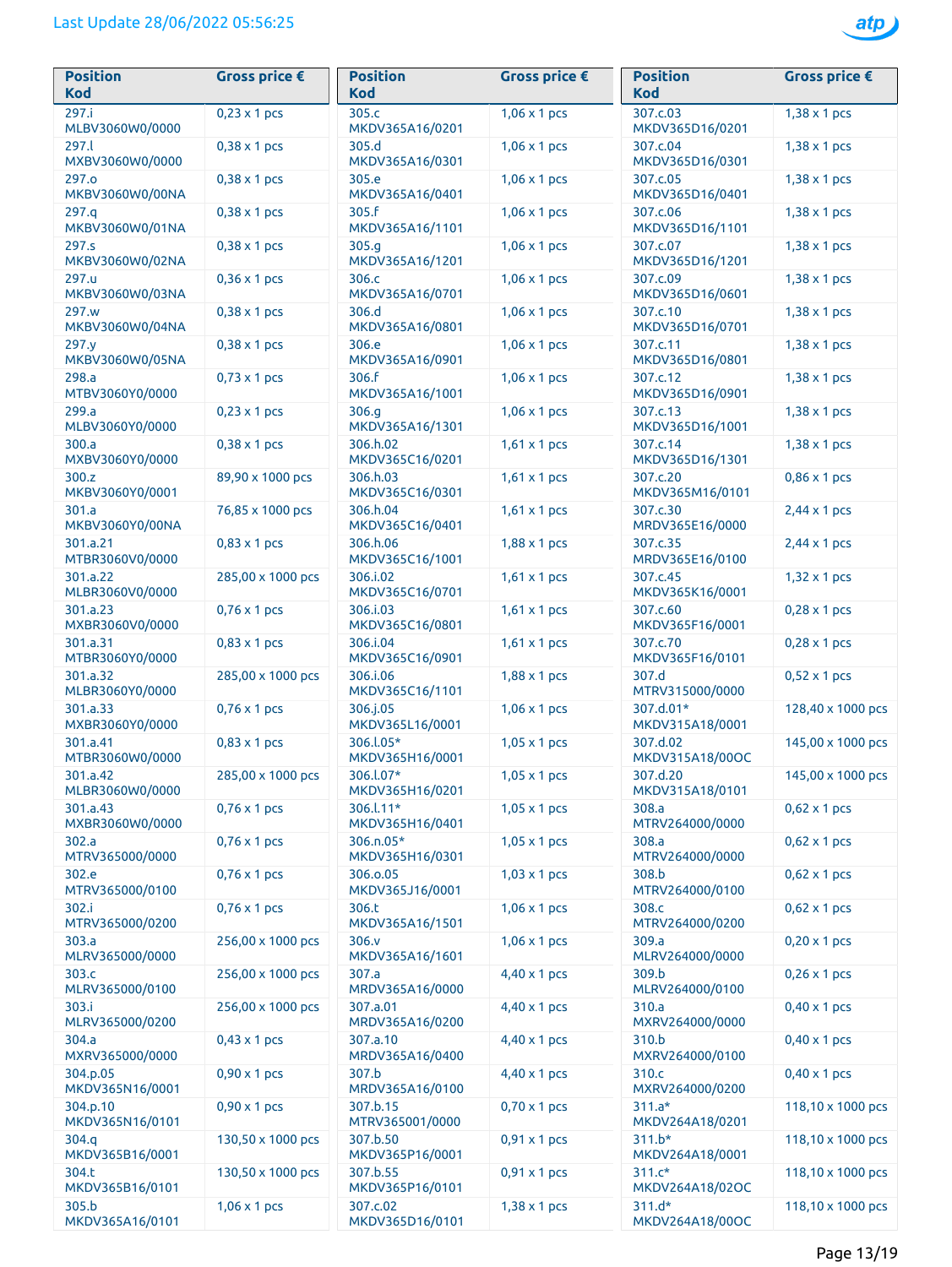| <b>Position</b><br><b>Kod</b>      | Gross price €       | <b>Position</b><br><b>Kod</b>      | Gross price €       | <b>Position</b><br><b>Kod</b> | Gross price €       |
|------------------------------------|---------------------|------------------------------------|---------------------|-------------------------------|---------------------|
|                                    |                     |                                    |                     |                               |                     |
| $311.k*$<br>MKDV264A18/00NA        | 118,10 x 1000 pcs   | 315.c*<br>MKDR365A18/00BA          | 154,00 x 1000 pcs   | 328.a<br>MRM0210000/0000      | 80,00 x 1000 pcs    |
| $312.a*$<br>MKDV264A18/0301        | 118,10 x 1000 pcs   | $316.a*$<br>MKDR365A18/01NA        | 154,00 x 1000 pcs   | 328.b<br>MKD1921000/00BA      | 8,50 x 1000 pcs     |
| $312.b*$<br>MKDV264A18/0101        | 101,05 x 1000 pcs   | $316.b*$<br>MKDR365A18/01MA        | 154,00 x 1000 pcs   | 328.c<br>MKD1921000/00GB      | 8,50 x 1000 pcs     |
| $312.c*$<br>MKDV264A18/03OC        | 118,10 x 1000 pcs   | $316.c*$<br>MKDR365A18/01BA        | 144,90 x 1000 pcs   | 328.d<br>MKD1921000/00MA      | 7,80 x 1000 pcs     |
| $312.d*$<br>MKDV264A18/01OC        | 112,36 x 1000 pcs   | $317.a*$<br>MKDR365A18/02NA        | 154,00 x 1000 pcs   | 328.e<br>MKD1921000/00NA      | 8,50 x 1000 pcs     |
| 312.k*<br>MKDV264A18/01AG          | 118,10 x 1000 pcs   | $317.b*$<br>MKDR365A18/02MA        | 154,00 x 1000 pcs   | 328.F<br>MTZR264B18/0000      | $0,29 \times 1$ pcs |
| 313.a<br>MKD264R000/0001           | 31,15 x 1000 pcs    | 317.c*<br>MKDR365A18/02BA          | 154,00 x 1000 pcs   | 328.F.01<br>MLZR264B18/0000   | 200,00 x 1000 pcs   |
| 313.b<br>MKD264R000/00OC           | 32,20 x 1000 pcs    | $318.a*$<br><b>MKDR285A18/00NA</b> | 145,00 x 1000 pcs   | 328.g*<br>MKDV264B18/00NF     | 138,30 x 1000 pcs   |
| 313.b.05<br>MKD264R000/00NA        | 33,10 x 1000 pcs    | $318.b*$<br><b>MKDR285A18/00MA</b> | 145,00 x 1000 pcs   | 328.g.01*<br>MKDV264B18/00MA  | 138,30 x 1000 pcs   |
| 313.b.20<br>MKD254R000/0001        | 99,72 x 1000 pcs    | 318.c*<br>MKDR285A18/00BA          | 145,00 x 1000 pcs   | 328.g.02*<br>MKDV264B18/00BA  | 138,30 x 1000 pcs   |
| 313.c.01<br>MKD264R000/0101        | 31,15 x 1000 pcs    | 318.d*<br>MKDR285A18/00OC          | 145,00 x 1000 pcs   | 328.h.03*<br>MKDV264B18/01NF  | 138,30 x 1000 pcs   |
| 313.c.02<br>MKD264R000/01OC        | 33,10 x 1000 pcs    | 318.F*<br>MKDR285A18/00AG          | 140,40 x 1000 pcs   | 328.h.04*<br>MKDV264B18/01MA  | 138,30 x 1000 pcs   |
| 313.c.05<br>MKD264R000/01NA        | 33,10 x 1000 pcs    | $319.a*$<br><b>MKDR285A18/01NA</b> | 140,40 x 1000 pcs   | 328.h.05*<br>MKDV264B18/01BA  | 138,30 x 1000 pcs   |
| 313.c.11<br>MAZ016Z000/0000        | 300,00 x 1000 pcs   | $319.b*$<br>MKDR285A18/01MA        | 145,00 x 1000 pcs   | 328.h.07*<br>MKDV264B18/01AG  | 138,30 x 1000 pcs   |
| 313.l.05<br>MRDV760000/0000        | $1,18 \times 1$     | 319.c*<br>MKDR285A18/01BA          | 140,40 x 1000 pcs   | 328.h.09*<br>MKDV264B18/01OC  | 142,70 x 1000 pcs   |
| 313.l.10<br>MRDV775000/0000        | $1,35 \times 1$     | 319.d*<br>MKDR285A18/01OC          | 145,00 x 1000 pcs   | 328.v*<br>MTN0125N0R/0000     | $1,33 \times 1$ pcs |
| 314.a<br>MAG1621242/0001           | 26,74 x 1000 pcs    | 319.F*<br>MKDR285A18/01BB          | 145,00 x 1000 pcs   | $328.x*$<br>MXN0125N0R/0000   | $1,01 \times 1$ pcs |
| 314.a<br>MAG1621242/0001           | 26,74 x 1000 pcs    | $319.1*$<br>MKDR285A18/01AM        | 145,00 x 1000 pcs   | $329.a*$<br>MTN0125N00/0000   | $1,27 \times 1$ pcs |
| 314.b<br>MAG1621242/00OC           | 24,05 x 1000 pcs    | 320.a<br>MLZR365A19/0000           | 108,00 x 1000 pcs   | $330.a*$<br>MXN0125N00/0000   | $0,94 \times 1$ pcs |
| 314.b<br>MAG1621242/00OC           | 24,05 x 1000 pcs    | 321.a<br>MAZ365A190/00BA           | 36,60 x 1000 pcs    | 330.q<br>MRN0125N00/0000      | $0,46 \times 1$ pcs |
| 314.c<br>MKRV264A16/00NA           | 79,70 x 1000 pcs    | 321.b<br>MAZ365A190/00NA           | 38,10 x 1000 pcs    | 331.a<br>MTN0125F00/0000      | $0,43 \times 1$ pcs |
| 314.c.01<br>MKRV264A16/01NA        | 79,70 x 1000 pcs    | 321.c<br>MAZ365A190/00MA           | 38,10 x 1000 pcs    | 332.a<br>MXN0125F00/0000      | $0,29 \times 1$ pcs |
| 314.c.02<br>MKRV264A18/00NA        | 78,10 x 1000 pcs    | 322.a<br>MTZR285A19/0000           | $0,40 \times 1$ pcs | 332.a.10<br>MRN0125F00/0000   | $0,21 \times 1$ pcs |
| 314.c.03<br>MKRV264A18/01NA        | 74,60 x 1000 pcs    | 323.a<br>MLZR285A19/0000           | 151,00 x 1000 pcs   | 332.b<br>MTN0125F00/0100      | $0,43 \times 1$ pcs |
| 314.d<br>MTBV2640V0/0000           | $0,62 \times 1$ pcs | 323.b<br>MAZ285A190/00BA           | 218,00 x 1000 pcs   | 332.c<br>MXN0125F00/0100      | $0,29 \times 1$ pcs |
| 314.d.01<br>MLBV2640V0/0000        | $0,20 \times 1$ pcs | 323.b.01<br>MAZ285A190/00NA        | 235,00 x 1000 pcs   | 332.d<br>MTN0125F00/0200      | $0.43 \times 1$ pcs |
| 314.d.02<br>MXBV2640V0/0000        | $0,40 \times 1$ pcs | 323.b.02<br>MAZ285A190/00MA        | 235,00 x 1000 pcs   | 332.e<br>MXN0125F00/0200      | $0,29 \times 1$ pcs |
| 314.e<br>MKBV2640V0/00NA           | 70,15 x 1000 pcs    | 323.b.10<br>MAZ285A190/00OC        | 235,00 x 1000 pcs   | $332.i*$<br>MTN0125N0P/0000   | $1,48 \times 1$ pcs |
| 314.f<br>MTBV2640Y0/0000           | $0,62 \times 1$ pcs | 323.b.12<br>MAZ285A190/00AM        | 235,00 x 1000 pcs   | 332.k*<br>MTN0125N0P/0100     | $1,48 \times 1$ pcs |
| 314.F.01<br>MLBV2640Y0/0000        | $0,20 \times 1$ pcs | 324.a<br>MTZR285A19/0100           | $0,40 \times 1$ pcs | 332.l.15<br>MXN0125N0P/0000   | $1,11 \times 1$ pcs |
| 314.F.02<br>MXBV2640Y0/0000        | $0,40 \times 1$ pcs | 325.a<br>MLZR285A19/0100           | 151,00 x 1000 pcs   | 332.l.20<br>MXN0125N0P/0100   | $1,11 \times 1$ pcs |
| 314.g<br>MKBV2640Y0/00NA           | 70,15 x 1000 pcs    | 326.a<br>MRZ283A19F/0000           | 72,20 x 1000 pcs    | 332.m*<br>MLN0125N0P/0000     | $0,53 \times 1$ pcs |
| $315.a*$<br><b>MKDR365A18/00NA</b> | 154,00 x 1000 pcs   | 327.a<br>MAZ014Z000/0000           | 158,80 x 1000 pcs   | 332.n*<br>MLN0125N0P/0100     | $0,53 \times 1$ pcs |
| $315.b*$<br>MKDR365A18/00MA        | 154,00 x 1000 pcs   | 327.a.01<br>MAZ014Z001/0000        | 158,80 x 1000 pcs   | 332.q<br>MTN0125N0P/0200      | $1,48 \times 1$ pcs |

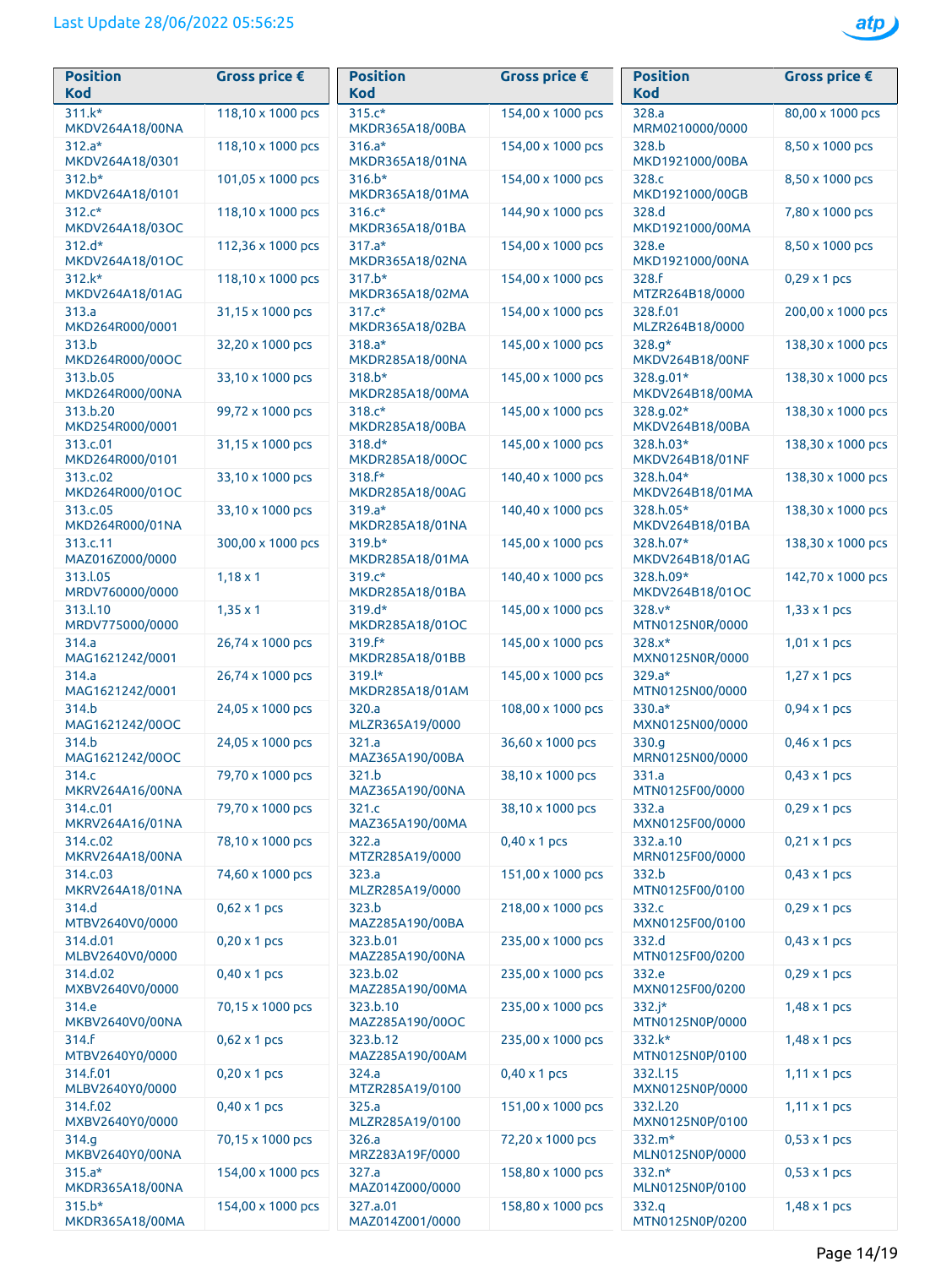

| <b>Position</b>                    | Gross price €         | <b>Position</b>                    | Gross price €       | <b>Position</b>             | Gross price €       |
|------------------------------------|-----------------------|------------------------------------|---------------------|-----------------------------|---------------------|
| <b>Kod</b>                         |                       | <b>Kod</b>                         |                     | <b>Kod</b>                  |                     |
| 332.r<br>MTN0125N0P/0300           | $1,48 \times 1$ pcs   | 333.a.70<br>MKN5489N0V/00BO        | $0,26 \times 1$ pcs | 342.b.30<br>MAU0507250/00NB | 33,40 x 1000 pcs    |
| 332.s.15<br>MXN0125N0P/0200        | $1,11 \times 1$ pcs   | 333.a.78<br>MKN5489N0V/01CO        | $0,26 \times 1$ pcs | 342.b.52<br>MAU0508100/00NB | 33,40 x 1000 pcs    |
| 332.s.20<br>MXN0125N0P/0300        | $1,11 \times 1$ pcs   | 333.a.79<br>MKN5489N0V/01BO        | $0,26 \times 1$ pcs | 342.b.54<br>MAU0508200/00NB | 33,40 x 1000 pcs    |
| 332.t<br>MLN0125N0P/0200           | $0,53 \times 1$ pcs   | 333.a.88<br>MKN5489N0V/02CO        | $0,26 \times 1$ pcs | 342.c.05<br>MAU0607200/00NB | 33,40 x 1000 pcs    |
| 332.u<br>MLN0125N0P/0300           | $0,53 \times 1$ pcs   | 333.a.89<br>MKN5489N0V/02BO        | $0,26 \times 1$ pcs | 342.d.02<br>MAU0608100/00NB | 38,50 x 1000 pcs    |
| 332.w<br>MKN125FN0R/00NA           | 194,48 x 1000 pcs     | 333.a.98<br>MKN5489N0V/03CO        | $0,26 \times 1$ pcs | 342.d.15<br>MAU0608300/00NB | 31,20 x 1000 pcs    |
| 332.z<br>MKN125FN00/01NA           | 194,40 x 1000 pcs     | 333.a.99<br>MKN5489N0V/03BO        | $0,26 \times 1$ pcs | 342.e<br>MAU0650829/00NA    | 92,20 x 1000 pcs    |
| 333.a<br>MKN125FN00/00NA           | 178,88 x 1000 pcs     | 333.b<br>MTNT029000/0000           | 1,19 x 1 pcs        | 342.g.06<br>MAU0708200/00NB | 31,20 x 1000 pcs    |
| 333.a.01<br><b>MKN5489CN0/00GF</b> | $0,24 \times 1$ pcs   | 333.b.01<br>MKNT029001/00GF        | 199,70 x 1000 pcs   | 342.g.15<br>MAU0708300/01NB | 31,20 x 1000 pcs    |
| 333.a.02<br>MKN5489CN0/00NA        | $0,23 \times 1$ pcs   | 333.b.02<br>MKNT029001/00NA        | 199,70 x 1000 pcs   | 342.o.05<br>MAU0808515/00NB | 40,50 x 1000 pcs    |
| 333.a.03<br>MKN5489CN0/01GF        | $0,24 \times 1$ pcs   | 333.b.11<br>MKNT0290M1/00CL        | $0,40 \times 1$ pcs | 342.p<br>MAU0809250/00NB    | 33,40 x 1000 pcs    |
| 333.a.04<br>MKN5489CN0/01NA        | $0,23 \times 1$ pcs   | 333.b.12<br><b>MKNT0290M1/00CS</b> | $0,40 \times 1$ pcs | 342.p.30<br>MAU0810250/00NB | 33,40 x 1000 pcs    |
| 333.a.05<br>MKN5489CN0/02GF        | $0,24 \times 1$ pcs   | 333.b.13<br>MKNT0290M1/00OL        | $0,40 \times 1$ pcs | 342.s<br>MAU0508290/00NA    | 29,30 x 1000 pcs    |
| 333.a.06<br><b>MKN5489CN0/02NA</b> | $0,23 \times 1$ pcs   | 333.b.31<br>MTNT02900A/00TL        | $0,99 \times 1$ pcs | 342.v<br>MAU0506200/00NB    | 33,40 x 1000 pcs    |
| 333.a.07<br>MKN5489C00/00GF        | 91,20 x 1000 pcs      | 333.b.32<br>MTNT02900B/00CL        | $1,20 \times 1$ pcs | 342.v.20<br>MAU0507300/01NB | 33,40 x 1000 pcs    |
| 333.a.08<br>MKN5489C00/00NA        | 88,50 x 1000 pcs      | 333.b.50<br><b>MLNT02900B/00CS</b> | $1,20 \times 1$ pcs | 342.v.40<br>MAU0607100/01NB | 36,85 x 1000 pcs    |
| 333.a.09<br>MKN5489N00/00GF        | $0,21 \times 1$ pcs   | 333.b.70<br>MTNQ02900A/00TL        | $1,04 \times 1$ pcs | 342.v.42<br>MAU0607200/01NB | 33,40 x 1000 pcs    |
| 333.a.10<br>MKN5489N00/00NA        | $180,00 \times 1$ pcs | 333.b.75<br>MTNQ02900B/00CL        | $1,26 \times 1$ pcs | 342.v.46<br>MAU0608100/01NB | 33,40 x 1000 pcs    |
| 333.a.11<br>MKN5489N00/01GF        | $0,21 \times 1$ pcs   | 333.b.80<br>MLNQ02900B/00CS        | $1,26 \times 1$ pcs | 342.v.48<br>MAU0608200/01NB | 34,50 x 1000 pcs    |
| 333.a.12<br>MKN5489N00/01NA        | $0,20 \times 1$ pcs   | 333.c<br>MKNT029000/00NA           | 19,45 x 1000 pcs    | 342.v.50<br>MAU0608300/01NB | 33,40 x 1000 pcs    |
| 333.a.13<br>MKN5489N00/02GF        | $0,21 \times 1$ pcs   | 333.c.01<br>MKNT029000/00OC        | 19,45 x 1000 pcs    | 342.v.60<br>MAU0708200/01NB | 31,20 x 1000 pcs    |
| 333.a.14<br>MKN5489N00/02NA        | $0,20 \times 1$ pcs   | 333.c.02<br>MKNT029000/00AG        | 18,33 x 1000 pcs    | 342.v.80<br>MAU0809100/01NB | 40,25 x 1000 pcs    |
| 333.a.15<br>MKN5489N00/03GF        | $0,21 \times 1$ pcs   | 340.a<br>MKRT336A14/00NA           | 52,50 x 1000 pcs    | 342.v.83<br>MAU0809250/01NB | 33,40 x 1000 pcs    |
| 333.a.16<br>MKN5489N00/03NA        | $0,20 \times 1$ pcs   | 340.b<br>MKRT336A16/00NA           | 53,38 x 1000 pcs    | 342.v.87<br>MAU0810300/01NB | 33,40 x 1000 pcs    |
| 333.a.22<br><b>MKN5489CNV/00CO</b> | $0,62 \times 1$ pcs   | 340.w<br>MAZ051A000/00GA           | $0,24 \times 1$ pcs | 343.f<br>MAU0708300/00NB    | 21,98 x 1000 pcs    |
| 333.a.23<br><b>MKN5489CNV/00BO</b> | $0,62 \times 1$ pcs   | 340.y<br>MAZ051A000/00BA           | $0,24 \times 1$ pcs | 343.l<br>MAU0809250/02NB    | 53,80 x 1000 pcs    |
| 333.a.29<br><b>MKN5489CNV/01CO</b> | $0,62 \times 1$ pcs   | 341.a<br>MAZ051A000/00NA           | $0,23 \times 1$ pcs | 345.a<br>MAZ0540000/00BR    | 44,86 x 1000 pcs    |
| 333.a.30<br><b>MKN5489CNV/01BO</b> | $0,62 \times 1$ pcs   | 341.u.01<br>MAU0406100/00NB        | 33,40 x 1000 pcs    | 345.b<br>MAZ0540000/00NA    | 43,30 x 1000 pcs    |
| 333.a.37<br><b>MKN5489CNV/02CO</b> | $0,62 \times 1$ pcs   | 341.u.04<br>MAU0406250/00NB        | 33,40 x 1000 pcs    | 346.a<br>MAM0350000/00NA    | $0,40 \times 1$ pcs |
| 333.a.38<br>MKN5489CNV/02BO        | $0,62 \times 1$ pcs   | 341.u.05<br>MAU0406300/00NB        | 33,40 x 1000 pcs    | 346.b<br>MAM0350000/01NA    | $0,40 \times 1$ pcs |
| 333.a.46<br>MKN5489C0V/00CO        | 219,00 x 1000 pcs     | 342.a<br>MAU0408100/00NA           | 47,73 x 1000 pcs    | 346.c*<br>MAM0350000/02NA   | $0,38 \times 1$ pcs |
| 333.a.47<br>MKN5489C0V/00BO        | 219,00 x 1000 pcs     | 342.b.04<br>MAU0506150/00NB        | 33,40 x 1000 pcs    | $346.d*$<br>MAM0330000/00GG | $0,36 \times 1$ pcs |
| 333.a.50<br>MTN5489C00/0000        | $0,21 \times 1$ pcs   | 342.b.10<br>MAU0506250/00NB        | 33,40 x 1000 pcs    | 346.F*<br>MAM0330000/01GG   | $0,36 \times 1$ pcs |
| 333.a.69<br>MKN5489N0V/00CO        | $0,26 \times 1$ pcs   | 342.b.12<br>MAU0506300/00NB        | 40,80 x 1000 pcs    | 346.h*<br>MAM0330000/02GG   | $0,36 \times 1$ pcs |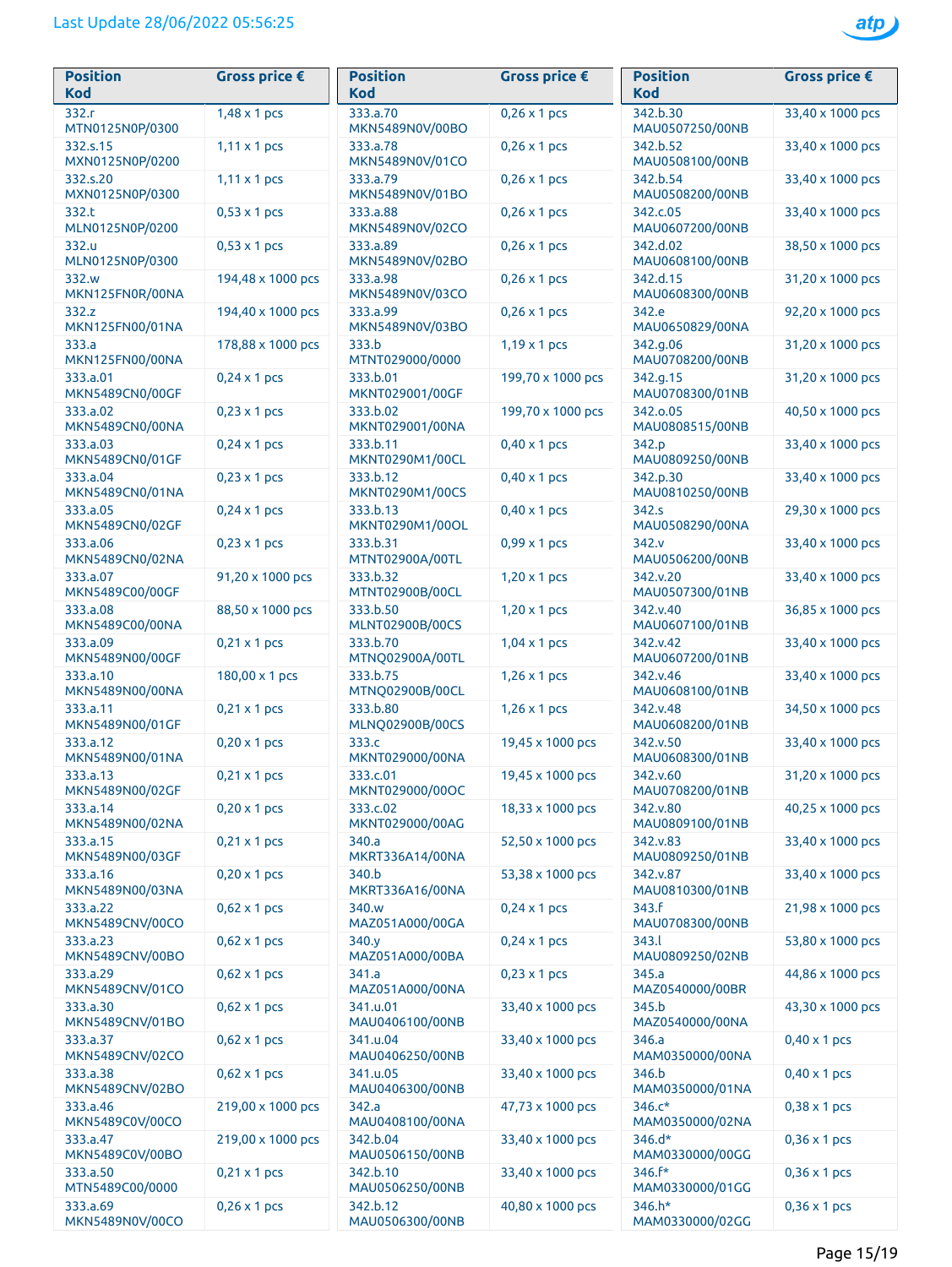| <b>Position</b>              | Gross price €       |
|------------------------------|---------------------|
| Kod                          |                     |
| 346.n.05*<br>MAM0326000/0001 | $0,52 \times 1$ pcs |
| 346.n.08*<br>MAM0326000/02AG | $0,52 \times 1$ pcs |
| 346.p.05*<br>MAM0326000/0101 | $0,52 \times 1$ pcs |
| 346.p.08*<br>MAM0326000/03NB | $0,52 \times 1$ pcs |
| 346.p.55<br>MAM0340000/0001  | $0,55 \times 1$ pcs |
| 346.t<br>MAU1516050/0001     | 55,00 x 1000        |
| 347.b<br>MRM0320000/0100     | $0,85 \times 1$ pcs |
| 347.c<br>MRM0320000/0200     | $0,72 \times 1$ pcs |
| 347.d<br>MRM0320000Q0200     | $0,88 \times 1$ pcs |
| 348.a<br>MRM018A000/0000     | 55,55 x 1000 pcs    |
| 348.a.10<br>MRM018C000/0000  | 78,00 x 1000 pcs    |
| 348.b<br>MRM025A000/0000     | 69,10 x 1000 pcs    |
| 348.i<br>MRM030A000/0000     | 67,80 x 1000 pcs    |
| 349.a<br>MRP0160000/0000     | 51,25 x 1000 pcs    |
| 349.b<br>MRP016D000/0000     | 46,25 x 1000 pcs    |
| 349.c<br>MRM018B000/0000     | 96,60 x 1000 pcs    |
| 350.a<br>MRP016A000/0000     | 61,80 x 1000 pcs    |
| 351.a<br>MRP016B000/0000     | 57,70 x 1000 pcs    |
| 351.p<br>MRZ016204E/0000     | 62,60 x 1000 pcs    |
| 351.p.10<br>MRZ015194E/0000  | 52,20 x 1000 pcs    |
| 351.p.50<br>MRZ0162040/0000  | 54,40 x 1000 pcs    |
| 351.p.52<br>MRZ0162008/0000  | 42,12 x 1000 pcs    |
| 351.p.54<br>MRZ0162010/0000  | 62,25 x 1000 pcs    |
| 352.a<br>MRZ0150000/0000     | 26,20 x 1000 pcs    |
| 352.a.05<br>MXZ0150000/0000  | 115,40 x 1000 pcs   |
| 352.a.25<br>MRZ015A000/0000  | 110,50 x 1000 pcs   |
| 352.c<br>MAM0304000/0001     | 107,70 x 1000 pcs   |
| 352.e.05<br>MAZ0029C16/00MA  | $0,23 \times 1$ pcs |
| 352.F<br>MAZ0029B00/00NA     | $0,26 \times 1$ pcs |
| 352.g<br>MAZ0029A16/00RE     | $0,22 \times 1$ pcs |
| 352.i<br>MAZ0029A16/01VG     | $0,22 \times 1$ pcs |
| 352.l<br>MAZ0029A18/00BF     | $0,24 \times 1$ pcs |
| 352.n<br>MAZ0028B16/00NA     | $0,26 \times 1$ pcs |
| 352.q*<br>MAZ0028D16/0001    | $0,26 \times 1$ pcs |

| Position<br>Kod                   | Gross price €                            |
|-----------------------------------|------------------------------------------|
| $352.5*$                          | $0,26 \times 1$ pcs                      |
| MAZ0028D16/0101<br>$352.v*$       | $0,26 \times 1$ pcs                      |
| MAZ0028D16/0201                   |                                          |
| $352.w*$<br>MAZ0028D16/02AG       | $0,26 \times 1$ pcs                      |
| 352.w.20*<br>MAZ0028D16/03AG      | $0,26 \times 1$ pcs                      |
| 352.z<br>MAZ0816000/00NA          | 51,50 x 1000 pcs                         |
| 352.z.05<br>MAZ0716000/00NA       | 59,80 x 1000 pcs                         |
| 352.z.20<br>MAZ0818000/00NA       | 135,00 x 1000 pcs                        |
| 353.d<br>MAV028T000/0000          | $0,23 \times 1$ pcs                      |
| 353.e<br>MAV028T000/0100          | $0,23 \times 1$ pcs                      |
| 353.F<br>MAV028T000/0200          | $0,23 \times 1$ pcs                      |
| 353.g<br>MAV028T000/0300          | $0,21 \times 1$ pcs                      |
| 353.h<br>MAV028T000/0400          | $0,23 \times 1$ pcs                      |
| 353.i<br>MAV028T000/0500          | $0,23 \times 1$ pcs                      |
| 354.a<br>MAV029T000/0000          | 216,60 x 1000 pcs                        |
| 354.b<br>MAV029T000/0100          | 216,60 x 1000 pcs                        |
| 354.c<br>MAV029T000/0200          | 216,60 x 1000 pcs                        |
| 354.d<br>MAV029T000/0300          | 168,40 x 1000 pcs                        |
| 354.e<br>MAV029T000/0400          | 168,40 x 1000 pcs                        |
| 354.f<br>MAV029T000/0500          | 168,40 x 1000 pcs                        |
| 354.g<br>MAV029TT00/0000          | $0,35 \times 1$ pcs                      |
| 355.a<br>MAV029T000/0700          | 168,40 x 1000 pcs                        |
| 355.a.01<br>MAV029T000/0900       | 168,40 x 1000 pcs                        |
| 355.a.02<br>MAV029T000/0600       | 168,40 x 1000 pcs                        |
| 355.b<br>MAV029T500/0000<br>356.a | 145,00 x 1000 pcs                        |
| MAV029T000/0800<br>358.a          | 216,60 x 1000 pcs<br>$0,30 \times 1$ pcs |
| MAV021A130/0000<br>359.a          | 184,00 x 1000 pcs                        |
| MAV030T000/0000<br>360.a          | 69,10 x 1000 pcs                         |
| MAV023A000/0001<br>360.f          | 63,95 x 1000 pcs                         |
| MAV023A000/0101                   |                                          |
| 361.a<br>MAV023B000/00RE<br>362.a | 47,76 x 1000 pcs<br>90,00 x 1000 pcs     |
| MAV023C000/00NA<br>362.g          | $1,02 \times 1$ pcs                      |
| MAZ0201660/0000                   |                                          |
| 362.m<br>MAZ020166C/0000          | $0,86 \times 1$ pcs                      |
| 363.a<br>MAZ1204000/0001          | 36,80 x 1000 pcs                         |

| Position                     | Gross price $\epsilon$ |
|------------------------------|------------------------|
| Kod                          |                        |
| 363.b<br>MAZ1204000/0101     | 28,76 x 1000 pcs       |
| 363.c<br>MAZ1204000/01NB     | 28,76 x 1000 pcs       |
| 364.a<br>MAZ1306000/00MA     | 56,10 x 1000 pcs       |
| 364.b<br>MAZ1306000/01MA     | 56,10 x 1000 pcs       |
| 364.c<br>MAZ1306000/00BA     | 47,70 x 1000 pcs       |
| 364.d<br>MAZ1306000/01BA     | 47,70 x 1000 pcs       |
| 365.a<br>MAZ1618000/0002     | 115,44 x 1000 pcs      |
| 365.i<br>MAU0708340/0101     | 58,00 x 1000 pcs       |
| 365.p<br>MRDV77000A/0000     | $0,56 \times 1$ pcs    |
| 366.a<br>MTRT500A00/0000     | $1,65 \times 1$ pcs    |
| 367.a<br>MTBT5000V0/0000     | $1,60 \times 1$ pcs    |
| 368.a<br>MTBT5000Y0/0000     | $1,31 \times 1$ pcs    |
| 369.a<br>MTRT500AA0/0000     | $1,30 \times 1$ pcs    |
| 370.a<br>MTRT475000/0000     | $0,49 \times 1$ pcs    |
| 370.a.01<br>MTRT475000/0100  | $0,49 \times 1$ pcs    |
| 370.a.02<br>MTRT475000/0200  | $0,49 \times 1$ pcs    |
| 370.b<br>MLRT475000/0000     | 174,00 x 1000 pcs      |
| 370.b.01<br>MLRT475000/0100  | 174,00 x 1000 pcs      |
| 370.b.05<br>MLRT475000/0200  | 174,00 x 1000 pcs      |
| 370.c.02<br>MXRT475000/0000  | $0,43 \times 1$ pcs    |
| 370.c.05<br>MXRT475000/0100  | $0,43 \times 1$ pcs    |
| 370.c.20<br>MRRT475000/0000  | $0,18 \times 1$ pcs    |
| 370.g.05*<br>MKRT475C16/0001 | $0,43 \times 1$ pcs    |
| 370.j.05*<br>MKRT475C16/0101 | $0,43 \times 1$ pcs    |
| 370.m.05*<br>MKRT475C16/0201 | $0,43 \times 1$ pcs    |
| 370.q.05*<br>MKRT475C16/0301 | $0.43 \times 1$ pcs    |
| 371.a<br>MKRT475A15/00NA     | 149,80 x 1000 pcs      |
| 371.a.01<br>MKRT475A15/01NA  | 149,80 x 1000 pcs      |
| 371.a.03<br>MKRT475A16/00NA  | 144,95 x 1000 pcs      |
| 371.a.06<br>MKRT475A18/00NA  | 134,65 x 1000 pcs      |
| 371.a.07<br>MKRT475A18/01NA  | 134,65 x 1000 pcs      |
| 372.a.03*<br>MKRT475A16/03NA | 126,40 x 1000 pcs      |
| 372.a.04*<br>MKRT475A16/04NA | 126,40 x 1000 pcs      |
| 372.a.05*<br>MKRT475A16/05NA | 126,40 x 1000 pcs      |

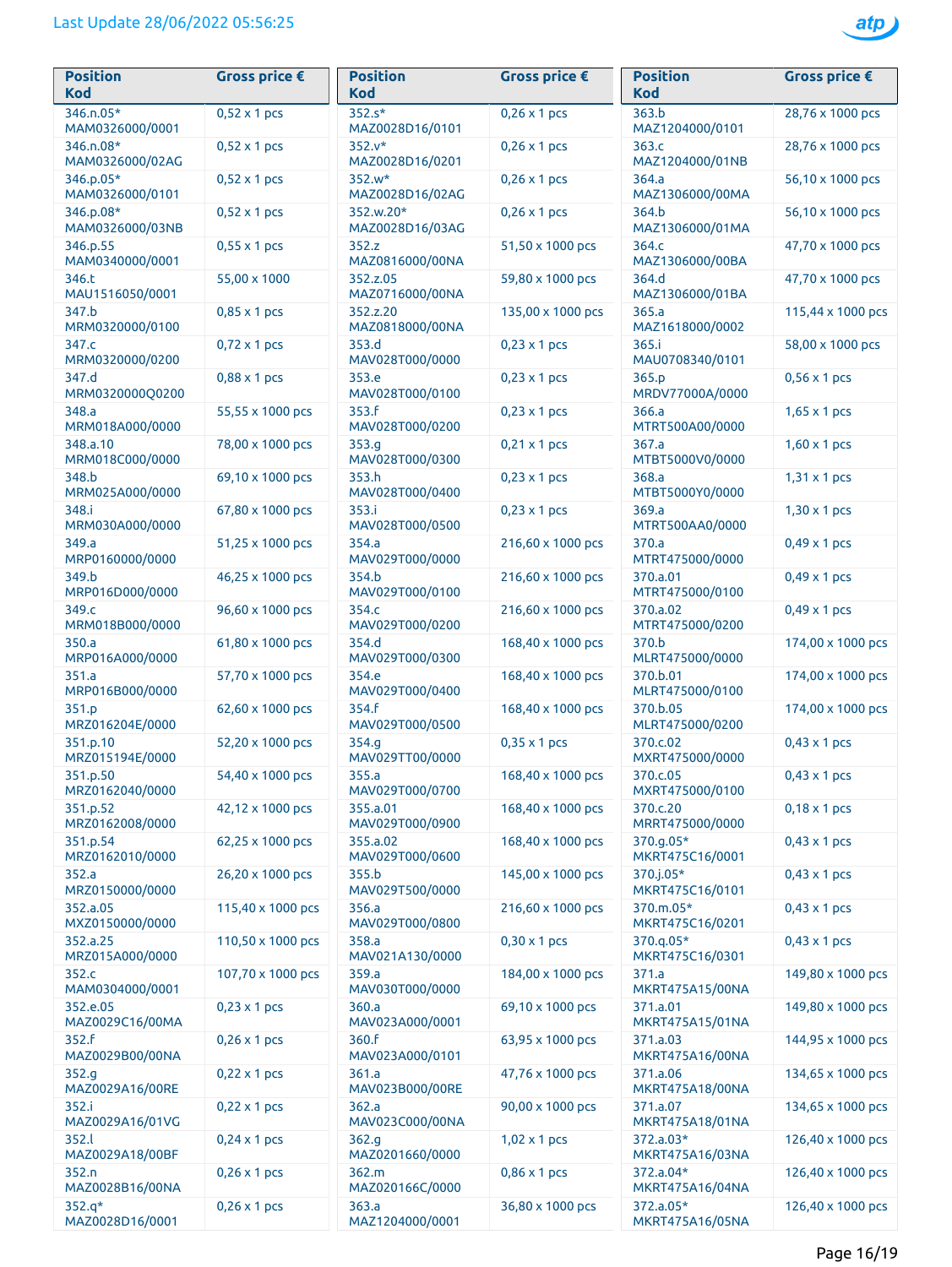

| <b>Position</b><br><b>Kod</b>      | Gross price €       | <b>Position</b><br><b>Kod</b> | Gross price $\epsilon$ | <b>Position</b><br><b>Kod</b> | Gross price €       |
|------------------------------------|---------------------|-------------------------------|------------------------|-------------------------------|---------------------|
| 372.a.06                           | 134,65 x 1000 pcs   | 385.b                         | $0,78 \times 1$ pcs    | 423.e                         | 128,84 x 1000 pcs   |
| MKRT475A18/03NA<br>372.a.07        | 134,65 x 1000 pcs   | MTRQ451000/0000<br>385.d      | $0,78 \times 1$ pcs    | MKRQ451A16/02OC<br>423.f      | 128,84 x 1000 pcs   |
| <b>MKRT475A18/04NA</b>             |                     | MTRQ451000/0100               |                        | MKRQ451A16/03AG               |                     |
| 372.b.02<br>MKRT475A15/05OC        | 149,80 x 1000 pcs   | 385.F<br>MTRQ451000/0200      | $0,78 \times 1$ pcs    | 424.d<br>MKRQ451A16/01AG      | 128,84 x 1000 pcs   |
| 372.b.03<br>MKRT475A16/03OC        | 144,95 x 1000 pcs   | 386.a<br>MLRQ451000/0300      | $0,49 \times 1$ pcs    | 424.e<br>MKRQ451A16/02AG      | 118,82 x 1000 pcs   |
| 372.b.04<br>MKRT475A16/04OC        | 144,95 x 1000 pcs   | 386.b<br>MLRQ451000/0000      | $0,49 \times 1$ pcs    | 427.b<br>MKRQ451A16/0401      | 128,84 x 1000 pcs   |
| 372.b.05<br>MKRT475A16/05OC        | 144,95 x 1000 pcs   | 386.d<br>MLRQ451000/0100      | $0,49 \times 1$ pcs    | 430.a.10<br>MKRQ451B18/0001   | 136,30 x 1000 pcs   |
| 372.c.06<br>MKRT475A18/03AG        | 134,65 x 1000 pcs   | 386.F<br>MLRQ451000/0200      | $0,49 \times 1$ pcs    | 445.b<br>MKRQ451P14/0001      | 140,22 x 1000 pcs   |
| 372.c.08<br>MKRT475A18/05AG        | 134,65 x 1000 pcs   | 387.a<br>MXRQ451000/0300      | $0,50 \times 1$ pcs    | 445.h<br>MKRQ451P16/0001      | 132,60 x 1000 pcs   |
| 372.d.05<br>MKRT475A16/0401        | 144,95 x 1000 pcs   | 387.b<br>MXRQ451000/0000      | $0,50 \times 1$ pcs    | 470.b<br>MTBQ4510V0/0000      | $0,78 \times 1$ pcs |
| 373.a<br>MKRT475A15/09NA           | 149,80 x 1000 pcs   | 387.d<br>MXRQ451000/0100      | $0,50 \times 1$ pcs    | 471.b<br>MLBQ4510V0/0000      | $0.49 \times 1$ pcs |
| 373.a.04*<br>MKRT475A16/10NA       | 144,95 x 1000 pcs   | 387.F<br>MXRQ451000/0200      | $0,50 \times 1$ pcs    | 472.b<br>MXBQ4510V0/0000      | $0,50 \times 1$ pcs |
| 373.c.06<br>MKRT475A18/09AG        | 134,65 x 1000 pcs   | 389.b<br>MAG1622020/0001      | 100,78 x 1000 pcs      | 476.b*<br>MKBQ4510V0/0001     | 132,80 x 1000 pcs   |
| 373.c.07<br>MKRT475A18/10AG        | 134,65 x 1000 pcs   | 389.b<br>MAG1622020/0001      | 100,78 x 1000 pcs      | $477.b*$<br>MKBQ4510V0/00OC   | 132,80 x 1000 pcs   |
| 374.a.02<br>MKRT475A15/08NA        | 149,80 x 1000 pcs   | 389.b<br>MAG1622020/0001      | 100,78 x 1000 pcs      | 478.b*<br>MKBQ4510V0/00AG     | 120,45 x 1000 pcs   |
| 374.a.04*<br>MKRT475A16/07NA       | 144,95 x 1000 pcs   | 389.d<br>MAG1622020/00AG      | 107,80 x 1000 pcs      | 496.b<br>MTBQ4510Y0/0000      | $0,78 \times 1$ pcs |
| 374.a.08<br>MKRT475A18/08NA        | 134,65 x 1000 pcs   | 389.d<br>MAG1622020/00AG      | 107,80 x 1000 pcs      | 497.b<br>MLBQ4510Y0/0000      | $0,49 \times 1$ pcs |
| 374.b<br>MKRT475A15/06OC           | 149,80 x 1000 pcs   | 389.d<br>MAG1622020/00AG      | 107,80 x 1000 pcs      | 498.b<br>MXBQ4510Y0/0000      | $0,50 \times 1$ pcs |
| 374.c.07<br>MKRT475A18/07AG        | 134,65 x 1000 pcs   | 389.e<br>MAG1622020/00NA      | 107,80 x 1000 pcs      | 502.b<br>MKBQ4510Y0/0001      | 132,77 x 1000 pcs   |
| 375.a<br>MTBT4750V0/0000           | $0,49 \times 1$ pcs | 389.e<br>MAG1622020/00NA      | 107,80 x 1000 pcs      | 503.b<br>MKBQ4510Y0/00OC      | 132,77 x 1000 pcs   |
| 375.a.01<br>MLBT4750V0/0000        | 174,00 x 1000 pcs   | 389.e<br>MAG1622020/00NA      | 107,80 x 1000 pcs      | 504.b<br>MKBQ4510Y0/00AG      | 121,90 x 1000 pcs   |
| 375.c<br>MXBT4750V0/0000           | $0,43 \times 1$ pcs | 389.g<br>MAG1622020/00OC      | 107,80 x 1000 pcs      | 522.b<br>MTBQ4510W0/0000      | 0,78 x 1 pcs        |
| 375.g<br>MRBT4750V0/0000           | $0.18 \times 1$ pcs | 389.g<br>MAG1622020/00OC      | 107,80 x 1000 pcs      | 523.b<br>MLBQ4510W0/0000      | $0,49 \times 1$ pcs |
| 376.a<br>MTBT4750Y0/0000           | $0,49 \times 1$ pcs | 389.a<br>MAG1622020/00OC      | 107,80 x 1000 pcs      | 524.b<br>MXBQ4510W0/0000      | $0,45 \times 1$ pcs |
| 376.a.01<br>MLBT4750Y0/0000        | 174,00 x 1000 pcs   | 390.b*<br>MKRQ451C16/0101     | $0,39 \times 1$ pcs    | 526.d<br>MKBQ4510W0/0001      | $0,35 \times 1$ pcs |
| 376.a.20<br>MXBT4750Y0/0000        | $0,43 \times 1$ pcs | 394.b*<br>MKRQ451C16/0201     | $0,39 \times 1$ pcs    | 526.f<br>MKBQ4510W0/0201      | $0,36 \times 1$ pcs |
| 376.a.30<br>MRBT4750Y0/0000        | $0,18 \times 1$ pcs | 398.b*<br>MKRQ451C16/0401     | $0,39 \times 1$ pcs    | 528.d<br>MKBQ4510W0/0101      | $0,35 \times 1$ pcs |
| 376.b<br>MTBT4750T0/0000           | $0,49 \times 1$ pcs | 402.b*<br>MKRQ451C16/0501     | $0,39 \times 1$ pcs    | 528.f<br>MKBQ4510W0/0301      | $0,36 \times 1$ pcs |
| 376.d<br>MLBT4750T0/0000           | 174,00 x 1000 pcs   | 410.b*<br>MKRQ511F16/01AG     | 137,30 x 1000 pcs      | 540.b<br>MTRT501000/0000      | $0,82 \times 1$ pcs |
| 377.a<br>MKBT4750VY/00NA           | 124,82 x 1000 pcs   | 422.b<br>MKRQ451A16/0001      | 128,84 x 1000 pcs      | 540.d<br>MTRT501000/0100      | $0,82 \times 1$ pcs |
| $378.a*$<br>MKBT4750VY/01NA        | 118,65 x 1000 pcs   | 422.d<br>MKRQ451A16/0101      | 128,84 x 1000 pcs      | 541.b<br>MLRT501000/0000      | $0,29 \times 1$ pcs |
| 378.b<br>MKBT4750VY/01OC           | 124,82 x 1000 pcs   | 422.e<br>MKRQ451A16/0201      | 128,84 x 1000 pcs      | 541.d<br>MLRT501000/0100      | $0,29 \times 1$ pcs |
| 378.d<br>MKBT4750VY/0101           | 124,82 x 1000 pcs   | 422.f<br>MKRQ451A16/0301      | 118,82 x 1000 pcs      | 542.b<br>MXRT501000/0000      | $0,45 \times 1$ pcs |
| $379.a*$<br><b>MKBT4750VY/02NA</b> | 124,82 x 1000 pcs   | 422.m<br>MKRQ451A18/0201      | 143,60 x 1000 pcs      | 542.d<br>MXRT501000/0100      | $0,45 \times 1$ pcs |
| $380.a*$<br>MKBT4750VY/03NA        | 124,82 x 1000 pcs   | 423.d<br>MKRQ451A16/01OC      | 128,84 x 1000 pcs      | 550.b<br>MTRT50100A/0000      | $1,15 \times 1$ pcs |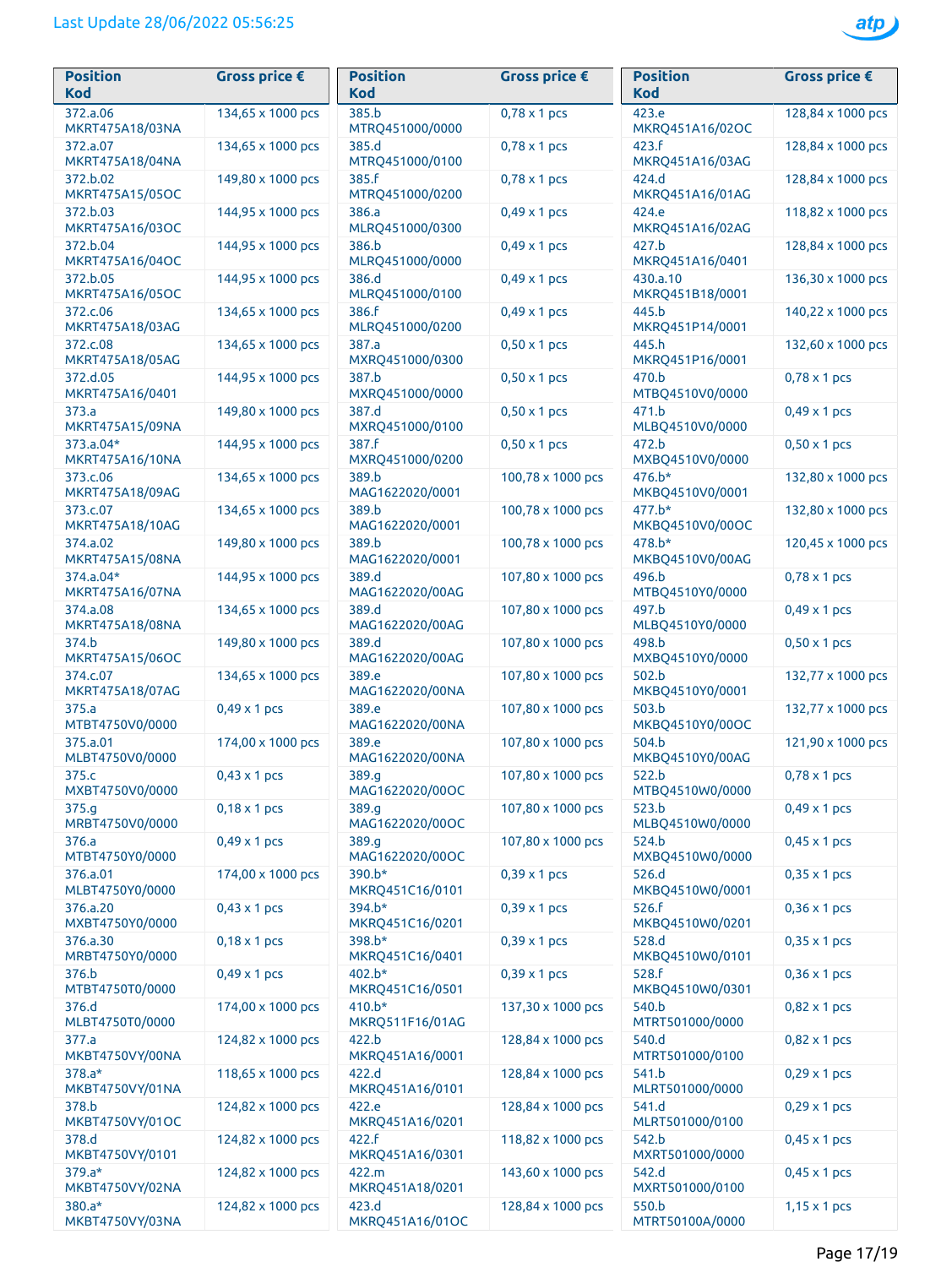ı

| <b>Position</b><br><b>Kod</b> | Gross price €       | Po<br>Ko          |
|-------------------------------|---------------------|-------------------|
| 556.b                         | $0,41 \times 1$ pcs | 706               |
| MKRT501C16/0001               |                     | МX                |
| 560.b<br>MKRT501C16/0201      | $0,41 \times 1$ pcs | 707<br>ML         |
| 564.b                         | $0.41 \times 1$ pcs | 707               |
| MKRT501C16/0101               |                     | <b>FES</b>        |
| 568.b                         | $0,41 \times 1$ pcs | 707               |
| MKRT501C16/0301               |                     | <b>FES</b>        |
| 588.b*<br>MKRT501A16/0001     | 205,88 x 1000 pcs   | 707<br><b>FES</b> |
| 589.b                         | 215,65 x 1000 pcs   | 707               |
| MKRT501A16/00AG               |                     | МT                |
| 592.b*<br>MKRT501A16/0101     | 215,65 x 1000 pcs   | 707<br><b>FES</b> |
| 604.b                         | $0,24 \times 1$ pcs | 707               |
| MKRT501P14/0001               |                     | MX                |
| 608.b                         | $0,26 \times 1$ pcs | 707               |
| MKRT501P14/0101<br>612.b      | $0,94 \times 1$ pcs | ML<br>708         |
| MKRT501D16/00AG               |                     | МT                |
| 614.b                         | $0,94 \times 1$ pcs | <b>709</b>        |
| MKRT501D16/01AG               |                     | МX                |
| 620.b                         | $0,82 \times 1$ pcs | 709               |
| MTBT5010V0/0000               |                     | <b>FES</b>        |
| 621.b<br>MLBT5010V0/0000      | $0,29 \times 1$ pcs | 709<br><b>FES</b> |
| 622.b                         | $0,45 \times 1$ pcs | 709               |
| MXBT5010V0/0000               |                     | <b>FES</b>        |
| 626.b                         | $1,15 \times 1$ pcs | <b>709</b>        |
| MTBT5010VA/0000               |                     | <b>FES</b>        |
| 632.b<br>MKBT5010V0/0001      | $0,21 \times 1$ pcs | 710<br>ML         |
| 633.b                         | $0,23 \times 1$ pcs | 710               |
| MKBT5010V0/00AG               |                     | <b>FES</b>        |
| 636.b                         | $0,23 \times 1$ pcs | 710               |
| MKBT5010V0/0101               |                     | <b>FES</b>        |
| 646.b<br>MTBT5010Y0/0000      | $0,82 \times 1$ pcs | 710<br><b>FES</b> |
| 650.b                         | $0,29 \times 1$ pcs | 710               |
| MLBT5010Y0/0000               |                     | МT                |
| 654.b                         | $0,45 \times 1$ pcs | 710               |
| MXBT5010Y0/0000               |                     | <b>FES</b>        |
| 658.b<br>MTBT5010YA/0000      | $1,15 \times 1$ pcs | 710<br><b>MX</b>  |
| 664.b                         | 198,45 x 1000 pcs   | 710               |
| MKBT5010Y0/0001               |                     | <b>FES</b>        |
| 665.b                         | 198,45 x 1000 pcs   | 710               |
| MKBT5010Y0/0201               |                     | ML                |
| 668.b<br>MKBT5010Y0/0101      | 208,28 x 1000 pcs   | 711<br>МT         |
| 675.b                         | 0,82 x 1 pcs        | 712               |
| MTBT5010W0/0000               |                     | MX                |
| 675.d                         | $0,29 \times 1$ pcs | 713               |
| MLBT5010W0/0000               |                     | ML                |
| 675.F<br>MXBT5010W0/0000      | $0,45 \times 1$ pcs | 714<br>МT         |
| 677.d                         | $0,42 \times 1$ pcs | 715               |
| MKBT5010W0/0001               |                     | МX                |
| 700.c                         | $0,51 \times 1$ pcs | 716               |
| FES251B000/00NF               |                     | ML                |
| 701.b<br>FES2520000/00NA      | $0,58 \times 1$ pcs | 717<br>МT         |
| 702.b                         | $0,24 \times 1$ pcs | 718               |
| FES2530000L00BA               |                     | МX                |
| 702.e                         | $0,20 \times 1$ pcs | 719               |
| FES2530000L00NA               |                     | <b>ML</b>         |
| 705.a<br>MTRT503000/0000      | $0,42 \times 1$ pcs | 720<br>MT         |
|                               |                     |                   |

| <b>Position</b><br>Kod                      | Gross price $\epsilon$ |
|---------------------------------------------|------------------------|
| 706.a                                       | $0,34 \times 1$ pcs    |
| MXRT503000/0000<br>707.a<br>MLRT503000/0000 | $0,20 \times 1$ pcs    |
| 707.b<br>FES257B000/00NA                    | $1,19 \times 1$ pcs    |
| 707.d<br>FES257B000/00OC                    | $1,34 \times 1$ pcs    |
| 707.f<br>FES257B000/00AG                    | $1,34 \times 1$ pcs    |
| 707.g<br>MTRT503000/0100                    | $0,42 \times 1$ pcs    |
| 707.h<br>FES257B000D00NA                    | $1,01 \times 1$ pcs    |
| 707.l<br>MXRT503000/0100                    | $0,34 \times 1$ pcs    |
| 707.q<br>MLRT503000/0100                    | $0,20 \times 1$ pcs    |
| 708.a<br>MTRQ503000/0000                    | $0,32 \times 1$ pcs    |
| 709.a<br>MXRQ503000/0000                    | $0,21 \times 1$ pcs    |
| 709.b<br>FES259B000/00NA                    | $1,31 \times 1$ pcs    |
| 709.d<br>FES259B000/00OC                    | $1,44 \times 1$ pcs    |
| 709.f<br>FES259B000/00AG                    | $1,44 \times 1$ pcs    |
| 709.h<br>FES259B000C00NA                    | $1,18 \times 1$ pcs    |
| 710.a<br>MLRQ503000/0000                    | $0,15 \times 1$ pcs    |
| 710.b<br>FES2600000/01NA                    | $1,28 \times 1$ pcs    |
| 710.c<br>FES2600000F03NA                    | $0,71 \times 1$ pcs    |
| 710.F<br>FES2600000/02NA                    | $1,25 \times 1$ pcs    |
| 710.g<br>MTRQ503000/0100                    | $0,46 \times 1$ pcs    |
| 710.l<br>FES2600000F01NA                    | 0,73 x 1 pcs           |
| 710.l<br>MXRQ503000/0100                    | $0,26 \times 1$ pcs    |
| 710.p<br>FES2600000F02NA                    | $0,64 \times 1$ pcs    |
| 710.q<br>MLRQ503000/0100                    | $0,20 \times 1$ pcs    |
| 711.a<br>MTBT5030V0/0000                    | $0.42 \times 1$ pcs    |
| 712.a<br>MXBT5030V0/0000                    | $0.35 \times 1$ pcs    |
| 713.a<br>MLBT5030V0/0000                    | $0,20 \times 1$ pcs    |
| 714.a<br>MTBQ5030V0/0000                    | $0,46 \times 1$ pcs    |
| 715.a<br>MXBQ5030V0/0000                    | $0,26 \times 1$ pcs    |
| 716.a<br>MLBQ5030V0/0000                    | $0,20 \times 1$ pcs    |
| 717.a<br>MTBT5030Y0/0000                    | $0,42 \times 1$ pcs    |
| 718.a<br>MXBT5030Y0/0000                    | $0,35 \times 1$ pcs    |
| 719.a<br>MLBT5030Y0/0000                    | $0,20 \times 1$ pcs    |
| 720.a<br>MTBQ5030Y0/0000                    | $0,46 \times 1$ pcs    |

| Position<br>Kod             | Gross price $\epsilon$ |  |  |  |
|-----------------------------|------------------------|--|--|--|
| 721.a<br>MXBQ5030Y0/0000    | $0,26 \times 1$ pcs    |  |  |  |
| 722.a<br>MLBQ5030Y0/0000    | $0,20 \times 1$ pcs    |  |  |  |
| $737.a*$<br>MKRT503A16/00AG | 142,00 x 1000 pcs      |  |  |  |
| 740.a*<br>MKRT503A16/01AG   | 142,00 x 1000 pcs      |  |  |  |
| 750.b<br>MTRR365000/0000    | $0.88 \times 1$ pcs    |  |  |  |
| 750.d<br>MLRR365000/0000    | $0,26 \times 1$ pcs    |  |  |  |
| 750.d.05<br>MLRR365000/0100 | $0,26 \times 1$ pcs    |  |  |  |
| 750.d.08<br>MLRR365000/0200 | $0,26 \times 1$ pcs    |  |  |  |
| 750.d.30<br>MRRR365000/0000 | $0,26 \times 1$ pcs    |  |  |  |
| 750.f<br>MXRR365000/0000    | $0,46 \times 1$ pcs    |  |  |  |
| $755.a*$<br>MKBT5030V0/00AG | 139,00 x 1000 pcs      |  |  |  |
| $758.a*$<br>MKBT5030V0/01AG | 139,00 x 1000 pcs      |  |  |  |
| $761.a*$<br>MKBT5030Y0/00AG | 146,85 x 1000 pcs      |  |  |  |
| 764.a*<br>MKBT5030Y0/01AG   | 146,85 x 1000 pcs      |  |  |  |
| 770.a<br>MAZ0145000/00NA    | 200,40 x 1000 pcs      |  |  |  |
| 770.b*<br>MAZ0145000/00OC   | 200,40 x 1000 pcs      |  |  |  |
| 770.l<br>MAZ0145000/01NA    | $0,55 \times 1$ pcs    |  |  |  |
| 770.m<br>MAZ0145000/01OC    | $0,55 \times 1$ pcs    |  |  |  |
| 772.a<br>MTRT505000/0000    | $0,45 \times 1$ pcs    |  |  |  |
| 772.i<br>MLRT505000/0000    | 0,23 x 1 pcs           |  |  |  |
| 772.r<br>MXRT505000/0000    | $0,35 \times 1$ pcs    |  |  |  |
| 773.a*<br>MKRT505C16/04AG   | 0,42 x 1 pcs           |  |  |  |
| 773.f*<br>MKRT505C16/06AG   | $0.42 \times 1$ pcs    |  |  |  |
| $773.1*$<br>MKRT505C16/05AG | $0,42 \times 1$ pcs    |  |  |  |
| 773.r*<br>MKRT505C16/07AG   | $0,42 \times 1$ pcs    |  |  |  |
| $774.a*$<br>MKRT505C16/00AG | 0,42 x 1 pcs           |  |  |  |
| 775.a*<br>MKRT505C16/02AG   | $0,42 \times 1$ pcs    |  |  |  |
| 776.a*<br>MKRT505C16/01AG   | $0,42 \times 1$ pcs    |  |  |  |
| $777.a*$<br>MKRT505C16/03AG | $0,42 \times 1$ pcs    |  |  |  |
| 782.a<br>MTBT5050V0/0000    | $0,45 \times 1$ pcs    |  |  |  |
| 782.i<br>MXBT5050V0/0000    | $0,35 \times 1$ pcs    |  |  |  |
| 782.г<br>MLBT5050V0/0000    | $0,23 \times 1$ pcs    |  |  |  |
| 783.a<br>MTBT5050Y0/0000    | $0,45 \times 1$ pcs    |  |  |  |
| 783.i<br>MXBT5050Y0/0000    | $0,35 \times 1$ pcs    |  |  |  |